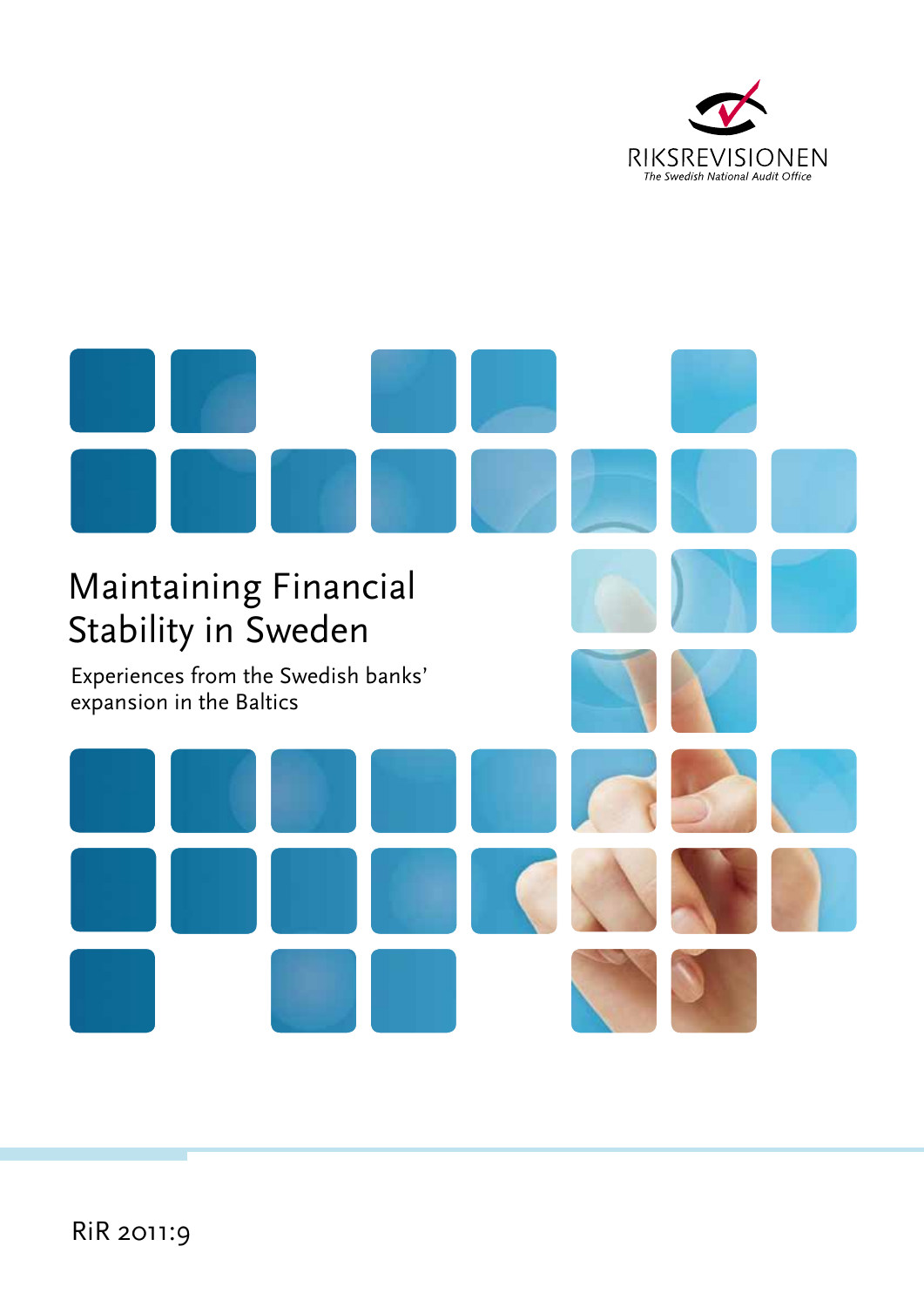The Swedish National Audit Office is one of the bodies charged with exercising the powers of scrutiny vested in the Swedish Parliament. Our task is to audit state administration so as to contribute to an efficient economic use of resources, and to an effective administration.

The Swedish National Audit Office conducts both financial and performance audits. Since January 1 2011 performance audits, such as this report, are reported directly to parliament.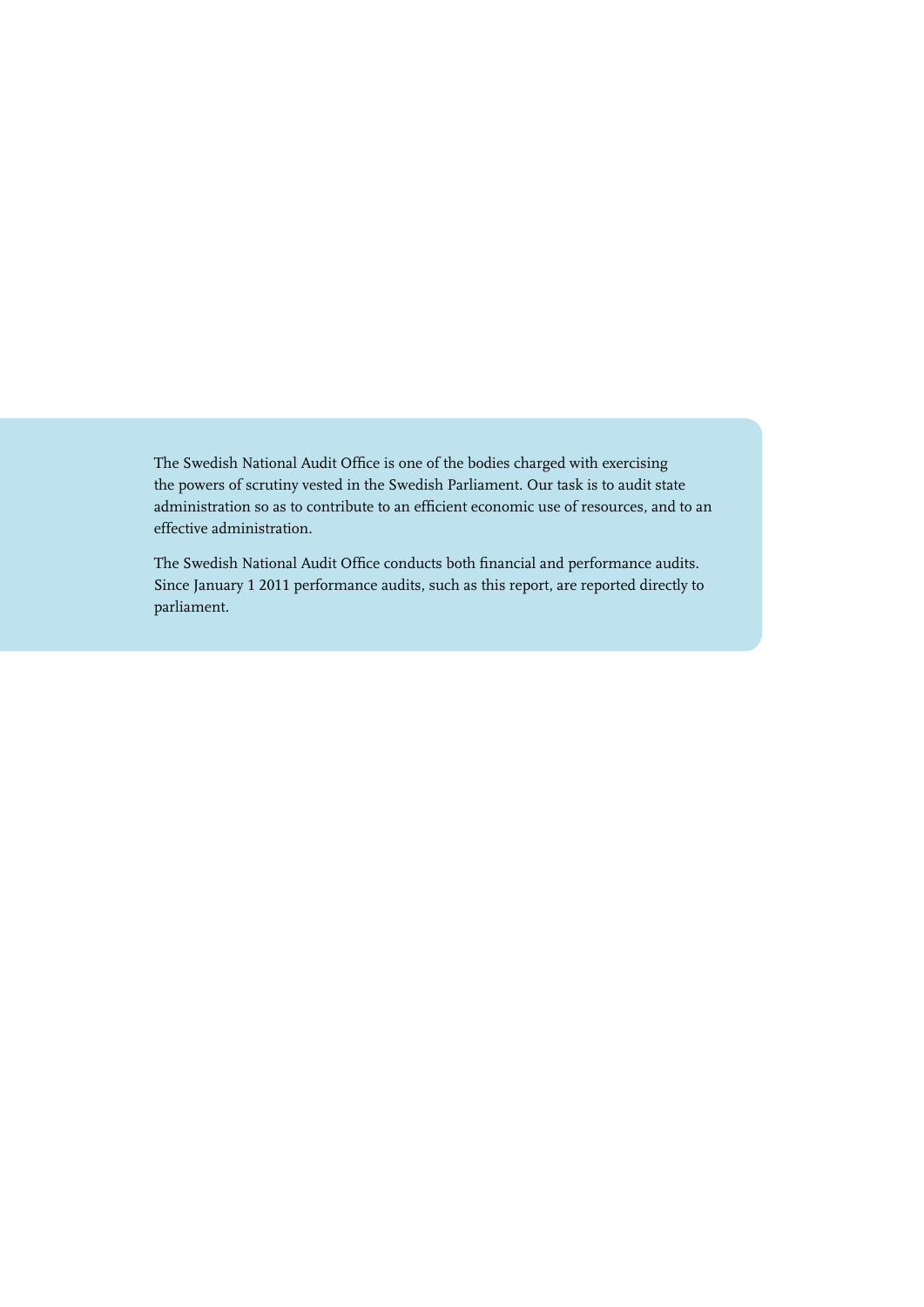

RiR 2011:9

# Maintaining Financial Stability in Sweden

Experiences from the Swedish banks' expansion in the Baltics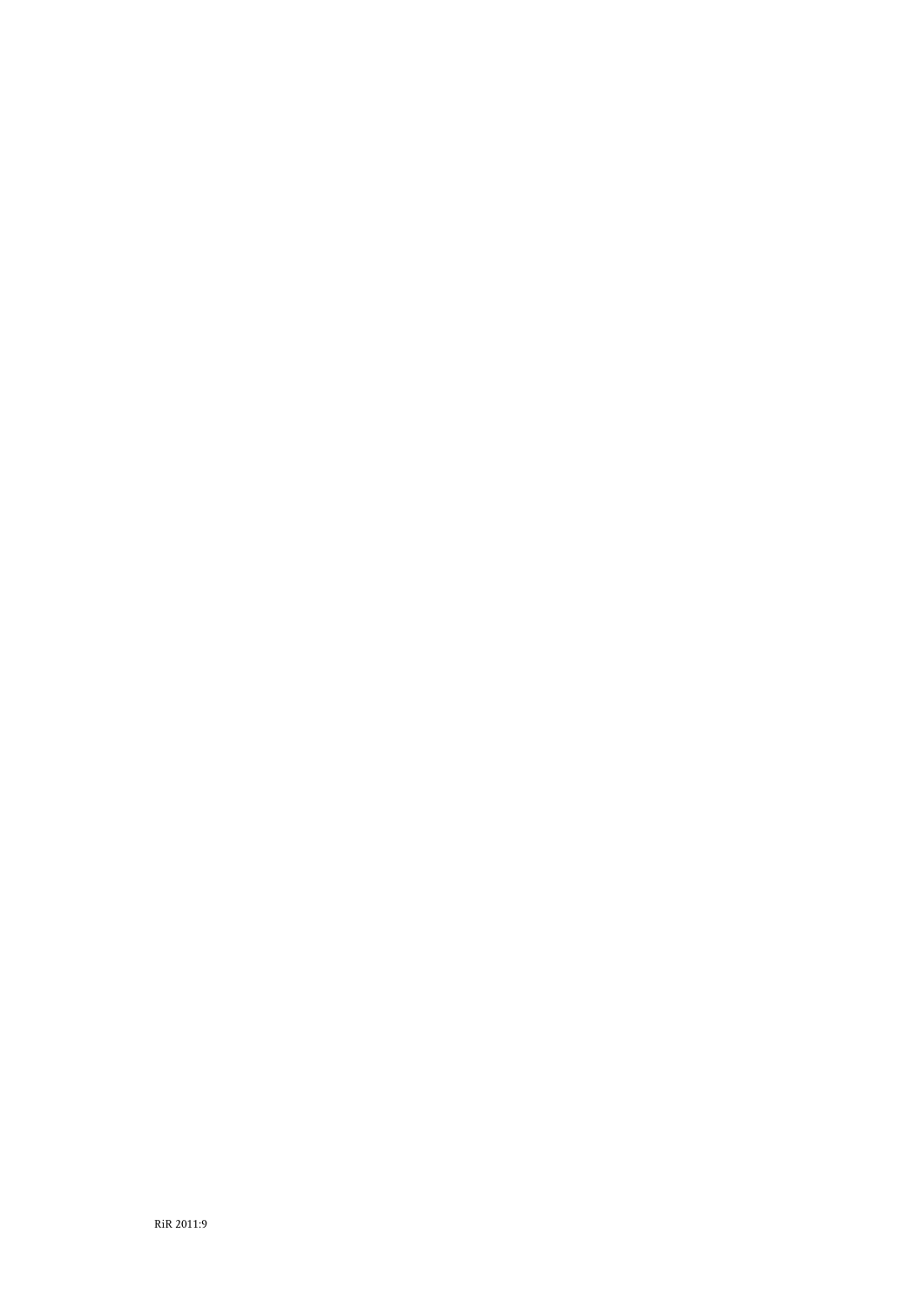To the Riksdag Date: 2011-02-10 Ref. no: 31-2010-0433 RiR: 2011:9

*We hereby deliver, in accordance with Section 9 of the Act (2002:1022) on auditing of state activities, etc., the following performance audit:*

### Maintaining Financial Stability – Experiences from the Swedish banks' expansion in the Baltics

The Swedish National Audit Office has audited the Riksbank's and Finansinspektionen's work with financial stability during the time-period 2005– 2007 in light of the risk that the banks' expansion in the Baltik region entailed. The result of the audit is presented in this audit report.

Representatives for the Government Offices and public authorities concerned – the Riksbank and Finansinspektionen – have had the opportunity to factually scrutinise the report and otherwise state their views on the draft of the final report.

The report contains conclusions and recommendations that mostly regard the Government, the Riksbank and Finansinspektionen.

Auditor General *Jan Landahl* had decision-making authority in respect of this report. Audit Director *Thomas Hagberg* was responsible for the presentation of the report. Audit Director *Jörgen Appelgren* and Audit Director *Lena Unemo* assisted in producing the final version of the report.

Jan Landahl Thomas Hagberg

*For attention:* Regeringen, Finansdeparementet Riksbanken Finansinspektionen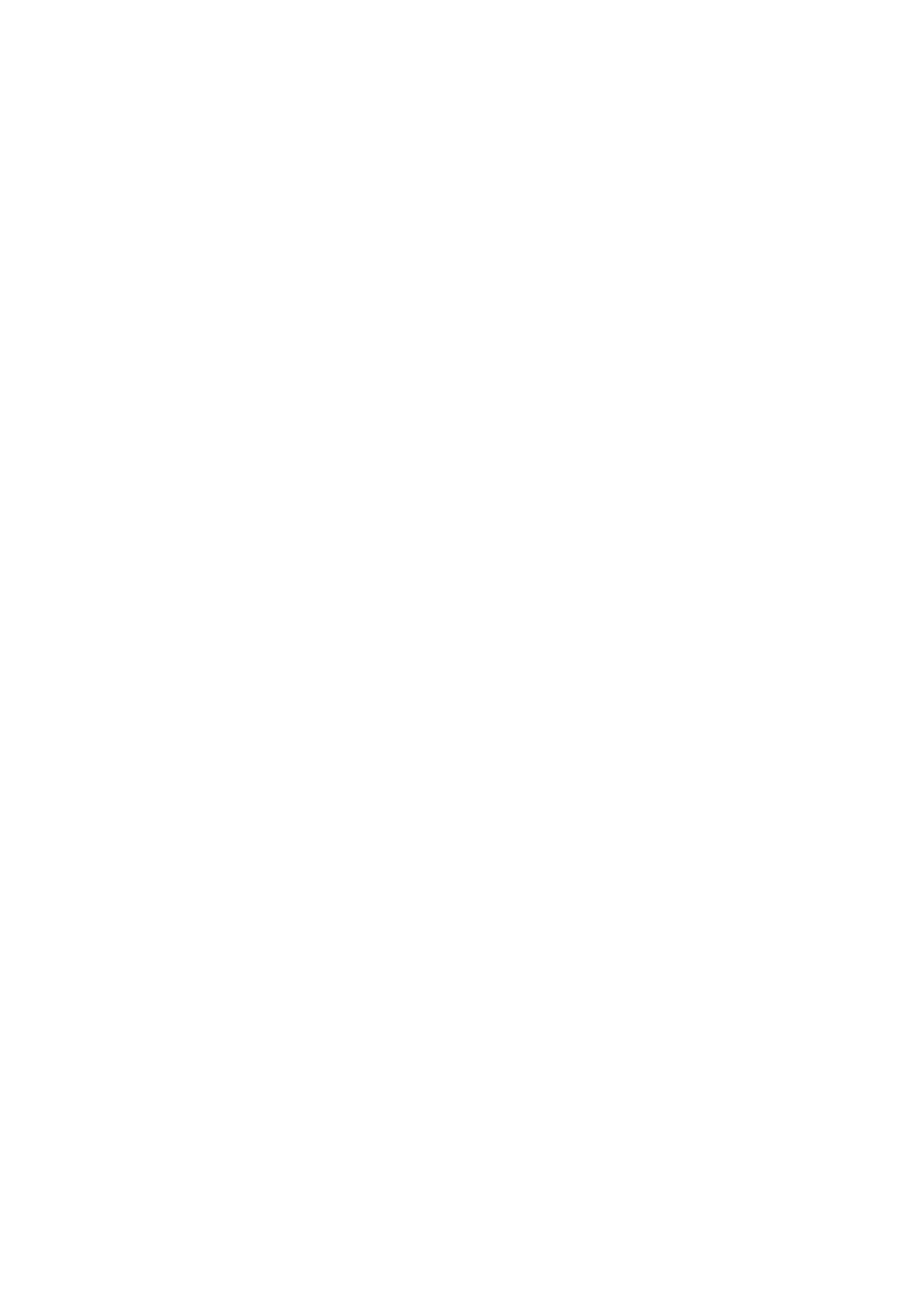## Table of contents

| Summary      |                                                                           | 9        |
|--------------|---------------------------------------------------------------------------|----------|
| L<br>1.1     | Introduction<br>Background and reasons for the audit                      | 15<br>15 |
| 1.2          | Audit questions                                                           | 17       |
| 1.3          | Norms and judgement criteria                                              | 17       |
| 1.4          | Implementation and limitations of the audit                               | 18       |
| 1.5          | Outline of the report                                                     | 18       |
| $\mathbf{2}$ | The banks' expansion in the Baltic region                                 | 19       |
| 3            | Development in the Baltic region                                          | 21       |
| 4            | The authorities' assessment and description of the problems               | 27       |
| 4.1          | The Riksbank's description of the Baltic risks                            | 27       |
| 4.2          | Finansinspektionen's description of the Baltic risks                      | 30       |
| 4.3          | Contacts with the Baltic authorities                                      | 32       |
| 4.4          | Concluding observations                                                   | 34       |
| 5            | The authorities' actions                                                  | 37       |
| 5.1          | Perception, self-confidence and action                                    | 37       |
| 5.2          | The authorities underestimated the risks                                  | 38       |
| 5.3          | The Riksbank's stress tests                                               | 40       |
| 5.4          | Finansinspektionen's stress tests                                         | 46       |
| 5.5          | What measures did the Swedish authorities take?                           | 47       |
| 5.6          | The coordination between the authorities and with the Ministry of Finance | 49       |
| 5.7          | Interpretation of the article on soundness                                | 50       |
| 5.8          | Concluding observations                                                   | 51       |
| 6            | Conclusions and recommendations                                           | 53       |
| 6.1          | The authorities' mandates are unclear                                     | 53       |
| 6.2          | Supervision of banks with operations in several countries                 | 55       |
| 6.3          | The Riksbank's and Finansinspektionen's communication                     | 57       |
| 6.4          | The coordination between Finansinspektionen and the Riksbank              | 58       |
| 6.5          | The Riksbank's and Finansinspektionen's stress tests                      | 59       |
| 6.6          | The Government's implicit responsibility                                  | 60       |
| Appendix 1   |                                                                           | 67       |
| Appendix 2   |                                                                           | 75       |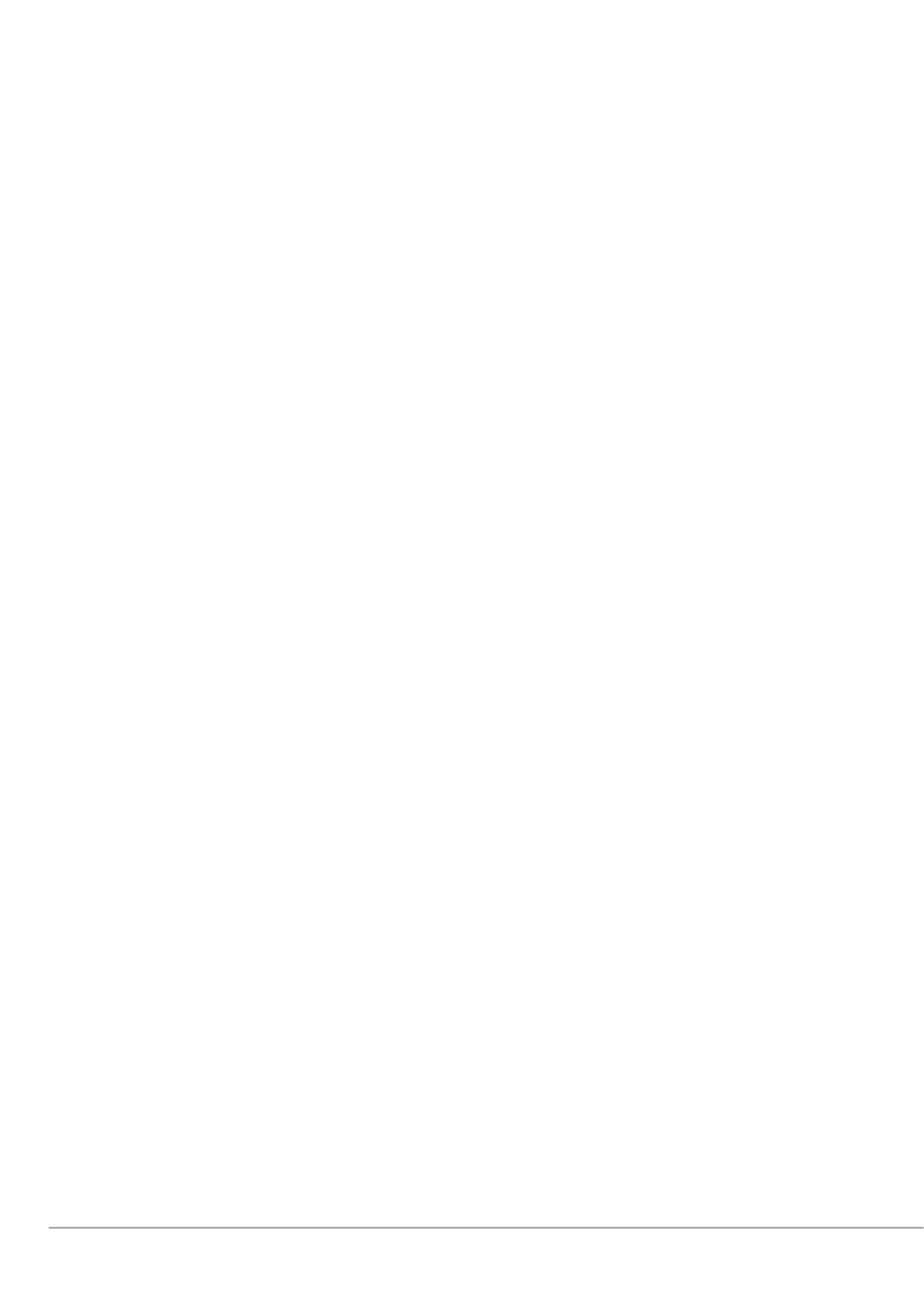### <span id="page-8-0"></span>Summary

The Swedish National Audit Office (SNAO) has audited the Riksbank's (the Swedish central bank) and Finansinspektionen's (the Swedish Financial Supervisory Authority) work for financial stability from 2005 to 2007 in light of the Swedish banks' expansion in the Baltic region and the risk that it entailed.

#### **Background of the audit**

*Motive*: The financial system is of great importance for the functioning of the economy and a financial crisis can be very costly for the Government and the overall economy. The Government has, therefore, taken upon itself the responsibility to uphold stability in the Swedish financial system. It is of great significance that the Government's work to maintain stability in the financial system is carried out in an appropriate and effective way. Several tools are available to reach this goal, and the Riksdag (the Swedish parliament) has passed many laws to regulate the financial market and its participants.

*Purpose*: The audit shall, from observations of the supervision of the Swedish banks' operations in the Baltic region during the years before the 2008-2009 crisis and the risk that these operations posed for the Swedish financial system, draw lessons for the Government's task of maintaining stability in the Swedish financial system.

*Implementation*: In this audit, we mainly study how the responsible authorities assessed and reported the risks that arose in the Swedish banking system before the 2008-2009 crisis. We have, therefore, chosen to focus on their auditing work for the period 2005- 2007, though some issues are considered in a longer perspective. The audit does not cover how the crisis was managed.

The audit is primarily based on document studies and interviews with current and previous representatives from Finansinspektionen, the Riksbank and the Ministry of Finance.<sup>1</sup> Furthermore, interviews have been carried out with representatives from the Estonian and Latvian regulatory authorities as well as with the CEO of Skandinaviska Enskilda Banken (SEB).

<sup>&</sup>lt;sup>1</sup> See Appendix 2 for a detailed list over the interviews carried out.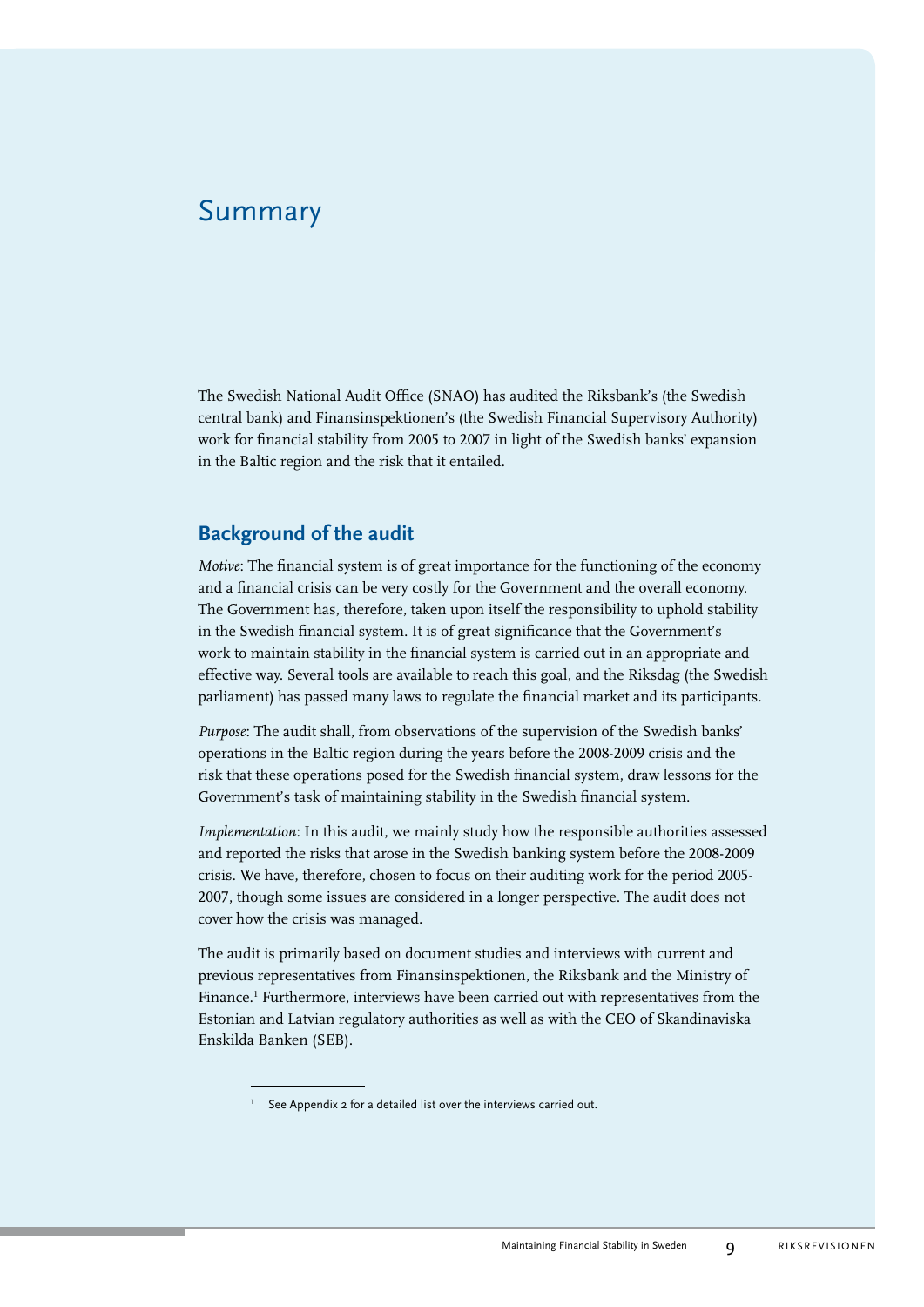#### **The audit's results**

The audit has resulted in the following main conclusions and observations:

*The banks increased their risks by expanding in the Baltic region*. The Swedish banks increased their risk profiles by the fast expansion of their operations in the Baltic countries. The risks rose greatly due to the increasing imbalances resulting from the uncontrolled growth of the region's economies. Among others, the credit expansion there was extreme, with lending volumes that increased by 40–70 per cent a year during 2005–2007. In Riga, apartment prices quadrupled in just three years. Other signs of a high risk level were that lending was done in foreign currency and that salaries rose by 20–30 per cent while the countries had a fixed exchange rate policy. All in all, the risks increased up to the point that they were materialised during the financial crisis.

*The authorities underestimated the risks*. In the beginning of the banks' establishment in the Baltic region, the Swedish authorities considered the risks limited. After some time, concerns became more substantial as the imbalances in the Baltic economies grew. Nonetheless, the risks were considered to be manageable during the entire period of the study, 2005–2007, in part because of the references made as to the banks' good capital adequacy. The authorities underestimated the credit risks but, most importantly, they misjudged the liquidity risks, especially those regarding the banks' foreign financing. However, this was a mistake shared by almost all other central banks, supervisory authorities, academics and the investor community across the world.

*The authorities' mandates should be revised*. Sweden has two government authorities with the responsibility to maintain stability in the financial system, the Riksbank and Finansinspektionen, but their tools and analysis functions differ. The Riksbank has the analysis tools for the financial system as a whole, whereas Finansinspektionen focuses on individual institutions. It is also Finansinspektionen that has the power to apply sanctions if a financial institution falls short in, for example, capital adequacy or risk management. An expressly legislative support for the management of risks in the financial system as a whole, a macroprudential policy, does not exist.

*Supervision of banks with operations in several countries.* The Baltic authorities felt that they had few tools and could not control the development of their credit markets. A contributing factor was that they could only apply a strict legal framework on local banks, whereas the branches of foreign banks could not be included in modified rules. An inquiry for a stricter legal framework for these branches was sent from Estonia in 2005 to the regulatory authorities in the home countries, among them to the Swedish Finansinspektionen, but the inquiry was dismissed with reference to the law in effect.

Finansinspektionen did not formally report this event to the Government. This omission can be subject to criticism. The development in the Baltic countries shows that the issues with the foreign banks and their regulation, as the Estonian authorities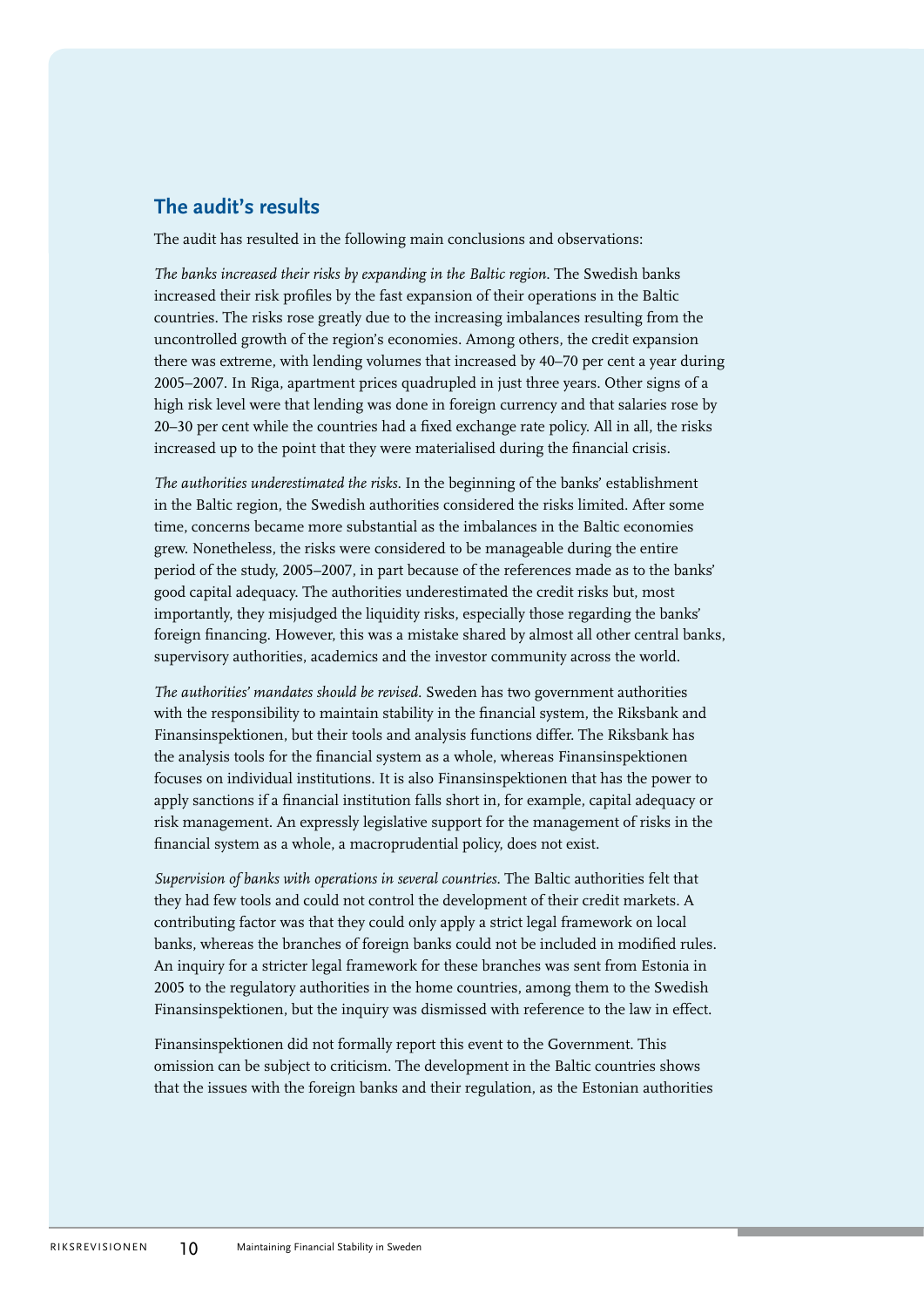pointed out, were an actual problem that later had an effect on Sweden's financial stability.

After the crisis, a new structure and several new regulations have been created in the EU to handle, among others, issues regarding cross-border banks. This should improve conditions so that the issues that branches of foreign banks brought upon the Baltic region will be easier to manage from now on.

*Finansinspektionen's and the Riksbank's communication.* Communication is pivotal to convey a message. It is about what messages one wants to convey and which channels are used to reach the recipients. From our interviews, it can be seen that there is a gap between the Riksbank's view on the actions it took concerning the risks in the Baltic region and the picture that the Baltic authorities has described of the Riksbank. There are signs that there has also been a gap between the Riksbank's and other parties where the representatives of the Riksbank seem to be of the opinion that they had sent out a stronger message on the risks than what the recipients perceived. The fact that the Riksbank discussed the risks in the Baltic region in their stability reports seems to have had a small effect on the banks' actions.

There are more channels to send out a message than just producing stability reports and keeping direct contact with bank managements. A public arena with regular hearings on financial stability in the Riksdag would force both Finansinspektionen as well as the Riksbank to take a clear stand on the risks and spread it to a broader circle.

*The authorities' coordination.* The institutional structure chosen in Sweden poses large demands on the coordination between, on the one hand, the Riksbank and Finansinspektionen, and on the other, between these authorities and the Ministry of Finance. The audit of the work for financial stability has not shown that the cooperation between Finansinspektionen and the Riksbank has fallen short. On the contrary, the interviews with representatives from both entities show that there is a good climate for cooperation, aided by personal contacts between members of staff in both entities. However, it is important to secure operations and methods for collaboration that not only build on personal contacts. Since 2003, there has been an agreement between the Riksbank and Finansinspektionen on the methods for collaboration. However, the collaboration has not been evaluated.

*Overly-cautious assumptions in the stress tests.* Assessments on financial stability are based on how well capitalised the Swedish banks are and what risks they face. Which assumptions are made in the stress tests carried out by the authorities are important for the final assessment. According to the Riksbank, the stress tests should indicate the banks' ability to handle unexpected shocks.

With this in mind, the stress tests seem to be built on much too modest assumptions. One should keep in mind that the purpose of the stress tests is not to make exact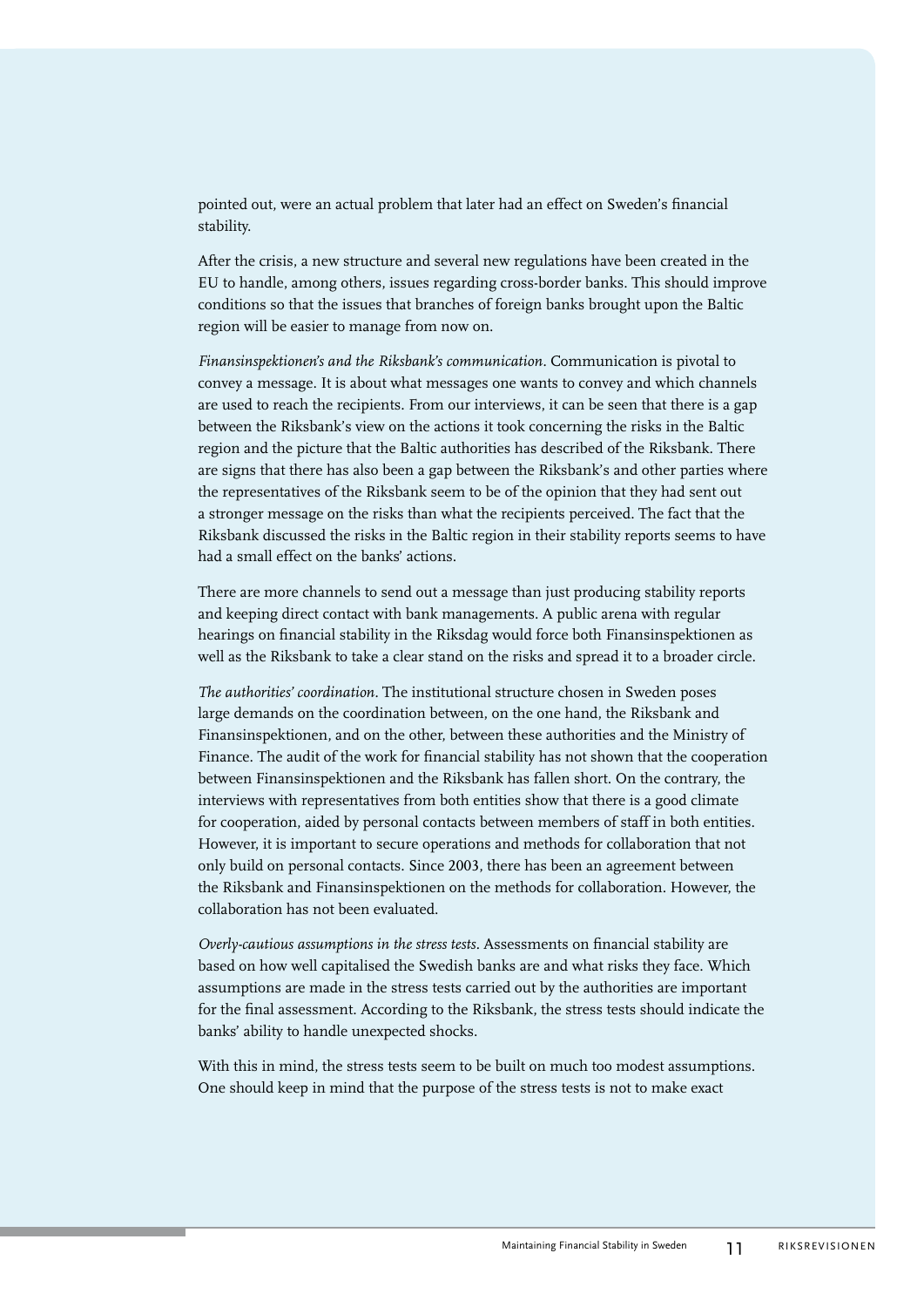forecasts over various risk scenarios. Nonetheless, it is important that the tests are as reasonable and close to reality as possible in order to give a good picture of the risks that exist. The tests are based on relatively normal economic downturns, which could hardly be described as unexpected. Also, one of the tests has assumed a strong recession in the Baltic region, whereas the banks' other markets remained unaffected. It is, however, unusual that individual countries go into a recession while global growth remains strong. A more plausible test would have assumed that the Baltic countries had problems at the same time that the rest of the world was facing an economic downturn. By using cautious assumptions in stress tests, the banks' strength was overrated and the risks on financial stability were underrated.

*The Government's implicit responsibility.* The Government has an implicit guarantee to support the banking system when crises emerge. The Icelandic example shows that the guarantee can be unreasonably costly when the banking sector grows very fast in proportion to the rest of the country's economy. Today, the Swedish Government has no tools to limit the size of the banking sector and, thus, the implicit guarantee.

Since the Swedish banks had a dominant role in the Baltic payments systems, the Swedish Government received an implicit responsibility for these and, thereby, for the countries' economic stability. The development shows that the Swedish Government can have an indirect responsibility for other countries' economies when banks' branches abroad achieve a dominant role in the credit market.

#### **Recommendations**

The Government should revise and clarify the Riksbank's and Finansinspektionen's mandates and tools to safeguard financial stability in a broad sense. It should examine how a regulation framework for a so-called macroprudential policy could be developed and who is to be responsible for it. Such a revision should also include the meaning of soundness according to Chapter 6, Section 4, of the Banking and Finance Business Act (2004:297).

The Riksbank and Finansinspektionen should consider other methods of communication with banks and the general public. The Riksbank has taken a step in this direction in its December 2010 Financial Stability Report and the recommendations publically stated in it.

The Riksdag could also examine the possibility to regularly organise public hearings on financial stability.

Given that the institutional framework of two separate entities that both have the responsibility of upholding financial stability remains, the Riksbank and Finansinspektionen should continue their close cooperation on the various aspects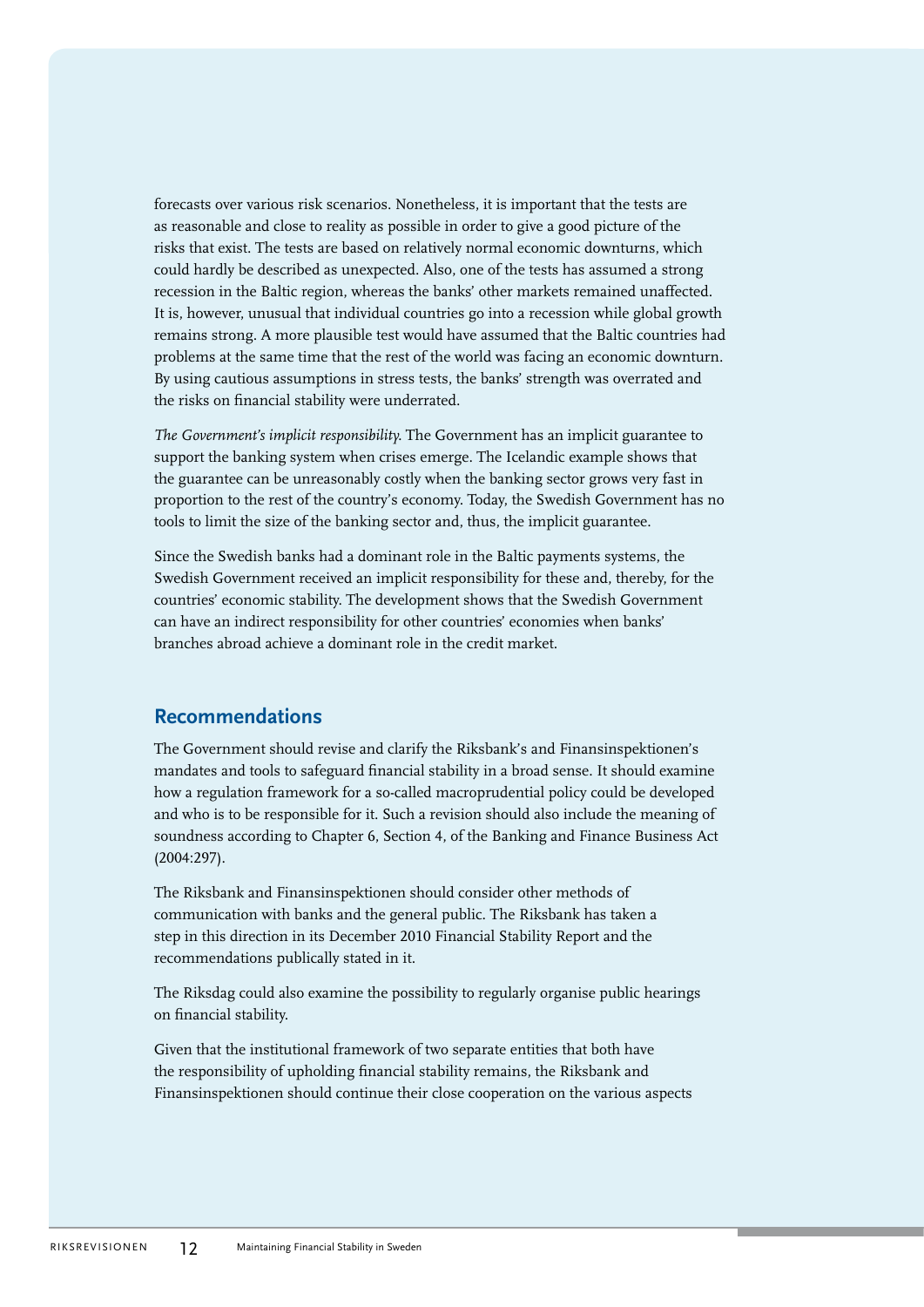of the work to maintain financial stability. To safeguard that this work continues, the entities should report on how the cooperation has been carried out during the year to the Riksdag or the Government. It should also be deliberated whether one ought to have an external evaluation on how the cooperation is organised and has functioned, rather than the internal evaluation that the agreement between the Riksbank and Finansinspektionen suggests.

The Riksbank should be clear with what the stress tests aim to measure and make sure that the stress test assumptions reflect the risks. A future possibility would be to do stress tests assuming downturns of different magnitudes in the economy, which would provide more information on the banks' strength.

The Government should examine whether the risks in the banking sector and the implicit state guarantee can be limited.

The Government should make sure that it is regularly made aware of the risks, besides those regarding the banks' capital adequacy, which Finansinspektionen continuously supervises, such as those that the banks' operations in other countries can entail to the Government. It is doubtful that these risks can be reduced without restricting the banks' possibilities to expand abroad. However, an awareness of the risks should help the Government to get prepared to handle them.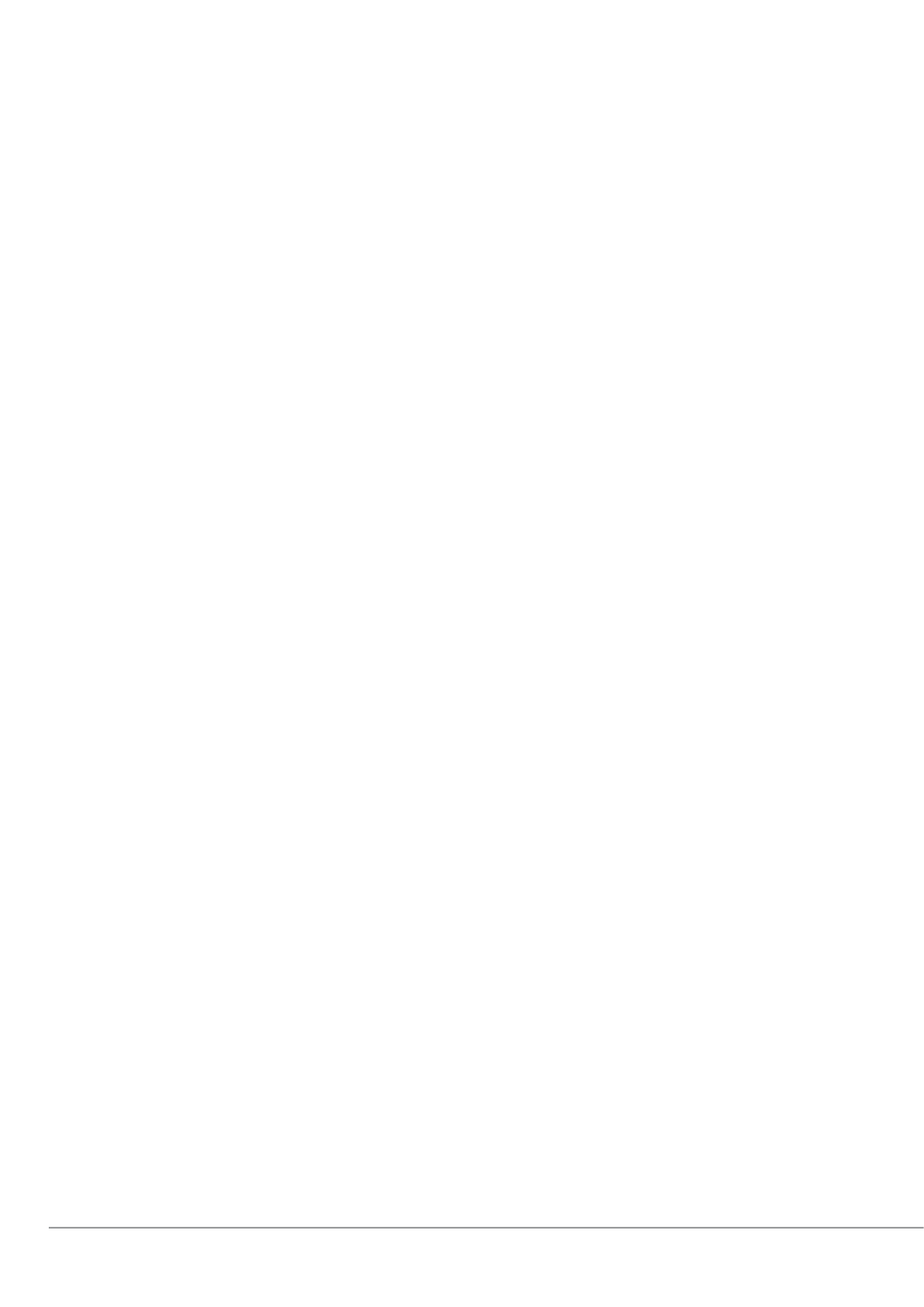### <span id="page-14-0"></span>1 Introduction

#### **1.1 Background and reasons for the audit**

The financial system is of great importance for the functioning of the economy, and a financial crisis can lead to high costs for the Government and the economy as a whole. The Government has, therefore, taken upon itself the responsibility to maintain stability in the Swedish financial system. Several different tools stand at the Government's disposal to reach this goal and the Riksdag has passed many laws to regulate the financial market and its actors. Finansinspektionen has, in its instruction, the assignment to "work for a stable and well functioning financial system".2 The Riksbank also has the task to safeguard stability in the system as stipulated in Chapter 1, Section 2, of the Sveriges Riksbank Act (1988:1385) which establishes that "the Riksbank shall also promote a safe and efficient payments system." Besides carrying out stability analyses, the Riksbank has the responsibly to uphold liquidity in the financial system through its role as a lender of last resort. In Chapter 6, Section 8, of the Sveriges Riksbank Act, the following is dictated "In exceptional circumstances, the Riksbank may, with the aim of supporting liquidity, grant credits or provide guarantees on special terms to banking institutions and Swedish companies subject to the supervision of the Financial Supervisory Authority."

Besides these two entities, the Government has several other tools to maintain stability in the financial system. For example, the deposit insurance, besides protecting consumers from a possible bank failure, also decreases the risk that depositors, in a panic, decrease their bank deposits in solvent banks during times of crisis.

Thus, the Government has a far-reaching responsibility to maintain stability in the financial system. As stated above, the work for financial stability is divided between at least two public authorities, where the first, Finansinspektionen, has the Government as its principal, and the second, the Riksbank, is under

<sup>2</sup> Ordinance (2009:93) with instruction for Finansinspektionen. This instruction has been changed several times since 2005, but all of the instructions have regarded financial stability.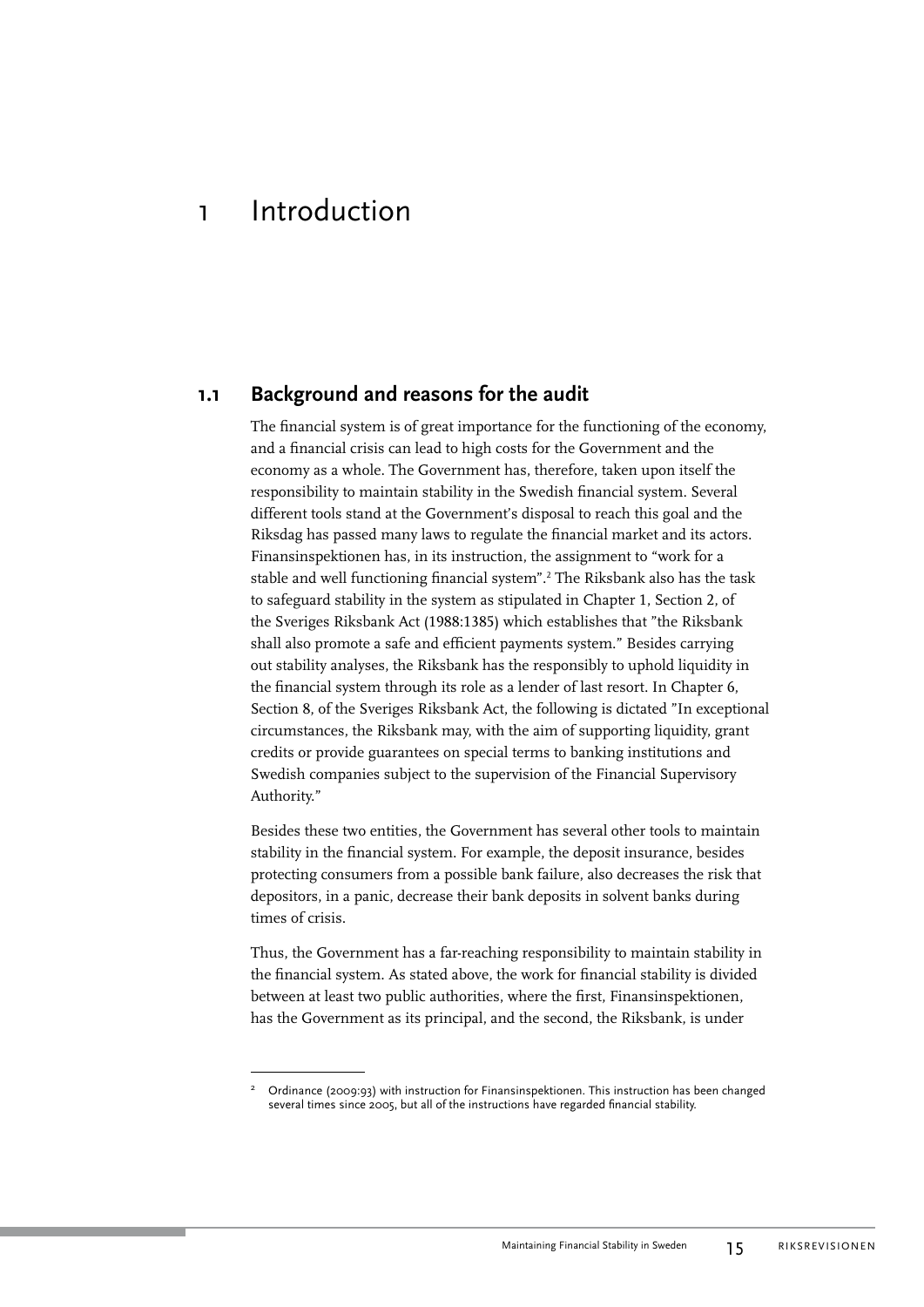the Riksdag. The Riksbank focuses mainly on issues regarding stability in the whole financial system while Finansinspektionen's work focuses on individual institutions. Finansinspektionen supervises and issues permits to run financial operations. Both Finansinspektionen and the Riksbank publish reports on their analyses of the stability in the financial system once and twice a year, respectively.

The authorities' ability to maintain financial stability is tested in times of crisis. In the summer of 2007, there were clear signs of disturbances in the financial markets, though it was not until the fall of 2008 that a severe crisis developed. The most effective way to prevent financial instability is to avoid the accumulation of risks or at least to make sure that they are under control. With this in mind, it can be fruitful to consider both how the authorities acted when the crisis was building up, as well as how they acted in the crisis to handle the stability problems once they had arisen. This audit encompasses only issues regarding the preventive stages: how the Swedish authorities acted in the period during which the financial risks grew.

In Sweden, the risk build-up regarding financial stability consisted largely of the Swedish banks' rapid expansion of their operations in the Baltic region. During this period, several signs showed that the imbalances that were building up in the Baltic countries would lead to increased risk-taking over time. A correction of these imbalances was generally seen as necessary even though there were many opinions as to how and when such a correction would be done.

The past years' experiences have shown how costly a financial crisis can be for taxpayers and the overall economy. This is why it is important that the Government's work to maintain stability in the financial system is done in an appropriate and effective manner. Thus, the purpose of the audit is, based on the observations on the supervision of the Swedish banks' operations in the Baltic region during the years before the crisis, 2008-2009, and the risk that the operations posed for the Swedish financial system, to draw lessons for the Government's work to maintain stability in the Swedish financial system.<sup>3</sup>

<sup>3</sup> The Government resolved on February 3, 2011, on a committee terms of reference (Dir. 2011:6) for the supervision of the legal framework for the management of financial crises, which the SNAO looks positively upon.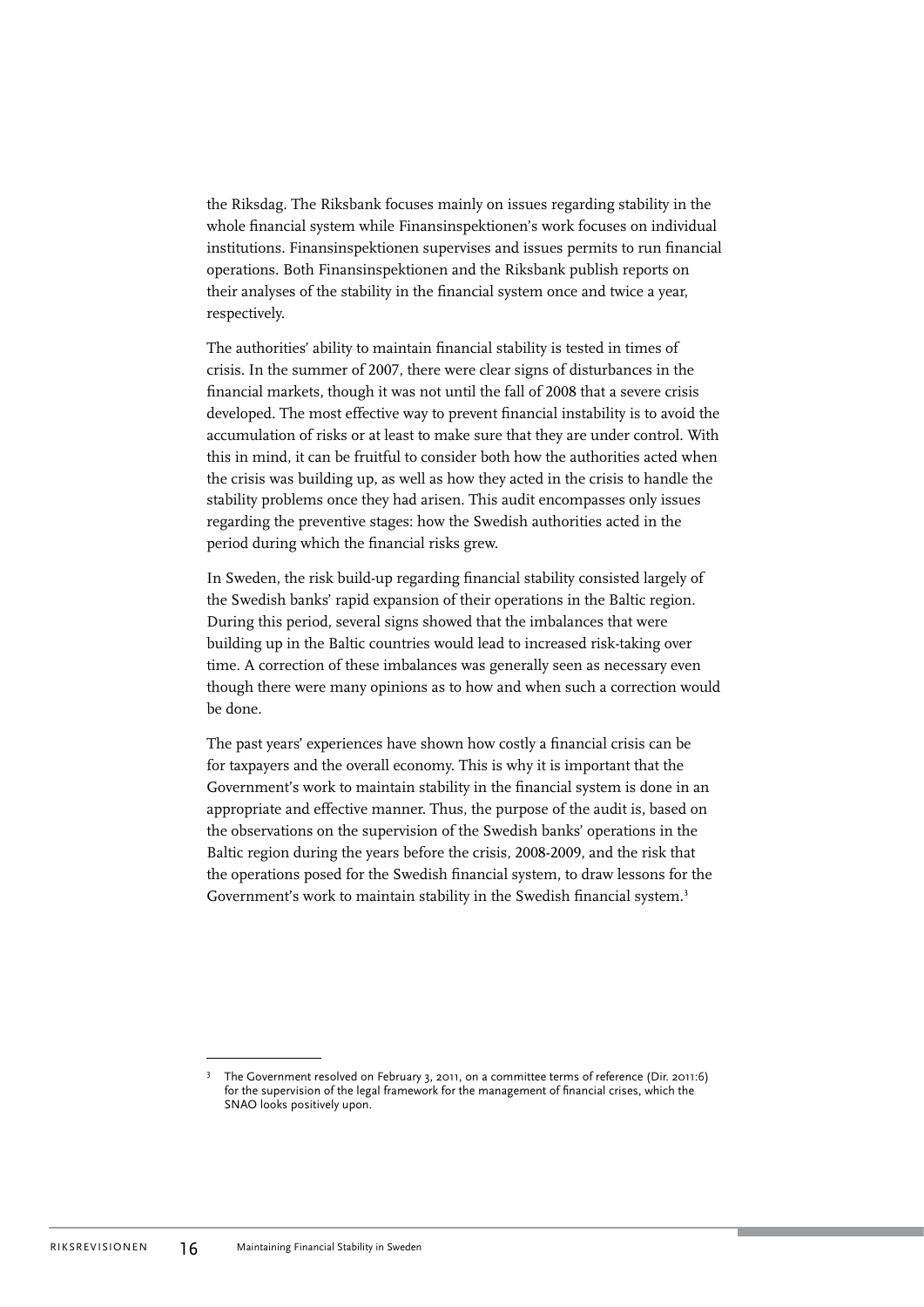#### <span id="page-16-0"></span>**1.2 Audit questions**

The audit questions are based on the Government's responsibility to maintain stability in the financial system and are as follows:

- *1. Is the Government's work for financial stability appropriate and effective?*
- *2. Do the responsible authorities have the tools and the capacity needed to carry out this job?*

#### **1.3 Norms and judgement criteria**

The Basel Committee on Banking Supervision, in which Sweden participates via representatives from the Riksbank and Finansinspektionen, has determined 25 Core Principles for effective bank supervision. The Principles, according to the Basel Committee, are "a framework of minimum standards for sound supervisory practices and are considered universally applicable". In order for the work to maintain financial stability to be appropriate and effective, these principles should be applied unless they stand in direct contrast to a specific Swedish circumstance. Principles 1, 14, 19 and 20 are of special importance for this audit<sup>4</sup>:

*1. Objectives, independence, powers, transparency and cooperation*: An effective system of banking supervision should have clear objectives and responsibilities for each authority involved in bank supervision. Each authority should possess operational independence, have transparent processes and be accountable for the performance of its duties. A suitable legal framework for banking supervision is also necessary. Arrangements for sharing information between supervisors and protecting the confidentiality of the information should be in place.

*14. Liquidity risk*: Supervisory authorities must control that banks have a liquidity management strategy that takes the risk profile of the institution into account, with processes to identify, measure and control liquidity risks on a daily basis.

*19. Supervisory approach*: An effective banking supervisory system requires that supervisory authorities develop and maintain a thorough understanding of the operations of individual banks and banking groups, and also of the banking system as a whole, focusing on the safety, soundness, and stability of the system.

<sup>4</sup> Paraphrased. The complete Principles can be read in Appendix 1.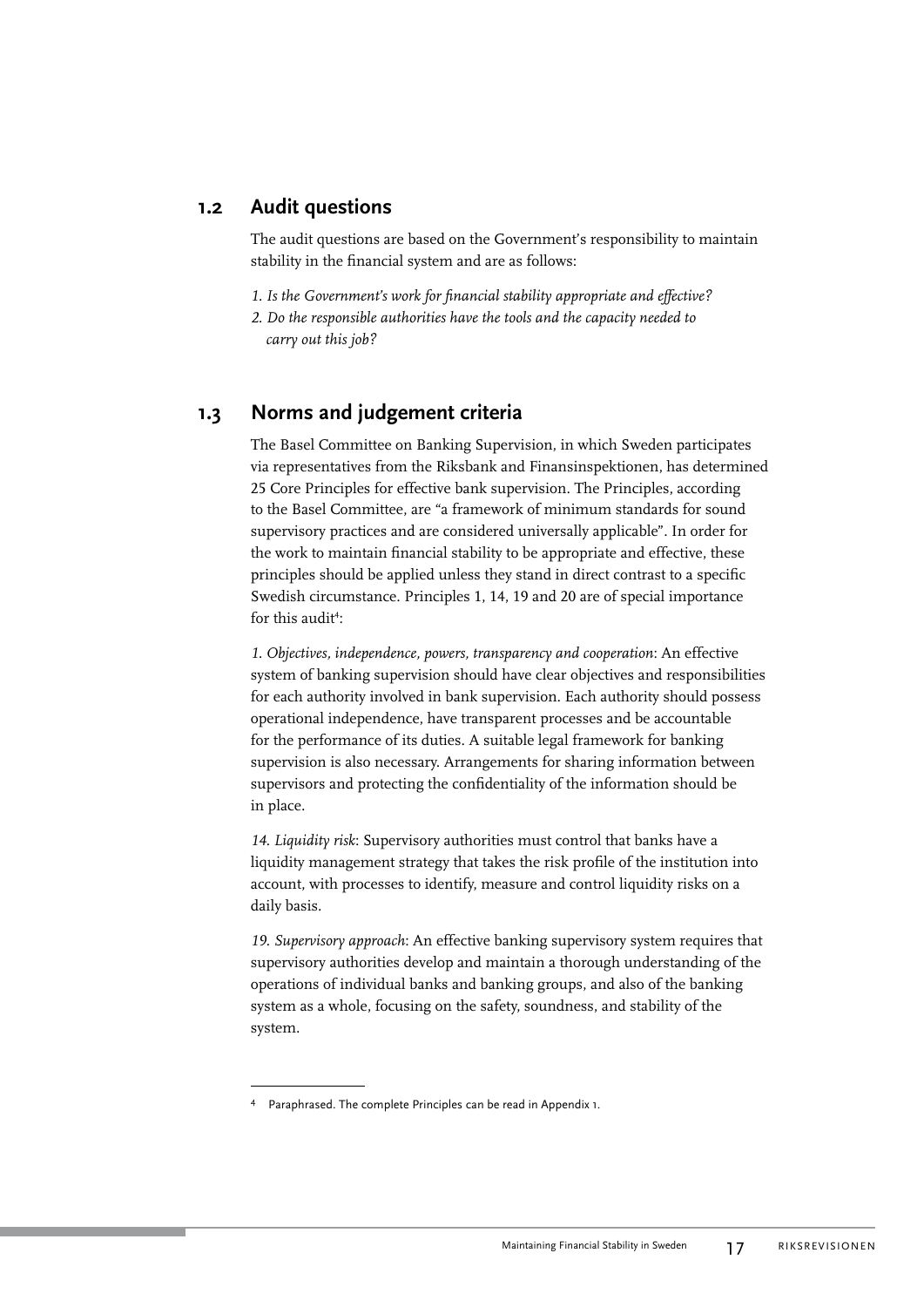<span id="page-17-0"></span>*20. Supervisory techniques*: An effective banking supervisory system should consist of on- and off-site supervision and regular contacts with bank management.

Finansinspektionen and the Riksbank are the authorities that are responsible for the supervision of financial stability. The Government and the Riksdag must also make sure that these authorities have the tools needed to carry out the tasks entrusted upon them.

#### **1.4 Implementation and limitations of the audit**

In this audit, we examine mainly how the responsible authorities assessed and reported on the risk build-up that took place in the Swedish banking system before the 2008–2009 crisis. We have, therefore, chosen to focus on the supervisory work in the time period 2005–2007, even though some issues are considered in a longer perspective. The audit does not cover the crisis management.

The audit is mainly based on document studies and interviews with current and former representatives from Finansinspektionen, the Riksbank and the Ministry of Finance.<sup>5</sup> In addition to that, interviews have been conducted with representatives from the Estonian and Latvian authorities as well as with the CEO of Skandinaviska Enskilda Banken (SEB).

#### **1.5 Outline of the report**

Chapters 2 and 3 provide general background information on the banks' expansion in the Baltic region and the build-up of macroeconomic imbalances and risks in these countries. Chapter 4 discusses The Riksbank's and Finansinspektionen's understanding and description of the problems and Chapter 5, what actions the authorities took. Conclusions and recommendations are presented in Chapter 6.

<sup>&</sup>lt;sup>5</sup> See Appendix 2 for a detailed list of the interviews carried out.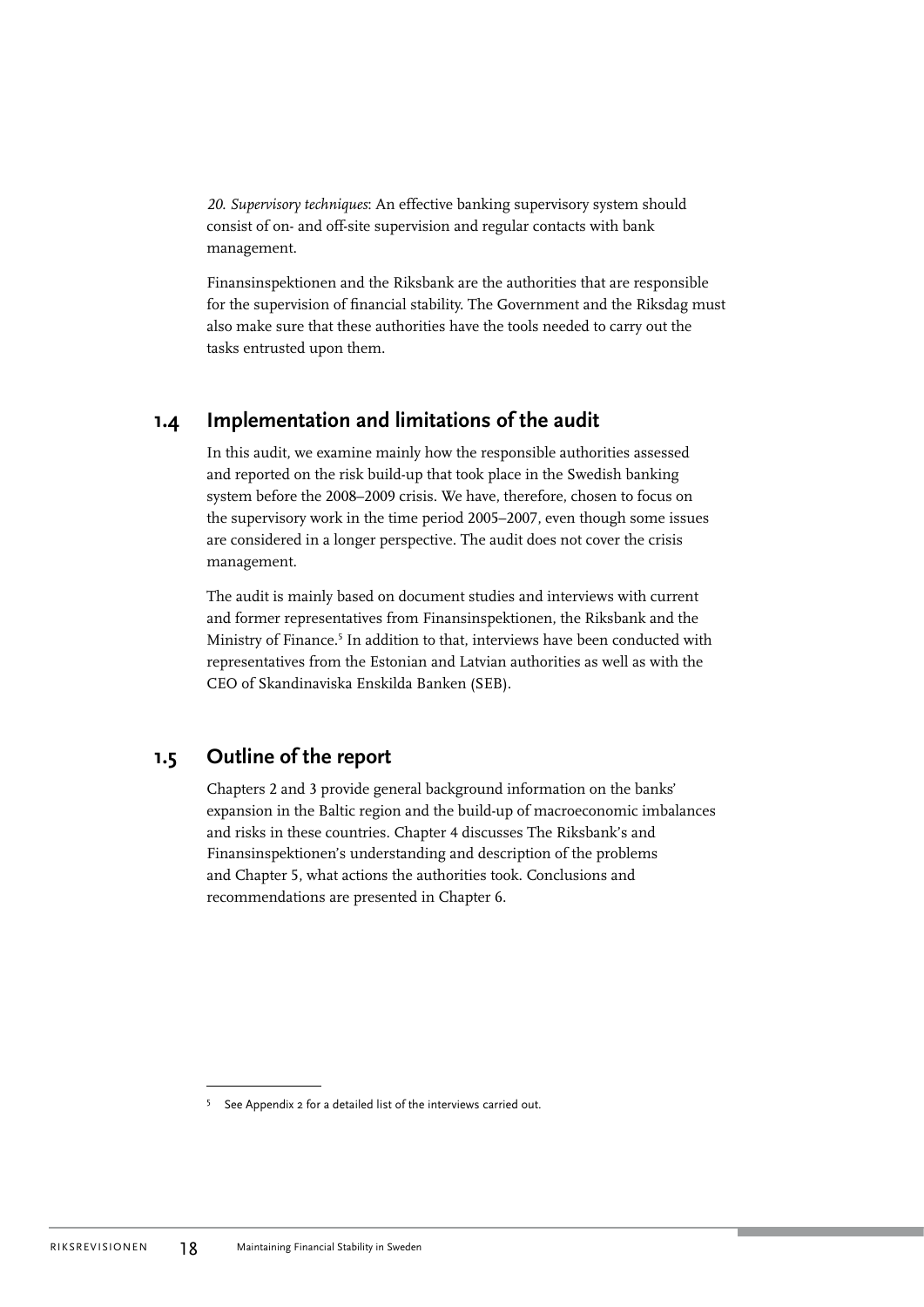### <span id="page-18-0"></span>2 The banks' expansion in the Baltic region

At the end of the 1990s, several Swedish banks began to expand their operations in the Baltic region. Swedbank and SEB stood for the largest stakes but Nordea also regards the Baltic region as part of its home market.

At first, the Baltic operations were modest but they grew as the banks acquired new companies, increased their shares in jointly-owned companies, and because the Baltic market grew considerably faster than the traditional home markets. There are further indications that banks operating in the region prioritised growth over careful credit assessment, which contributed to the strong increase.<sup>6</sup> In 2003, the Baltic operations had grown significantly and stood for about 10 per cent of SEB's and Swedbank's operating profits. The already rapid credit expansion in the region increased strongly during the years that followed which, together with new investments, led to further expansion of the operations. In 2007, the Baltic share stood for almost one third of the operating profits in Swedbank and almost one fifth in SEB. For Nordea, the share rose at most to 3 per cent in 2008.

The Swedish banks gained a dominant role in the banking sector in the Baltic region. In 2007, the Swedish banks had a market share of 55–90 per cent of lending in the Baltic countries. Since monetary policy in these countries was powerless due to the fixed exchange rate regime together with a large amount of lending in euro, it was difficult for the central banks to influence the demand on loans. They did, however, have ways to affect the credit supply, for example, by imposing minimum reserve requirements. Since these were not applied, the Swedish banks were in reality responsible to a large extent for the rate at which lending grew. This was pointed out to the bank managements by, among others, the Latvian Central Bank Governor Rimsevics in his attempt to curb the development.7 Fiscal policy measures; for example, a change in the tax on capital gains, could have decreased the credit demand. However, fiscal policy was hardly used for this purpose in the Baltic countries.

 $6$  IMF (2006).

<sup>7</sup> Interview with Rimsevics June 8, 2010.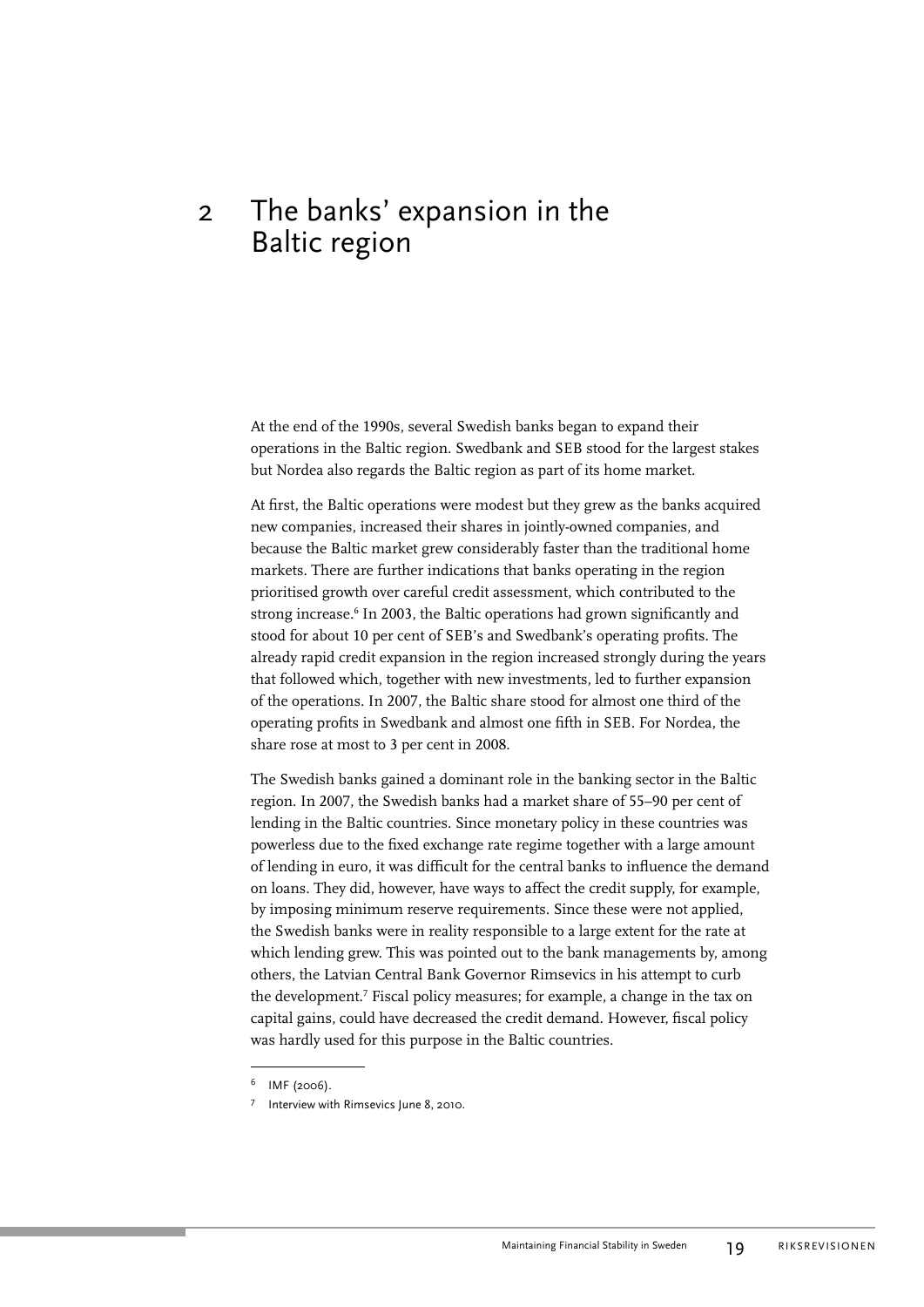The Baltic operations' increased magnitude contributed to the growing business risk of the banks since these operations were considered considerably riskier than those conducted in the traditional home markets. The banks themselves and the Swedish authorities, Finansinspektionen and the Riksbank, which supervised the banks and the banking system, agreed on this assessment. However, bank representatives considered that the banks had the risks under control even though they were high.

Nonetheless, the banks did eventually adopt stricter credit assessments in the Baltic countries. This was done not only due to the extremely strong credit expansion but also to the increasing macroeconomic imbalances and clear signals that the economies were overheated. The fact that the countries did not fulfil the Maastricht criteria and, therefore, had to postpone their intended entry to the EMU led to increased currency risk. In spite of the stricter credit assessments, lending continued to increase at a high, yet abating, rate long after the financial markets began showing clear symptoms of distress.

Therefore, the banks' risks increased for several reasons. The basis was an increased presence in the Baltic countries and a growing share of the credit portfolio in this region. The economic development in the Baltic countries with clear signs of overheating led to, besides a rise in the credit stock, an increase in the risk of an economic backlash over time. In addition to this, the currency risk increased further when the countries could not join the EMU according to their original plans. Finally, the countries were affected by the global risk climate, which deteriorated starting the summer of 2007.

According to concurrent information, the banks were well aware that the business risk was higher in the Baltic region than in the traditional home markets. However, in hindsight, it is clear that the banks underestimated the risks.8

In Swedbank's Year-end report for 2007, the following can be read: "We expect the process of readjustment to continue and are confident in the continuing development of the Baltic economies and in the convergence of long-term living standards with those of the Nordic region. Operations in Ukraine have developed very well, confirming the tremendous future opportunities in this banking market." This was written at a time when the risks had already begun to materialise.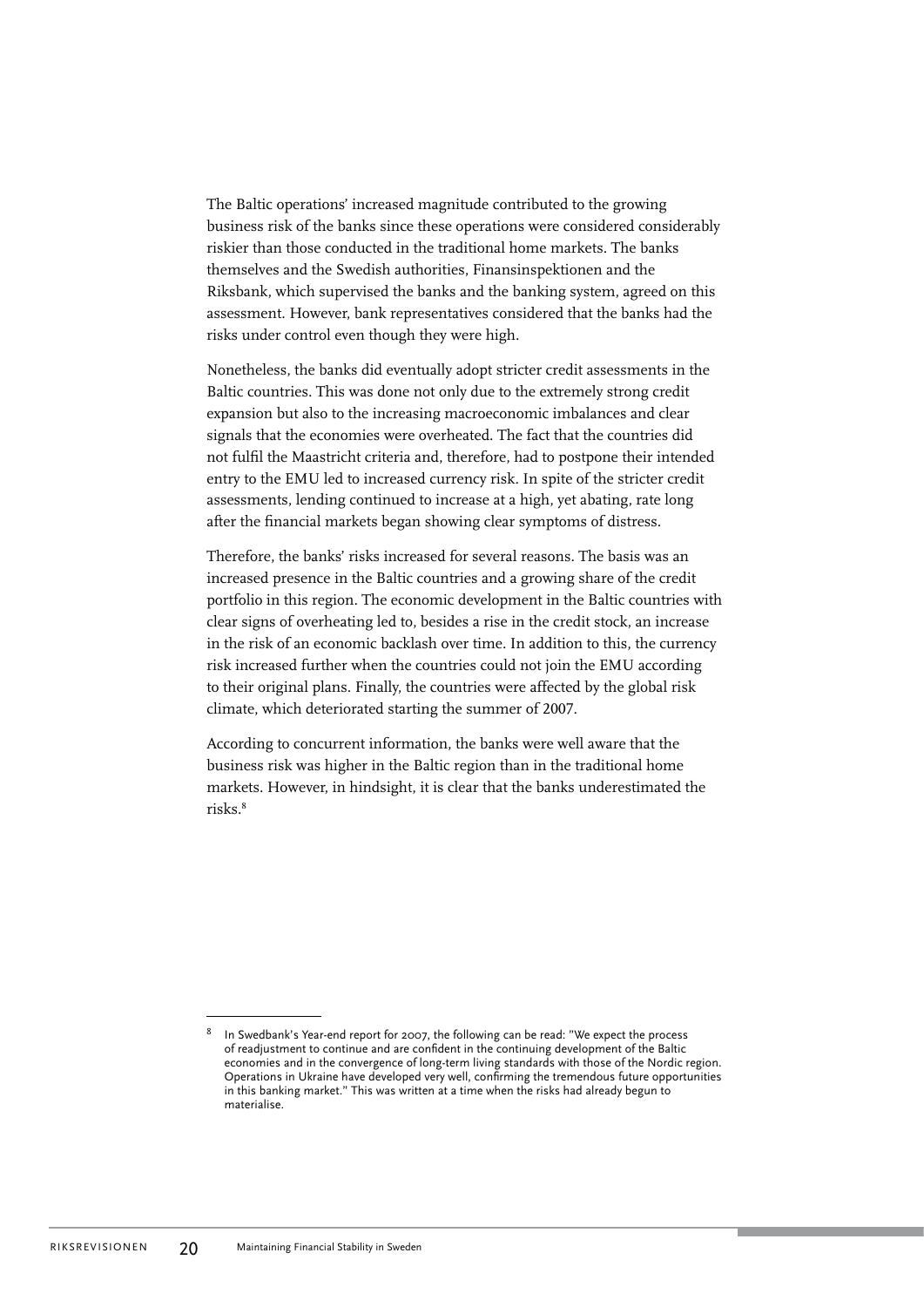## <span id="page-20-0"></span>3 Development in the Baltic region

The Baltic economies already showed signs of imbalances when the Swedish banks began their expansion in the end of the 1990s. The venture, however, was done in an environment with strong growth and that considered a starting position influenced by a long-lived communist rule. For example, private ownership was limited and the credit market was underdeveloped when the countries gained independence. However, many households received the property rights for real estate and apartments after the independence from the Soviet Union, which is why private ownership of housing quickly became significant.

A factor that came into focus early on was the rapid credit expansion. The Estonian authorities pointed out this factor as early as 2002.<sup>9</sup> An already high rate of increase quickened further in 2004 after the interest rate in the euro-area was lowered to a record bottom level in the middle of 2003. During a few years, the lending volumes increased by 40–70 per cent a year. The increased supply of cheap credits contributed to the increase in demand of real estate and the steep rise in housing prices in all of the Baltic countries. From 2003–2007, real housing prices increased by over 150 per cent in Estonia and Latvia and by120 per cent in Lithuania.

<sup>9</sup> Estonian Financial Supervision Authority Yearbook 2002.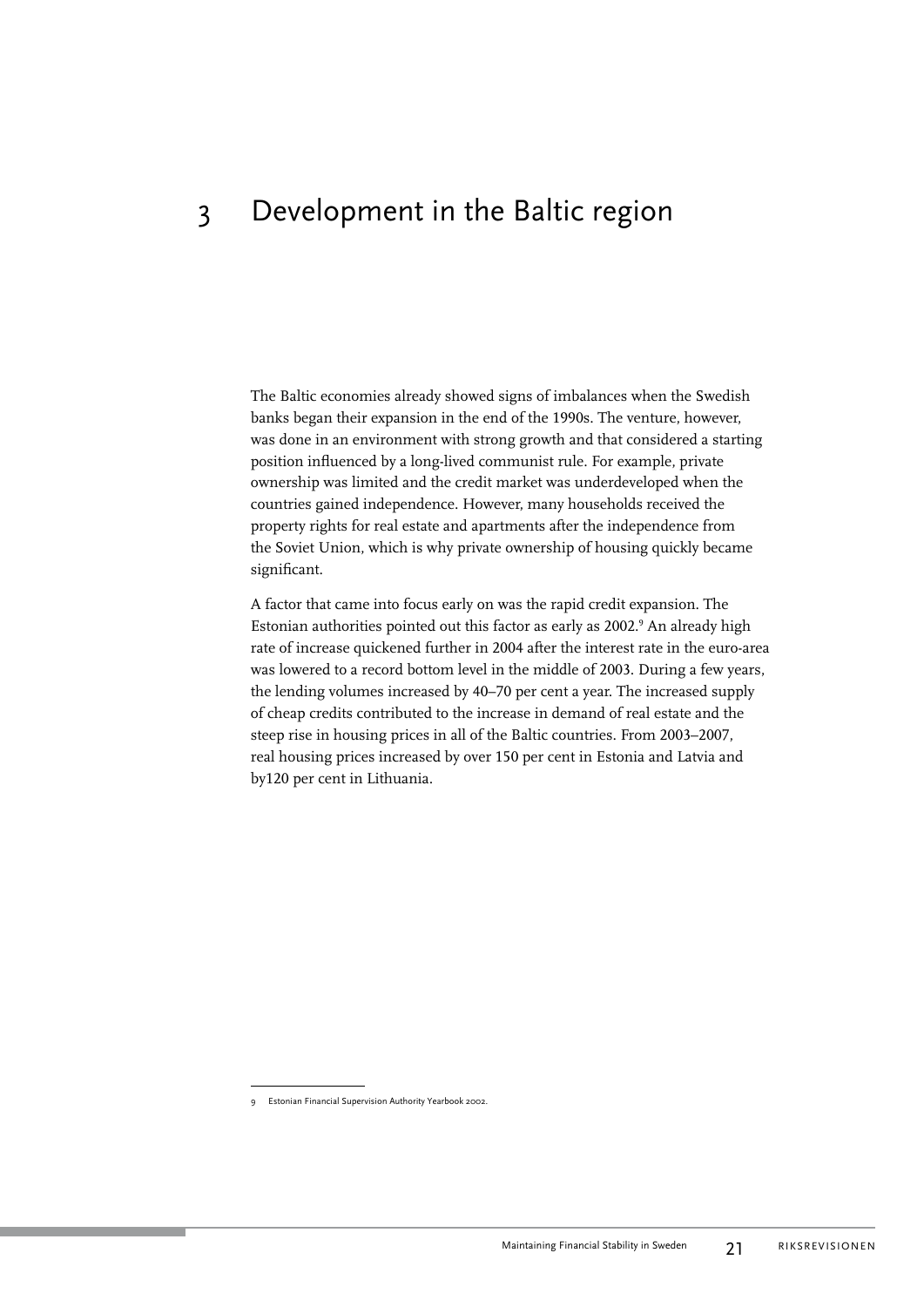**Chart 1** Very strong credit expansion



% year/year 3m mav.

*Source: Reuters EcoWin*

The strong credit expansion, a factor that is considered the best single indicator to predict a bank crisis,<sup>10</sup> was pointed out in many contexts. Finansinspektionen, the Riksbank and the IMF have all at several occasions described the development and warned against the risk build-up that was going on. An IMF report<sup>11</sup> lines up the problems of the credit market in Latvia: extremely fast credit expansion, a large share of loans in a foreign currency, a likely underestimation of the exchange rate risk, foreign banks lessening credit assessments in order to win market shares and granting loans at values exceeding the market value of the collaterals. All in all, this constitutes a map of the factors that usually preclude a backlash. Also, the decision to fix the exchange rate meant that monetary policy could not be used to mitigate the credit demand.

A factor that contributed to the warnings not becoming more clamorous was that lending volumes in relation to GDP were not high, compared to more developed countries.<sup>12</sup> To a certain extent, the development was seen as a

<sup>&</sup>lt;sup>10</sup> Brio and Lowe (2002).

 $11$  IMF (2006).

<sup>&</sup>lt;sup>12</sup> See for example the Riksbank's Financial Stability Reports. A reason for the low level of debt was that many households, at least in Estonia and Latvia, achieved the right to own property and apartments after becoming independent from the Soviet Union. The starting point was thus a relatively broad private real estate ownership that was not mortgaged. This fact is not mentioned in the Swedish authorities' reports.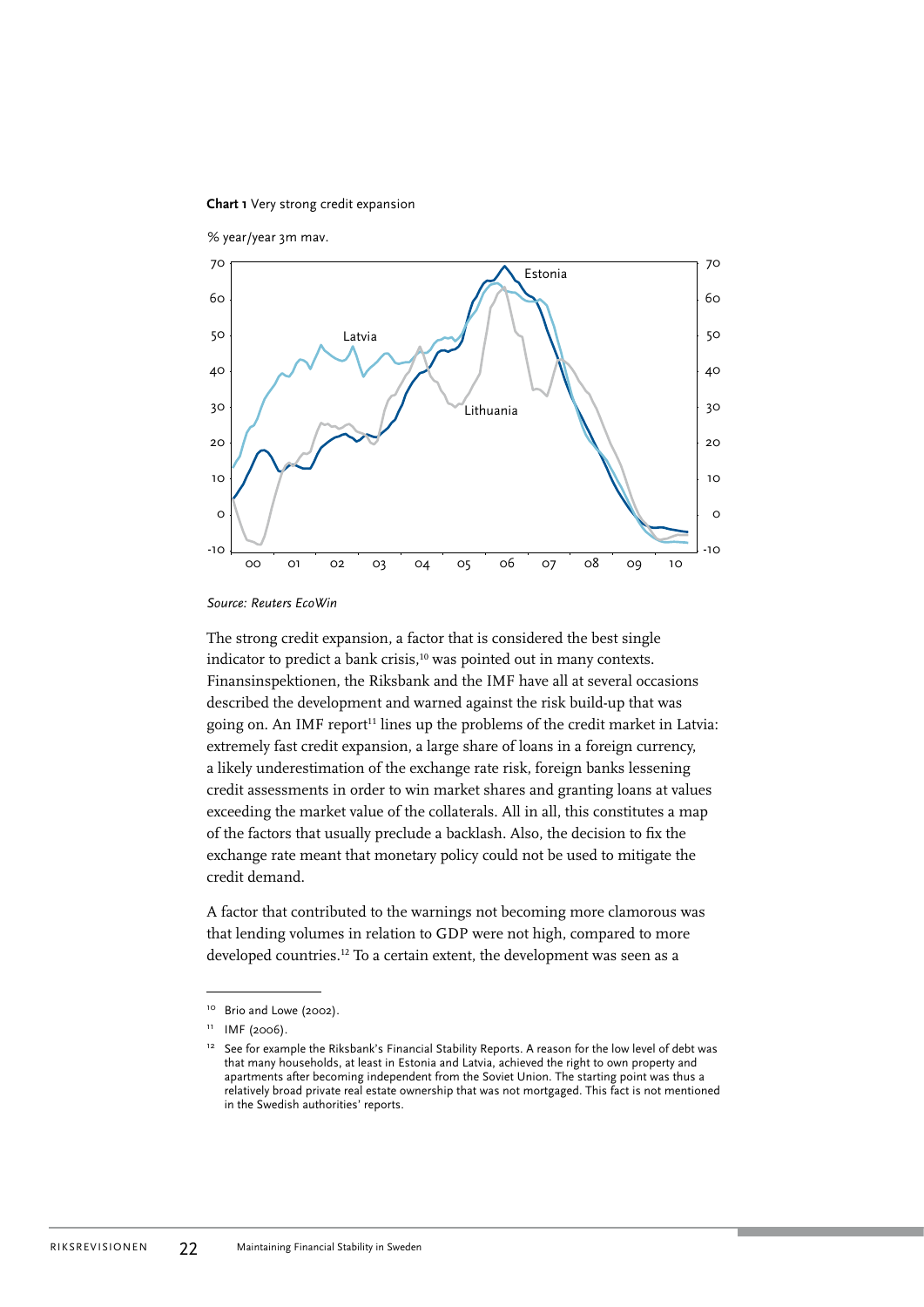normalisation and an adjustment to a new equilibrium based on a functioning credit market. During the communist regime, private ownership was limited and the credit market was undeveloped.

Other observers concluded that the credit expansion was, nevertheless, unsettling.13 In addition, the rate of increase of lending was considerably higher in the Baltic countries than in almost all other Eastern European countries, which shared a similar background.<sup>14</sup> A sign that large risks were building up in the real estate sector was that the rate of increase of prices was extremely high. In Riga, apartment prices quadrupled in just three years. Another warning sign was that apartment prices in Riga, when they were at their highest, were at 1,700 Euro per square metre and thus exceeded those of many small cities in Western Europe, which can be said to be strange considering the differences in income levels. A third reason to worry was information on speculation. According to surveys, speculators stood for 15–30 per cent of real estate purchases in Latvia during the years of ascent.15 Even if such assessments are essentially uncertain, they indicate that speculation was a factor that drove the development further.

Another indicator of growing imbalances was the balance of current accounts, which as early as the beginning of the 2000s was negative and was continuously worsened. During 2005, the current account deteriorated to alarming levels. The combination of a fixed exchange rate and large current account deficits is usually seen as unsustainable in the long run. Some type of adjustment mechanism is needed. When it happens, part of the risks materialise in the banks' credit portfolio. The longer the adjustment takes, the larger the risks tend to become.

<sup>&</sup>lt;sup>13</sup> Gergely Kiss-Márton and Nagy-Balázs Vonnák (2006).

<sup>&</sup>lt;sup>14</sup> Bas B. Baker and Anne-Marie Gulde (2010).

<sup>&</sup>lt;sup>15</sup> Global Property Guide.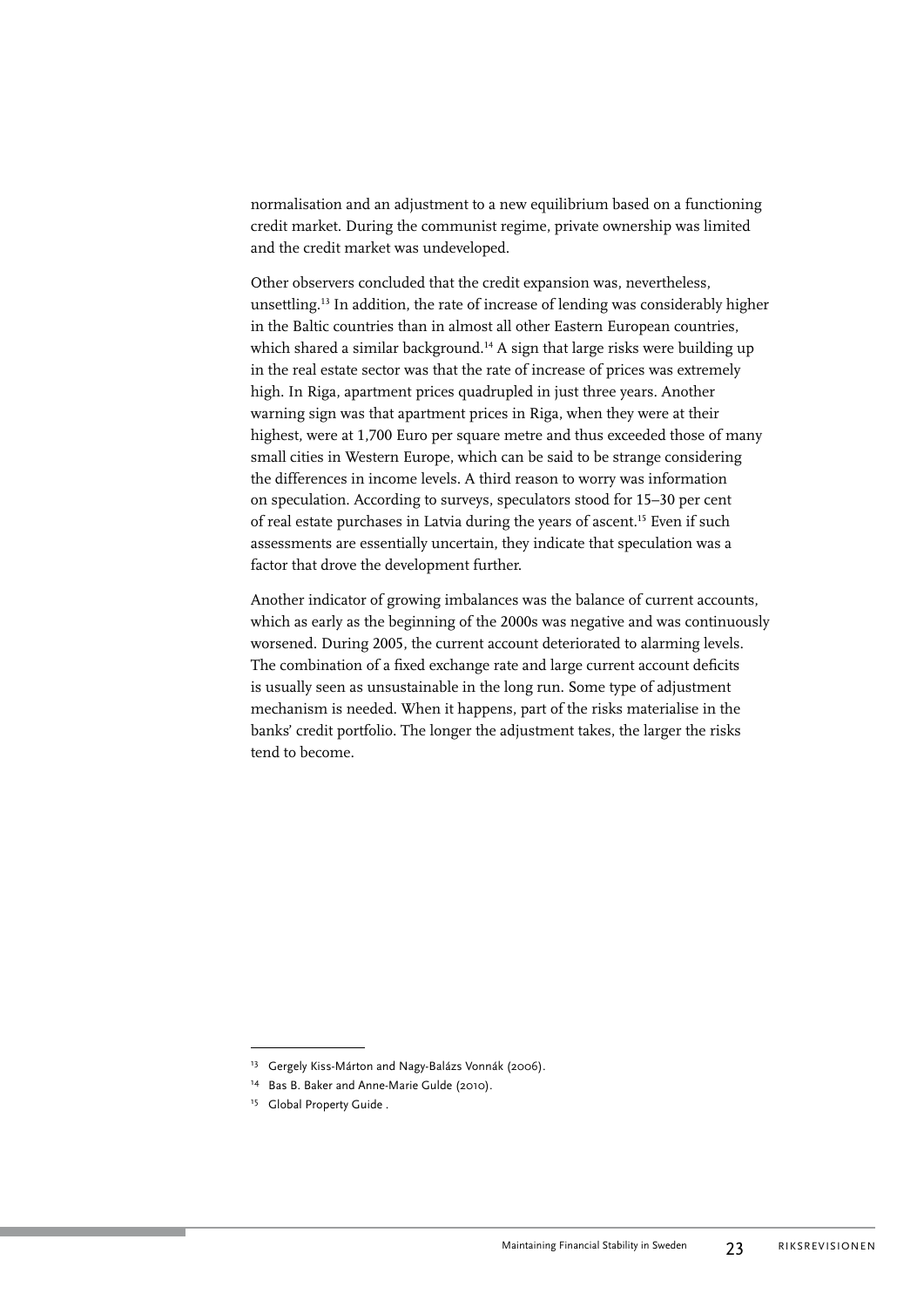



*Source: Reuters EcoWin*

As further confirmation, the economic situation deteriorated by the increasingly more difficult situation in the labour market. Wages rose at a very fast rate, much faster than productivity, which deteriorated competitive strength. Consumer prices also rose increasingly in the Baltic countries, in part due to the high rate of wage increases. Thereby, the possibilities for these countries to join the currency union in a not too distant future disappeared, which added to the general uncertainty on economic development and caused the currency risk to be felt larger than before.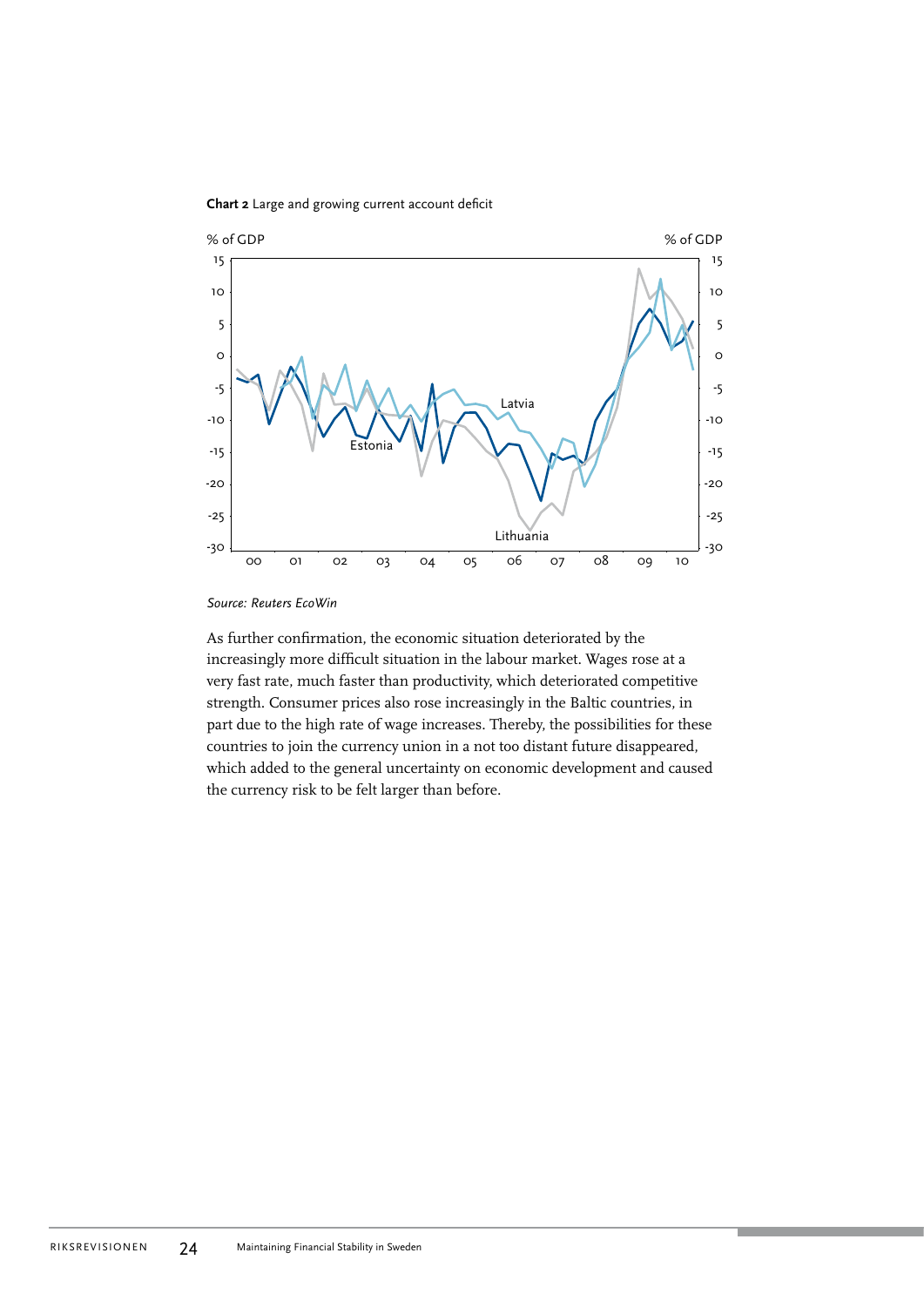#### **Chart 3** Very fast wage increases



*Source: Reuters EcoWin*

All in all, there were already imbalances in the Baltic countries when the Swedish banks began their expansion in the region. However, it was first in 2005 that it became clear that the situation was getting worse. The year after, Latvia's economic situation was considered vulnerable and the concern for the developments in Estonia and Lithuania increased quickly. The imbalances continued in general and, thus, the risks continued to grow up to the point that the financial crisis made the investors decrease their risk exposures. This had a large impact in countries with considerable imbalances, among them, the Baltic countries. The fast growth rate was interrupted and GDP declined in the Baltic countries as early as the first quarter of 2008, even though the sharp downturn was not registered until the end of that year. During 2009, GDP decreased by 14–19 per cent and internal demand, by 24–28 per cent. All of the important indicators showed that the imbalances diminished or disappeared. The price was a worse standard of living, a very large rise in unemployment and strongly decreasing asset prices (prices of apartments in Riga fell by over 70 per cent), and very large credit losses in the banking system.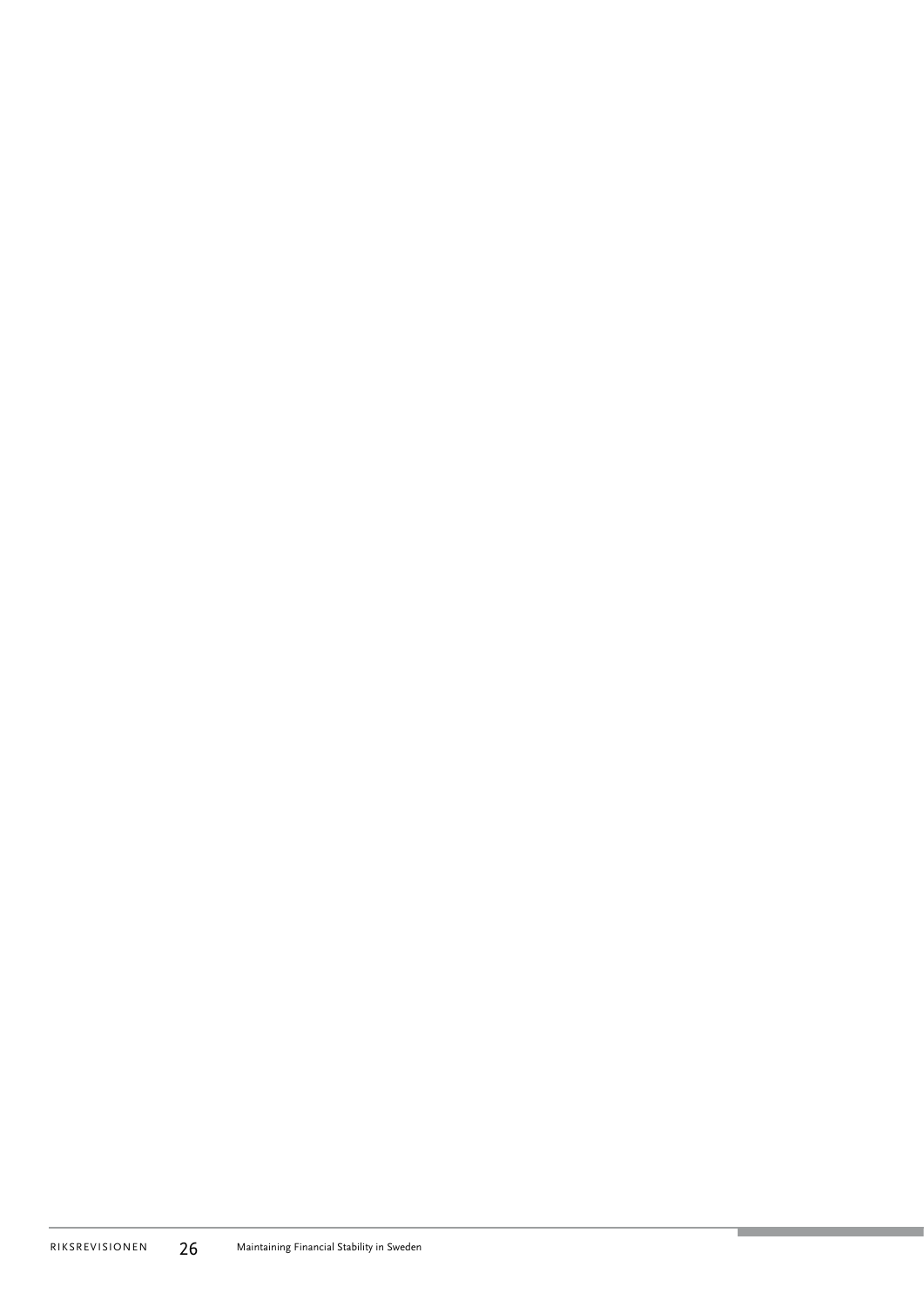### <span id="page-26-0"></span>4 The authorities' assessment and description of the problems

The past chapters have shown that the Swedish banks, mainly SEB and Swedbank, strongly increased their operations in the Baltic countries during a period when the macroeconomic risks in the region were growing. The Baltic market became an increasingly large part of the banks' operating profits. Thus, the development in the region came to gain importance in the financial system. In the following chapter, we describe how the Riksbank and Finansinspektionen understood and described the problems and risks that this development entailed.

#### **4.1 The Riksbank's description of the Baltic risks**

The Riksbank's view on the financial stability is presented twice a year in their Financial Stability Report. Below, we review how the development in the Baltic region has been commented on in these reports during the years when the risks were building up.

The reports in 2004 mentioned the sharp rise in lending and growth in the Baltic region. The Riksbank noted that there are always risks involved with a development like this. However, not much concern was conveyed in these reports.

In 2005, when the imbalances were becoming more apparent, the Riksbank still had a cautious standpoint. In the May report, it was noted that the Baltic households had increased their debt stocks by 40–80 per cent in annual terms. They said, however, that with the relatively low debt ratios, the banks faced no clear risks related to the Baltic household sectors.16

<sup>16</sup> Riksbank, Financial Stability Report 2005:1 p. 30.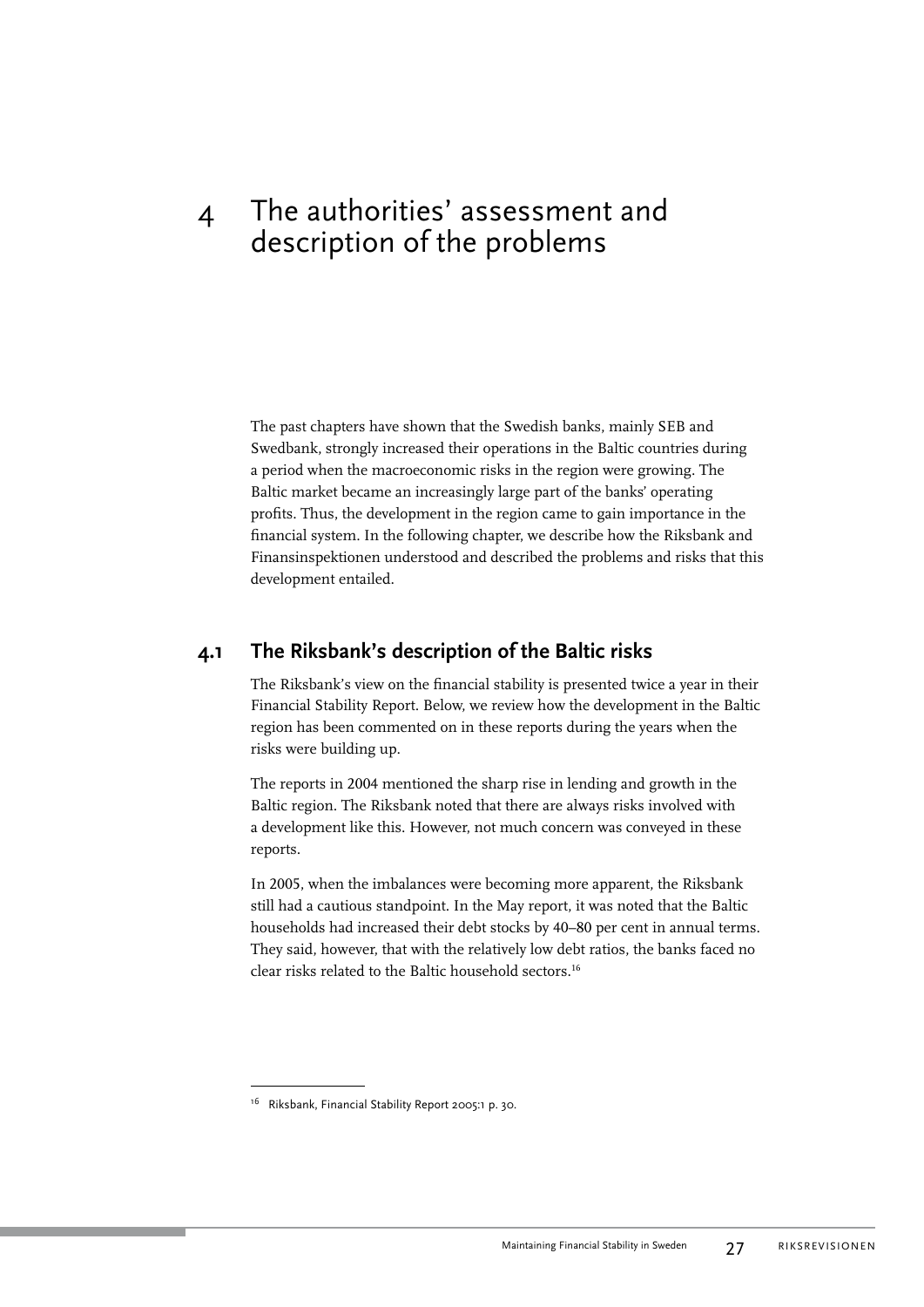In the next stability report, the sharp rise in lending in the Baltic region was noted but it was considered misleading to use traditional stability indicators on emerging market economies since indebtedness, for historical reasons, had been low. The conclusion was that it was unlikely that credit losses abroad would affect the banks' solvency.

In the same report, the Riksbank reached a somewhat far-fetched conclusion: "operations in the Baltic states will probably make increasingly large contributions to the financial statements of the Swedish banks. This represents a positive diversification that is advantageous for stability".17 This conclusion can be said to be more of a theoretical nature in a general sense than one based on the risks associated with the Baltic countries' development of which the Riksbank was carefully beginning to warn against. It did, however, reflect the underestimation of the risk build-up that was taking place.

In the next stability report, from May 2006, the risks in the Baltic region were described in a clearer way. The credit expansion was described as unsustainable in the long-run since household debt had increased by 60–86 per cent a year in the Baltic countries. The economic situation in the Baltic region deserved, according to the report, extra attention. Furthermore, it was pointed out that imbalances could build up and eventually have consequences on both macroeconomic and financial stability. At the same time, it was noted that the development of credit losses did not seem to cause any problems. However, it was pointed out that that it was under conditions like these that banks – by relaxing their credit policies – paved the way for future credit losses. There was clear proof at this time that the granting of credits had been loosened.18 The banks had placed the hunt for market shares in the centre.

The May 2006 reports show that the Riksbank basically knew what types of risks the Baltic operations entailed. However, it seems like the size of the risks and the connections to the liquidity risks were underestimated.

The tone did not change in the next report that came in December 2006. The first paragraph of the summary states that "the Riksbank currently sees no serious threats to financial stability".19 On the same page, the Riksbank highlights the risks related to lending in the Baltic States, where the economies had problems with growing imbalances.

<sup>17</sup> Riksbank, Financial Stability Report 2005:2 p. 39.

<sup>&</sup>lt;sup>18</sup> See for example, IMF (2006).

<sup>19</sup> Riksbank, Financial Stability Report 2006:2 p. 7.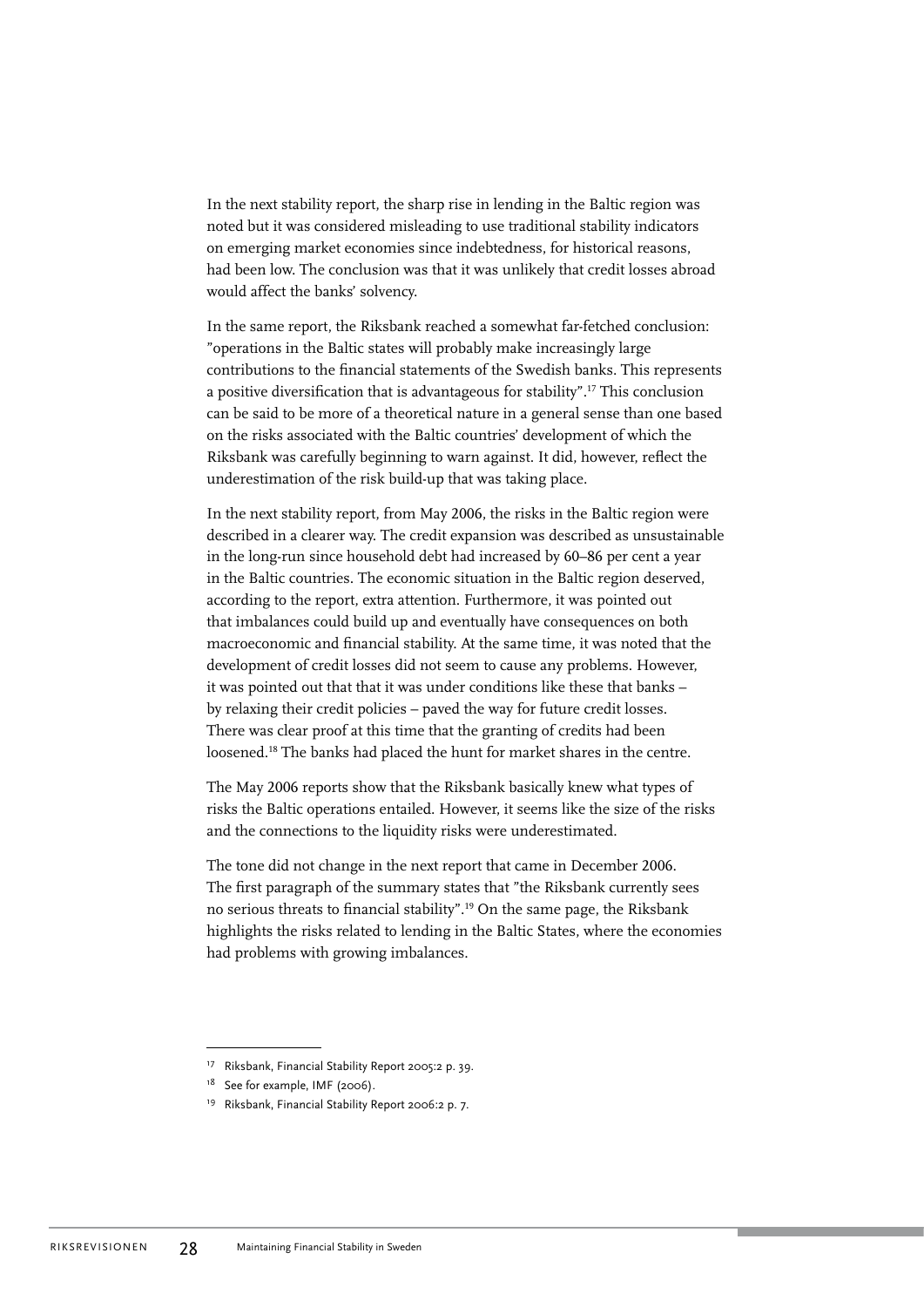However, this report expanded on the risks in the Baltic States. The credit expansion, the risk of a fixed exchange rate and the often large current account deficits were described as issues that needed consideration.

The Riksbank started to carry out stress tests in December, 2006. A scenario was that the credit losses rose sharply in the Baltic States. The test showed that both SEB and Swedbank still would earn large profits.

In the May 2007 stability report, the Riksbank assessed financial stability to be sound. The developments in the Baltic economies did, however, pose a risk and the signs of overheating in the region became clearer. The credit risk in the Baltic States had risen, among other reasons, because the exposure to the real estate market had increased. The development in the Baltic countries bore, according to the Riksbank, "a number of features in common with the situation in countries where financial crises have occurred".20

The Riksbank, thus, made stronger conclusions than in earlier reports. There was a broader discussion on the problems, among others, a four page detailed look at the overheated Baltic economies. A strongly deteriorated development threatened, according to the report, to affect the Swedish banks. At the same time, the conclusion was that the probability of default was very low for the years 2007–2009. It was only one tenth of the levels that existed during the previous economic downturn in the beginning of the 2000s.

The stress tests showed that the banks still had ample margins to manage a deterioration of the creditworthiness of loan takers in the Baltic markets.

In the December 2007 report, the Riksbank noted that the risks had increased in the Baltic States and that the liquidity risks had risen globally. According to the report, the imbalances in the Baltic States had grown but the rate of increase had diminished. There were clear signs of overheating, but the authorities and banks had taken some measures to mitigate the overheating and the credit expansion.

The vulnerability and the credit risks had, all in all, increased in the region. At the same time, it was noted that the Swedish banks had become more and more dependent on the operations in the Baltic region and that a strong deterioration in the region, for which the risk of happening had increased, would noticeably affect SEB and Swedbank. The stress tests showed, however, that the banks could handle considerable setbacks like large credit losses either in the Baltic region or in general.

<sup>20</sup> Riksbank, Financial Stability Report 2007:1 p. 8.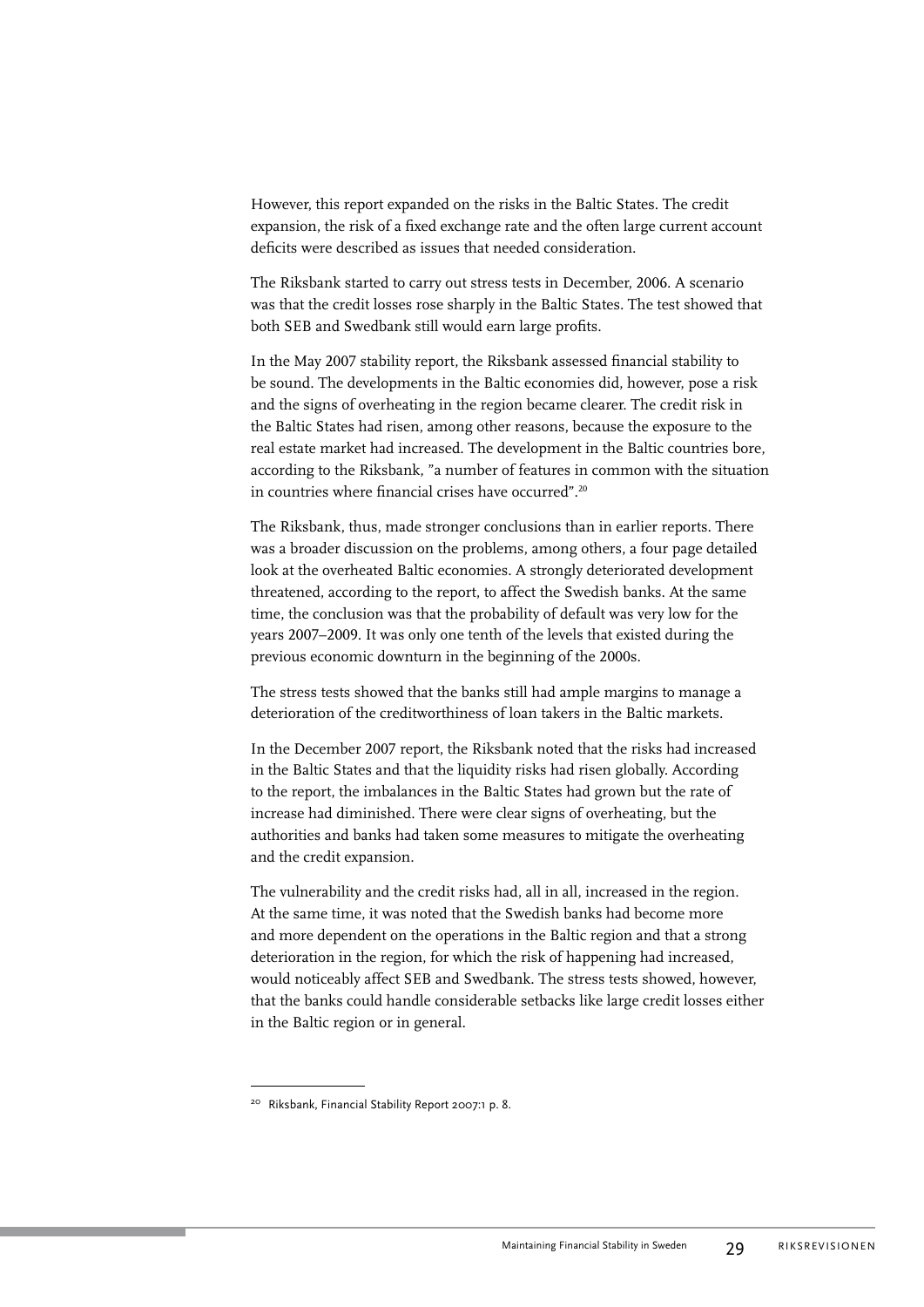<span id="page-29-0"></span>The May 2008 report focused on the problems in the financial markets. Here, it was concluded that the Swedish banks' vulnerability to a negative development in the Baltic States had increased. The banks' lending in the Baltic States was a continuous source of worry. The financial distress had increased the risks for a more profound recession in the region with negative effects on the quality of the credit for the Swedish banks with affiliates there.

According to the report, the macroeconomic development in the Baltic countries posed a substantial risk. However, the Riksbank stated that the stress tests showed that the banks had sufficient capital to handle a downturn.

As the fall of 2008 approached, the financial crisis became a financial chaos, and policy was veered into helping the markets function. At this point in time, it was no longer possible to apply pre-emptive measures.

### **4.2 Finansinspektionen's description of the Baltic risks**

Finansinspektionen supervises individual banks, their credit quality and processes, among other aspects. Systemic risks and the financial system's stability have not been the focus of Finansinspektionen, but the general standpoint has been that if individual banks follow the regulations and have a satisfactory capital base then the system is in good shape.

Nevertheless, Finansinspektionen has published a yearly report with a sector perspective: the stability of the Swedish financial sector. In 2004, the conclusion was that there were no signs that Swedish banks were taking unjustifiably large risks in their Baltic operations. Still, the risk build-up that took place had to be monitored closely.

In 2005, Finansinspektionen mentioned the fast growth of the Baltic market. Even then, the conclusions regarding the Swedish banks' risk-taking were the same, but it was still considered important to follow the development closely. In addition to that, it was noted that the Swedish banks had a large part of their balance sheets in foreign operations and that the development in foreign markets could have direct consequences on the financial sector in Sweden.<sup>21</sup>

Finansinspektionen made a general assessment of the risks for each banking group. It was regarded that Swedbank's acquisition of what was left of the Hansabank increased risk and Finansinspektionen expected the bank to increase its presence in the daily operations of the Hansabank. All in all, Finansinspektionen's assessment was that the bank's credit risks were

<sup>&</sup>lt;sup>21</sup> Finansinspektionen, The stability in the Swedish financial sector 2005 p. 19.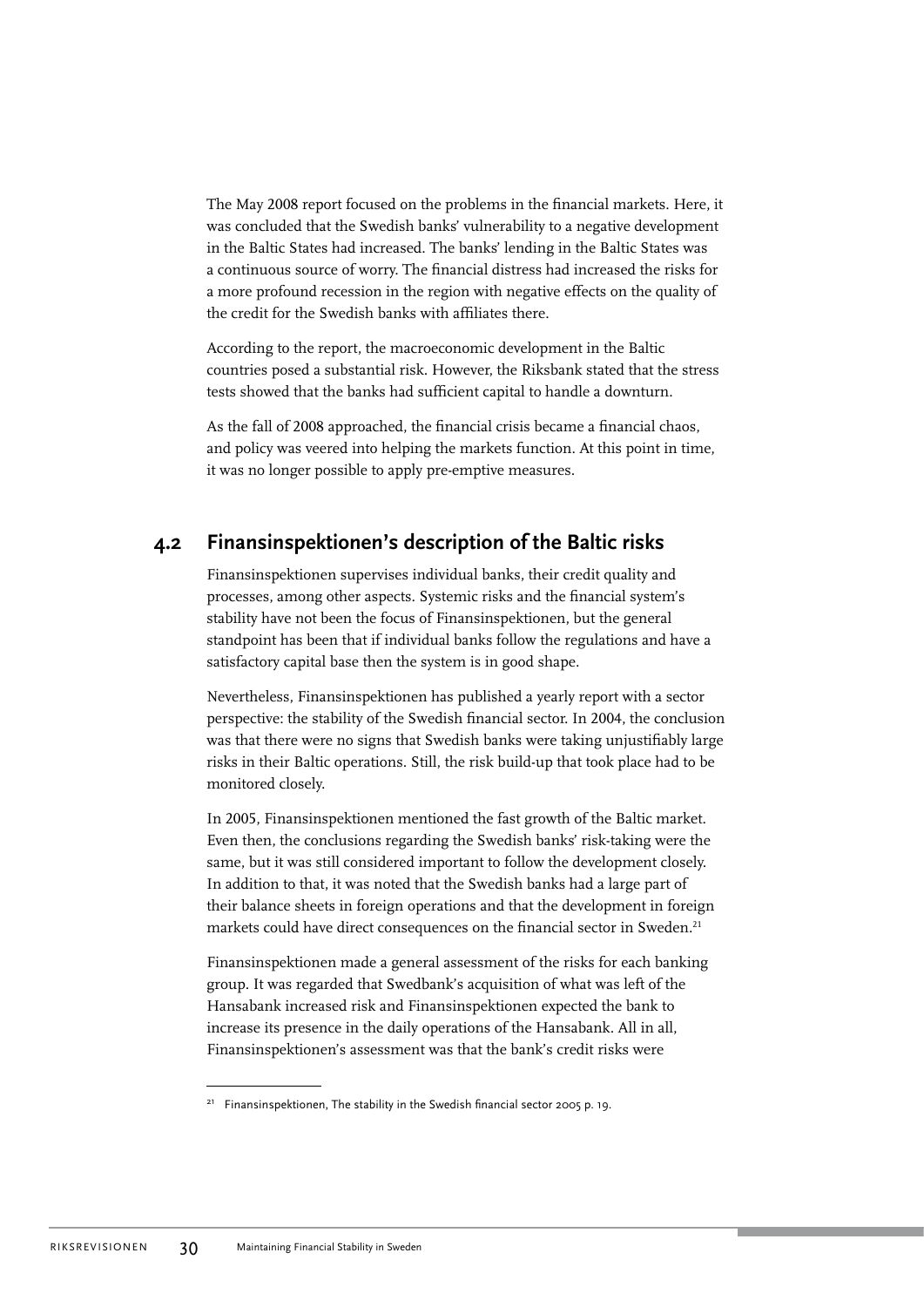reasonable.22 After the acquisition of the rest of the Hansabank shares, the capital adequacy ratio was considered to be low and Finansinspektionen advised an intensified supervision.

Regarding the SEB, Finansinspektionen was concerned that the bank's strong credit expansion could lead to deterioration in the quality of credit. Still, Finansinspektionen assessed that the bank's credit risks were reasonable.

The next year's stability report, which came in 2006, stated that there were in general no threats against the stability of the system. The banks had a strong position, very low credit losses and a modest risk build-up. Furthermore, it was noted that the banks' credit portfolio had become more diversified as the business abroad had expanded. A problem was that the operations had thus become more complex and, possibly, more difficult to manage.

However, it was noted that the Estonian authorities had been concerned over the fast credit growth. Still, it was stressed that even though credit growth was indeed very fast, the development was structural in character and, therefore, less worrisome than if it had been due to the business cycle. The exchange rate risk that arose since much of the lending was done in euro was discussed as well.

In 2007, one notices that Finansinspektionen's concern on the development in the Baltic States has increased. A sign of this is that they asked the Swedish banks for their opinions on the consequences of a Latvian devaluation. According to a memorandum from Finansinspektionen, the Latvian supervisory authorities were not particularly concerned as late as the fall of 2007. This information does not match the information provided by the Latvian authorities' representatives that we interviewed.

In the Stability of the Swedish Financial Sector report for 2007, Finansinspektionen noted that the risks in the Baltic region had increased, in part because the banks' operations in the region had expanded, and also because the risk for a sharp turn in the business cycle had increased. A hard landing could not be ruled out. Especially the economic development in Latvia was described as unsustainable.

Finansinspektionen judged, though, that the banks had enough capital to handle very large credit losses in the Baltic States. Not even very large problems in the Baltic economies necessarily posed a direct threat on the stability of the Swedish banks.<sup>23</sup> Finansinspektionen also stated that the financial turmoil had

<sup>&</sup>lt;sup>22</sup> Finansinspektionen had at this point in time a scale for risks: low, reasonable, significant and high risk.

<sup>&</sup>lt;sup>23</sup> Finansinspektionen, Stability of the Swedish Financial Sector 2007 p. 20.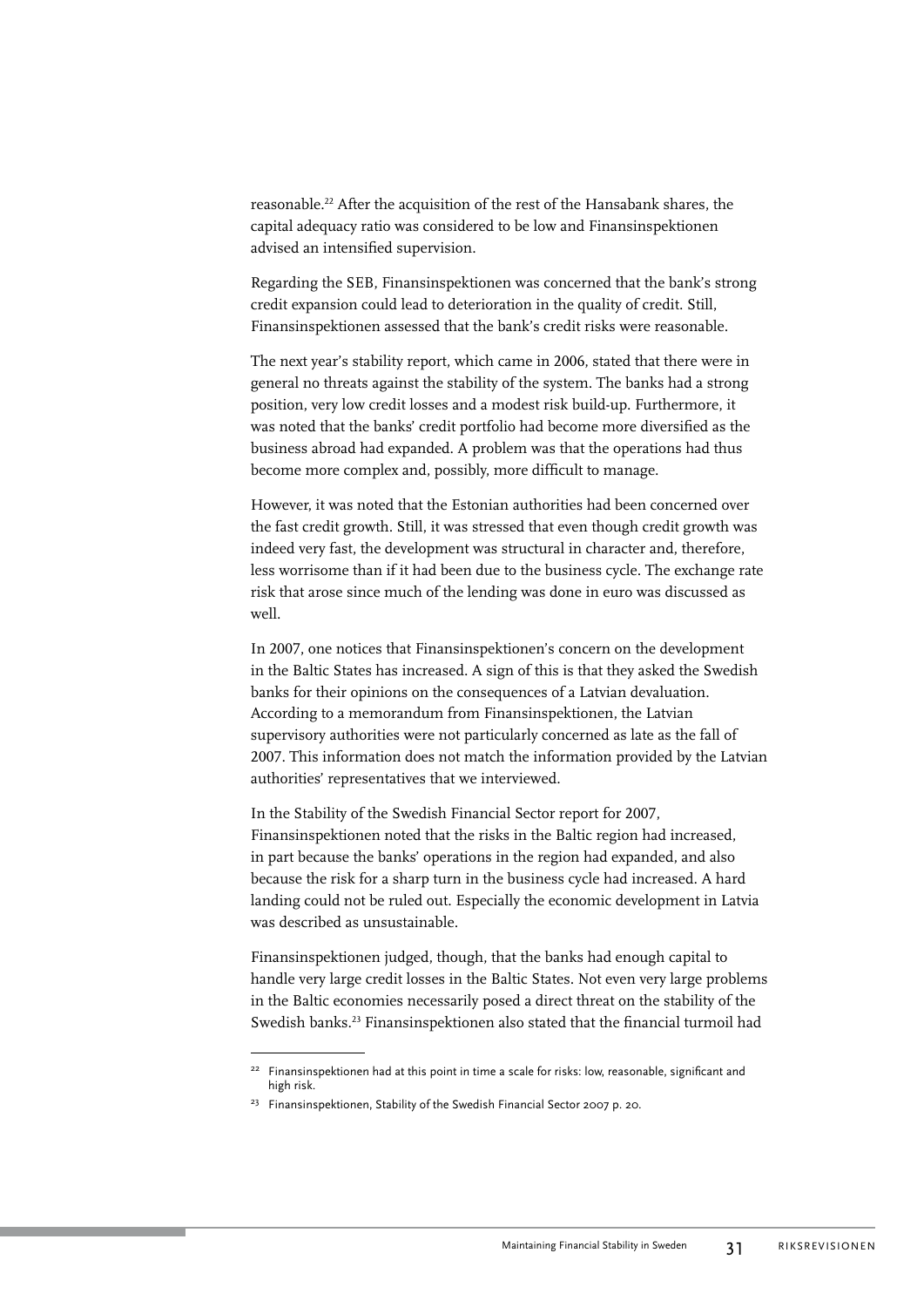<span id="page-31-0"></span>led to an increase in the liquidity risks of the banks. The conclusion was that the banks were well suited for handling the situation even if the turmoil in the financial markets was to continue for a long time.

The banks had become more concerned over the risks which, among other things, caused Swedbank to tighten credit assessments – SEB began doing this in the end of 2006 – and the volume growth rate and market shares to be played down.24

In June of 2008, Finansinspektionen's board of directors discussed whether they were going to raise the capital requirements due to the exposures in the Baltic region after Lars Nyberg from the Riksbank brought up the subject. SEB and Swedbank were seen to have an adequate capital base, and this factor was definitive for Finansinspektionen's standpoint and decision not to take action. Besides, the banks' expansion phase was over in 2008 and an increase of the capital requirements would, therefore, not have had a pre-emptive effect.

#### **4.3 Contacts with the Baltic authorities**

The authorities in the Baltic States expressed early on a need for communication with the Swedish authorities. Meetings were held and there was continuous correspondence during the years. As credit growth continued and the Baltic authorities felt that they were not able to take actions to stop it, requests for help came from, among others, Estonia and Latvia.

The Latvian Central Bank Governor, Ilmars Rimsevics, stated that his sole means were trying to affect fiscal policy and convincing the bank representatives, including boards of directors and main share holders, to decrease their lending. These persuasion attempts did not lead to any significant changes.

The Estonian Central Bank and Finansinspektionen noticed the problems with the credit expansion as early as 2002. They tried to persuade the banks to tighten their credit assessment but were unsuccessful. Towards the end of 2005, they wanted to change the regulation in order to mitigate what they considered was an exaggerated level of lending and unsatisfactory risk assessments carried out by the banks. The problem was that Finnish, Latvian, German and Swedish bank affiliates stood for about 20 per cent of banking operations and they were regulated in their home countries. The Riksbank and

<sup>&</sup>lt;sup>24</sup> Several examples of this were reducing the "debt service ratio" from 70 to 50 per cent for lending to individuals with high incomes, stricter application of the demand for final amortisation by retirement, focus on existing customers with good credit history, limiting marketing of new products, increased capital requirements and a more restrictive stand-point to risky credits.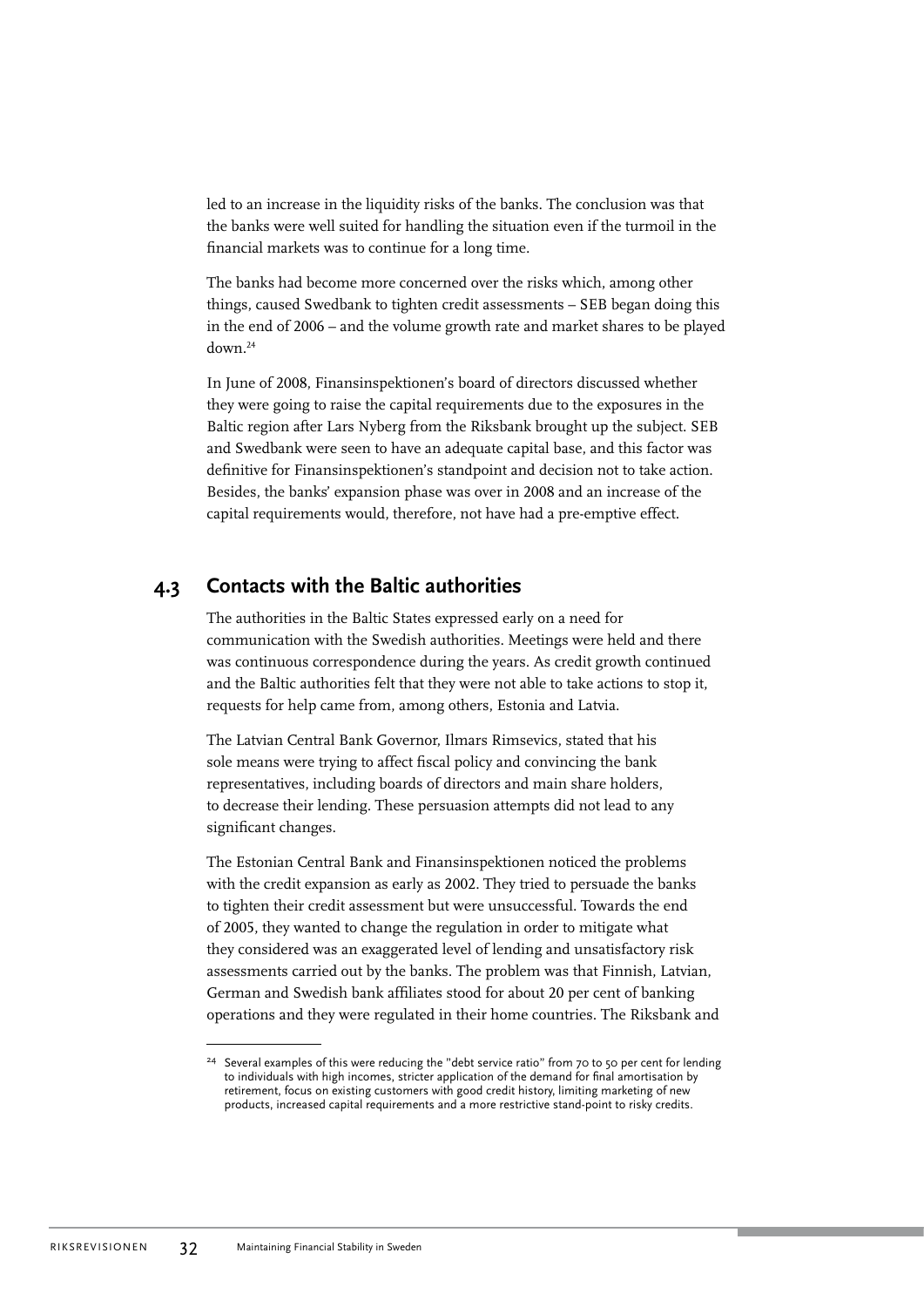Finansinspektionen received in December of 2005, as well as other authorities of the banks' home countries, a written petition to implement a stricter regulation. The answer, however, was negative. Finansinspektionen considered that it was incompatible with EU regulations to stipulate provisions that involve different rules for a bank's operations depending on where these were carried out. Estonia received the same answer from the other countries, except for Latvia, whose authorities were positive to a change.

In the middle of 2006, at a meeting with the Swedish Finansinspektionen and the Riksbank, the Estonian authorities tried to gain support to influence the banks. According to the representatives from the Estonian central bank, the representatives from the Swedish authorities were not as concerned for the development in Estonia. The Swedish Finansinspektionen was thought to show more interest on the SEBs activities in Germany than in the Baltic region. In time, however, the Riksbank's concern grew and the contacts increased.

As far as we have been able to see, the letter from Estonia in December 2005 did not lead to any concrete actions, either internal or in the form of reports to the Government. Finansinspektionen carried out in-depth studies on the banks' credit risks in the Baltic region in the second half of 2007, that is, a year and a half afterwards.

The laws in 2006 gave little space for measures against the banks as long as the banks' capital adequacy was deemed satisfactory. A potential concern for the banks' risk management and credit risks was handled by Finansinspektionen by means of a dialogue with the banks.

When Finansinspektionen answered the Estonian letter in February of 2006, new laws were in the making. During the fall of 2005, the principles that on June 14 of 2006 became the Directive 2006/49/EC of the European Parliament and of the Council on the capital adequacy of investment firms and credit institutions were adopted. As early as December 22 of 2005, a few days before the letter from Estonia arrived, the Ministry of Finance sent out a memorandum (Fi2005/6495) on how the new EC directive would be assimilated into Swedish legislation. Finansinspektionen's comments were sent on March 22, 2006.

The next law, which Finansinspektionen was well aware of, gave the supervisory authority a broader array of tools. Chapter 2, Sections1 and 2 of the Capital Adequacy and Large Exposures Act (2006:1371) gives Finansinspektionen the possibility to increase the capital requirement of a bank if it considers that the quality of their risk management is unsatisfactory and that it is not probable that any other measure would be enough to get the bank to correct the deficiencies within reasonable time.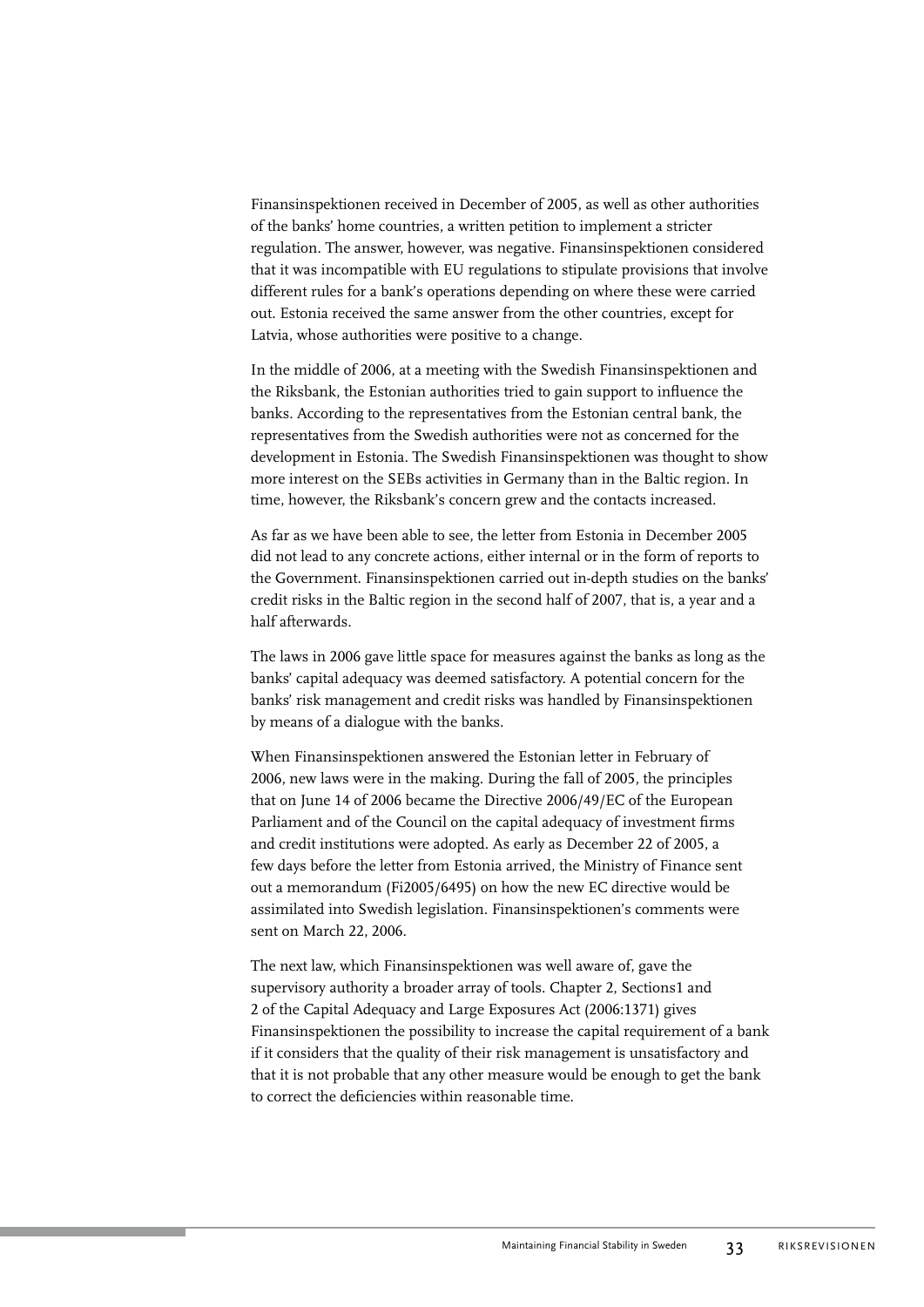<span id="page-33-0"></span>Finansinspektionen did not use the possibility to act the way it was allowed to by the new law. To increase a bank's capital requirement was seen in the beginning of 2007 as a measure of last resort. However, after the financial crisis, Finansinspektionen's standpoint has changed.25 According to the same representative, Finansinspektionen would now be willing to increase the capital requirement at an earlier stage if unacceptable deficiencies were found. Finansinspektionen's actions, on non-actions, can be explained in part by their position on the issue at that time.

After the crisis, a new European institutional framework has been created to handle cross-border banks. The supervision of such banks today requires cooperation between the home and the host country's supervisory authorities in what is called supervisory colleges. The Nordic and Baltic states have also created a permanent working group for crisis management. Also, the European Banking Authority (EBA) has been created to handle issues related to supervision across national boundaries. In 2009, amendments were made to, among others, the previously mentioned Directive 2006/49/EC with a new one, Directive 2009/111/EC. The amendments, called CRD II26 and CRD III are to be assimilated into Swedish law and a draft is expected to be presented in the spring of 2011. The Directive states that the authorities shall take into consideration if and how their actions affect the financial stability of other countries. With the coming legislature, Finansinspektionen will thus take the financial stability other countries; for example, in the Baltic region, into consideration when making decisions.

#### **4.4 Concluding observations**

Both the Riksbank and Finansinspektionen wrote in their stability reports about the risks in the Baltic economies and the Swedish banks' operations there. At first, the assessments were that they did not pose a risk for the banking groups as a whole and that the banks had sufficient margins to handle a deterioration of the quality of credit. It was explained that the rapid credit expansion in the Baltic States was a natural development since the private sector's debt had been very low to begin with. In time, the risks in the Baltic branches were described in more detail, but their extent was underestimated. The liquidity risks received minimal attention, a misjudgement shared with the rest of the world.

<sup>&</sup>lt;sup>25</sup> Interview with Uldis Cerps on January 21, 2011.

<sup>&</sup>lt;sup>26</sup> Capital Requirements Directives.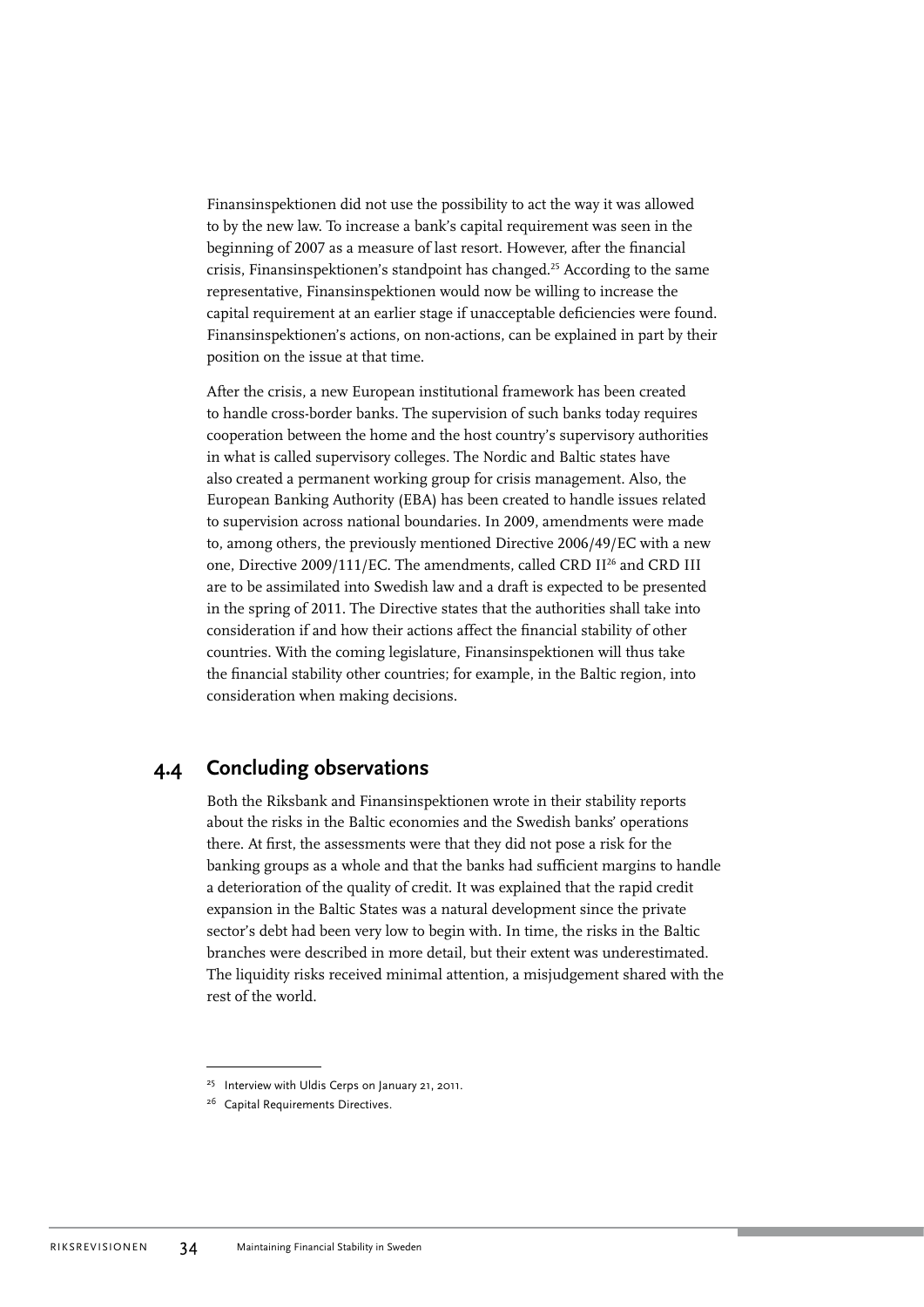The Baltic authorities were quick to notify their Swedish colleagues on the increasing imbalances in the economy and their limited possibilities to mitigate the credit expansion. Towards the end of 2005, Estonia sent a letter to the countries that had bank affiliates in Estonia, including Sweden, with a petition for stricter regulations for them. The reason was that Estonia wanted to check the local credit expansion but could not change the regulations for a fifth of the banking sector that was made up of foreign bank affiliates. The answer, however, was a negative one from most of the addressed countries; stating that such an amendment would be in breach of EU regulations. The fact that new legislation was to be passed, giving Finansinspektionen more possibilities to intervene, did not affect the authorities' position. Finansinspektionen's passive standpoint can to a certain extent be explained by the legislation at that point in time but it also reflects the perception of how the law was interpreted.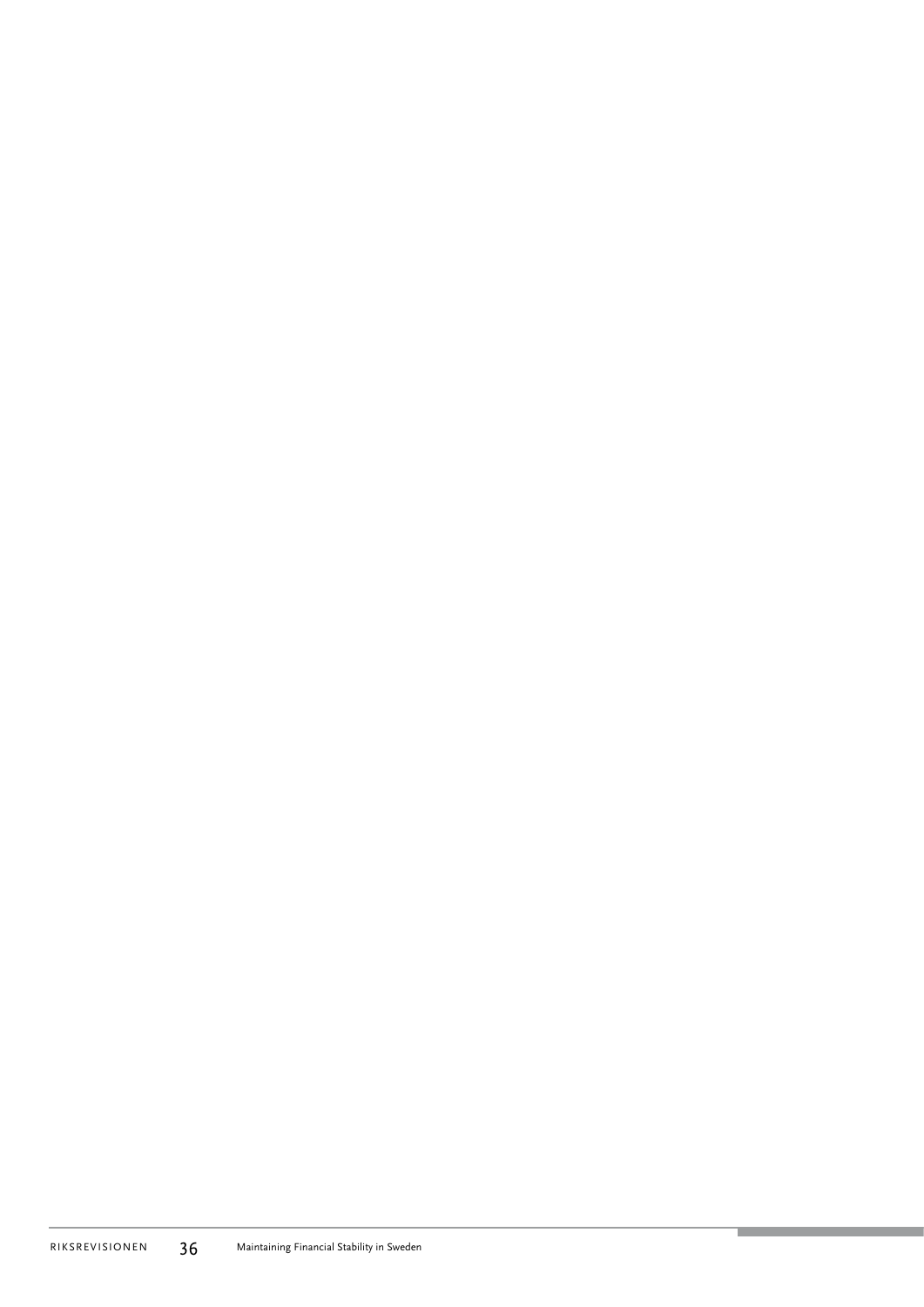# 5 The authorities' actions

## **5.1 Perception, self-confidence and action**

The view on how the risks developed is in line with many previous experiences. It is often possible to discover macroeconomic imbalances and risks but it is difficult to predict with any certainty how and when necessary adjustment mechanisms will arise.

A general scenario can schematically look the following way. In stage I, the imbalances are discovered but there is substantial uncertainty as to how large they are and how they will develop. In this stage, there is seldom a consensus on whether the imbalances pose a problem. Also, there is often a (wishful) hope that the imbalances will stop growing and wind-up on their own. In this stage, it is felt that it is much too insecure to apply countermeasures; more evidence is needed before one can act.

In stage 2, there is a general accepted picture that imbalances do exist, but the parties involved have different views on how serious the problem is and which measures could or should be applied. Measures in this stage will encounter protests and there are cases, as when it comes to banks, where the consideration of competition can make an authority doubt whether or not to apply measures at a national level that worsen the domestic businesses' competitiveness compared to foreign businesses. There is, in this phase, generally an implicit or explicit supposition that the economy is heading towards a soft landing that will lessen or dissolve the imbalances.

In the next phase, stage 3, the imbalances have grown to a point that it can be difficult and risky to try to diminish them. There is often a (perceived) risk that a bubble might burst if strict measures are introduced. In this stage, there is still a hope that the economy is going to land softly.

Most of the authority representatives that were interviewed agree with this general scenario. In order for a measure aimed to diminish the imbalances to succeed, it must be applied in stage 2 when there still is no established consensus on type and significance of the problem. At stage 1, the picture of the problem is not clear enough and there is not enough self-confidence to act. In stage 3, it is too late for pre-emptive measures.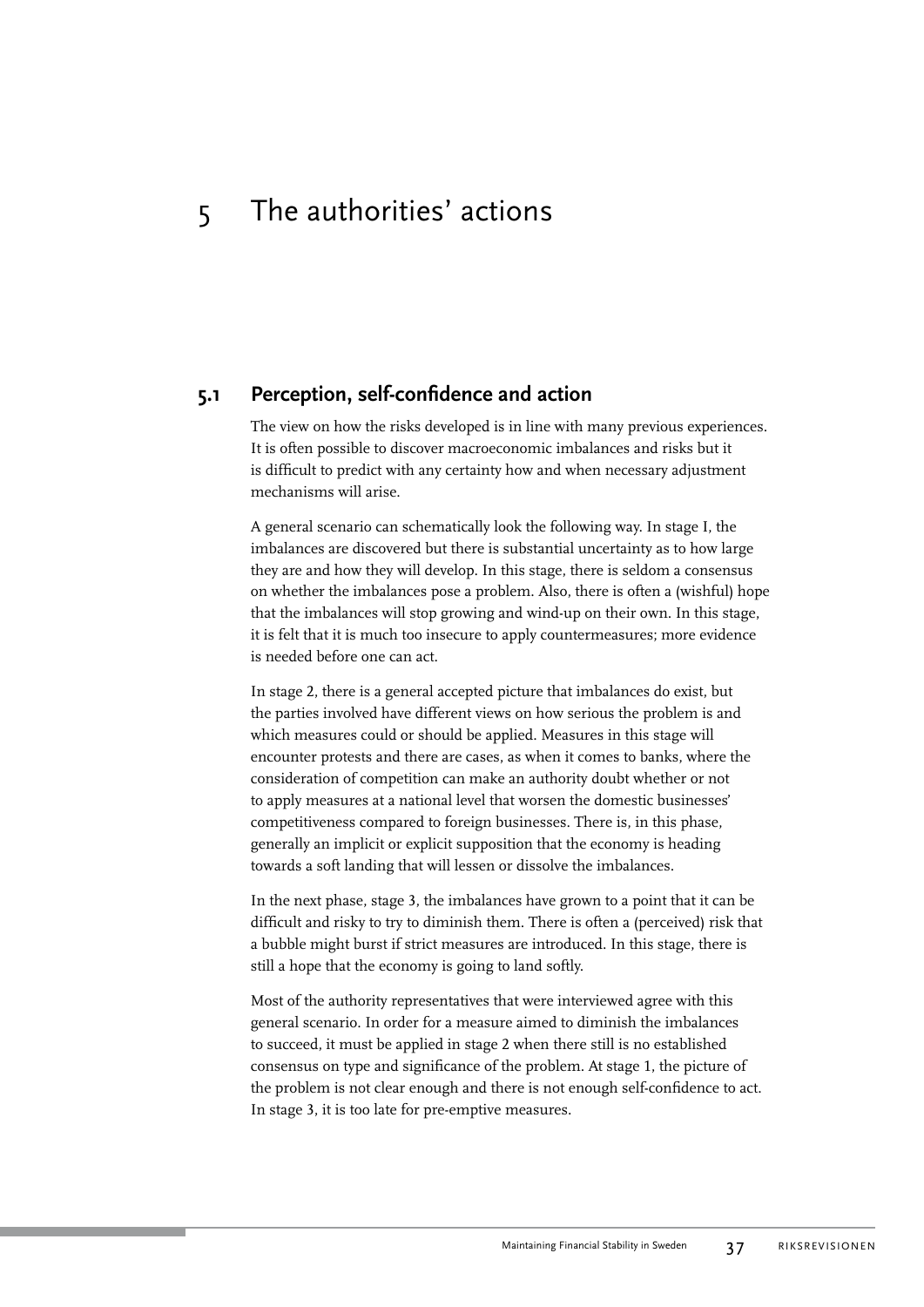One should keep in mind that when the imbalances are building up, it is often considered that the country is in a positive phase. When imbalances grow, it usually means that demand, for various reasons, is rising at a faster pace than the production capacity. The noticeable results are initially high growth, a quick rise in employment, high profits for companies, and rising asset prices. At the same time, however, imbalances are arising, such as, large deficits in the current accounts, strong credit expansion and rising inflationary pressure; but these often weigh lightly on the political balance scale. Therefore, there is often resistance, both from citizens as well as interest groups, politicians, and entrepreneurs, to interrupt progress that is mostly seen as positive.

It is partly with this in mind that many countries have chosen to let the central bank stand as an independent institution with the right to protect price stability without having to take different interest groups into account.

Thus, an opportune discovery of the problems is difficult to make and corrective measures can be expected to be met with resistance from parts of society. One can make two conclusions from this. There is a need for an authority that both has the capacity to identify problems in time and also has the mandate and confidence to make unpopular decisions.

### **5.2 The authorities underestimated the risks**

A clear conclusion from the review of published reports and interviews with representatives from the Riksbank and Finansinspektionen is that the risks in the financial system were underestimated. Partly, one did not foresee the liquidity risks for the whole financial system and, partly, one underestimated the risk for a deep crisis in the Baltic economies. The Swedish authorities were, however, in good company; with only a few exceptions, the risks were underestimated by the other central banks as well as by supervisory authorities, academics and the investment body all over the world.

In the beginning, it was the extent of the problem that was underestimated; but in 2006, there was a clear view of the picture and all of its components. However, the magnitude was underestimated, as well as the potential depth of the economic backlash for which one realised that there was a large risk.

The latter becomes even clearer when we study the stress tests that, according to the Riksbank, should reflect less likely, but fully possible events. These scenarios were all more favourable than the actual outcome, as will be seen in section 5.3.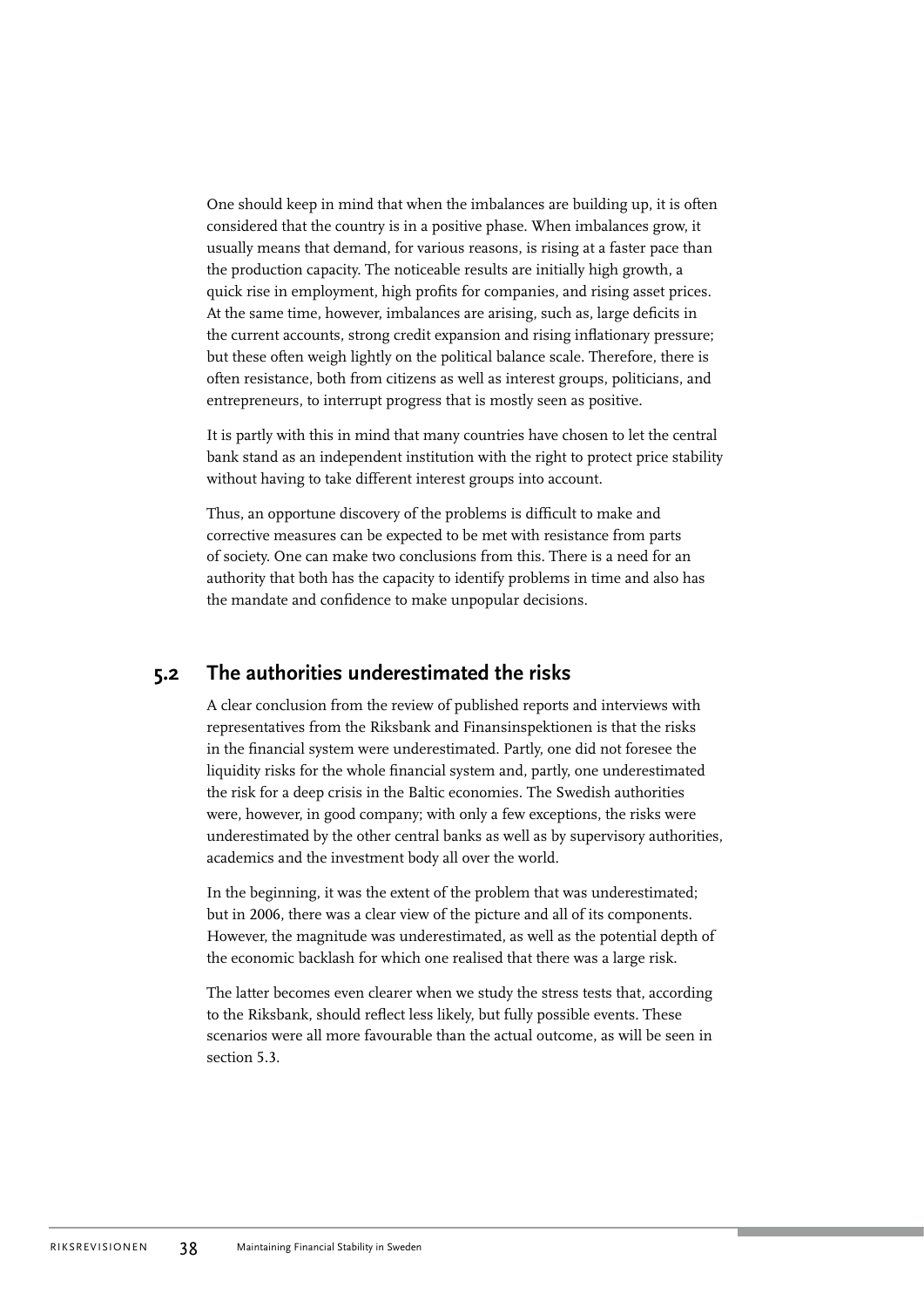Finansinspektionen did not make its own macroeconomic assessments but leaned on the Riksbank and the National Institute of Economic Research. This reflects Finansinspektionen's position that it focuses on micro-, rather than on macroeconomic aspects.

Finansinspektionen did not make its own independent reviews of the banks' credit portfolios during the relevant period. Such reviews were carried out starting 2009. Instead, it relied on the data that the banks reported to it. It has come to light from the interviews that Finansinspektionen, as well as its equivalent institutions in the Baltic States, had difficulties focusing on the credit risks. Finansinspektionen had to take care of more and more tasks, such as, accounting issues, money laundering and take-over issues. The handling of matters at Finansinspektionen was substantial and amounted to 6000 cases per year. The introduction of EU-regulations is also mentioned, especially by the Baltic authorities, as a burdensome task.

It seems like every-day issues and the daily operation took a lot of attention away from the most important issues from a stability perspective. It raises a more general question on whether Finansinspektionen's resources and organisation were adequate in the years before the crisis.

The SNAO noted as early as1994 that a relatively small part of Finansinspektionen's resources were used for operative supervision. The Government commissioned the Swedish Agency for Public Management in 2009 to review Finansinspektionen's resource situation. The agency noted that in 2008 between 14 and 18 per cent of the time was dedicated to operative supervision and that the share has remained relatively stable in the past years. Their conclusion was that "rationalisation measures can and should be carried out in FI [Finansinspektionen] before it is given additional resources. There should also be a discussion on the level of ambition and, by the same token, the priorities of operational supervision".27

The critical flaw in the risk assessment was, however, according to the interviews carried out, the underestimation of the liquidity risk. During the work with Basel II, one was not able to regulate the liquidity risks since there was much disagreement among the different countries on the need for such regulation. The authorities mentioned the liquidity risks in their reports but they were not the focus in the analyses. Attention to them increased when the financial markets started to show symptoms of stress. The collapse in the financial markets, and the ensuing liquidity problems, that occurred after the

<sup>&</sup>lt;sup>27</sup> The Swedish Agency for Public Management (2009).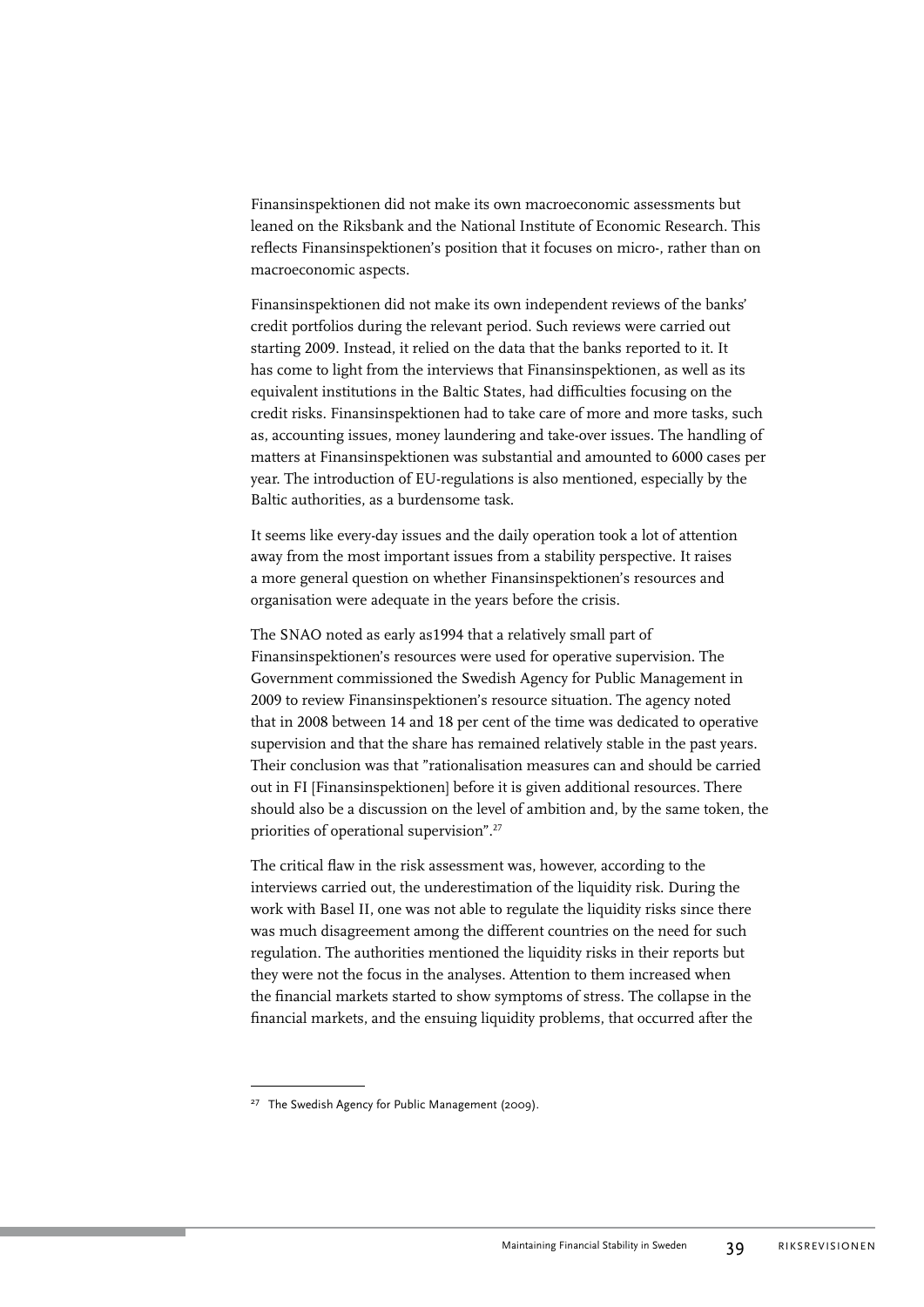American investment bank Lehman's went bankrupt was, however, extreme and surpassed everyone's worst fears regarding liquidity risks by far. Several of the authority representatives we interviewed questioned whether the banks would have needed additional capital at all if it were not for the liquidity problem that got radically worse due to the Lehman bankruptcy.

### **5.3 The Riksbank's stress tests**

Assessments on financial stability are essentially based on how well capitalised the Swedish banks are and what risks they face. Since December of 2006, the Riksbank carries out stress tests that are published in the Financial Stability Report to "judge how less probable but entirely plausible developments could affect the banks' resilience".28 These tests play an important role for the conclusion on how stable the financial system is. It is, therefore, valuable to study why the stress tests did not give clearer signs of the risks than what they did.

The purpose of the stress tests is certainly not to make exact prognoses of the different risk scenarios. The underlying thought is more to give a precise basis for a discussion on which effects would arise if a certain scenario were to materialise. From this aspect, the stress tests cannot be evaluated in the same way as a regular prognosis. Nevertheless, it is valuable if the tests are as reasonable and realistic as possible as this gives a better picture of the risks.

#### *5.3.1 The Riksbank's internal process*

To be able to evaluate the banks' resilience, the Riksbank has developed a method to measure the banks' credit risk which was seen as the largest risk by far. Critical for the result of the stress tests is which assumptions are made regarding the credit rating of different lenders as well as which scenarios that are chosen. In addition to that, naturally, the banks' capital situation in the starting point is also of big importance.

The Riksbank's procedure to come up with the assumptions for the bank stress tests has several steps. First, the assumptions are discussed between the group that is responsible for the stress tests and representatives of the group that is responsible for macroeconomic prognoses. Then, a discussion with the entire section for financial stability follows. Next, officials from other sections are involved. Following that, management comes in and, after having

<sup>28</sup> Financial Stability Report 2007:1 p. 10.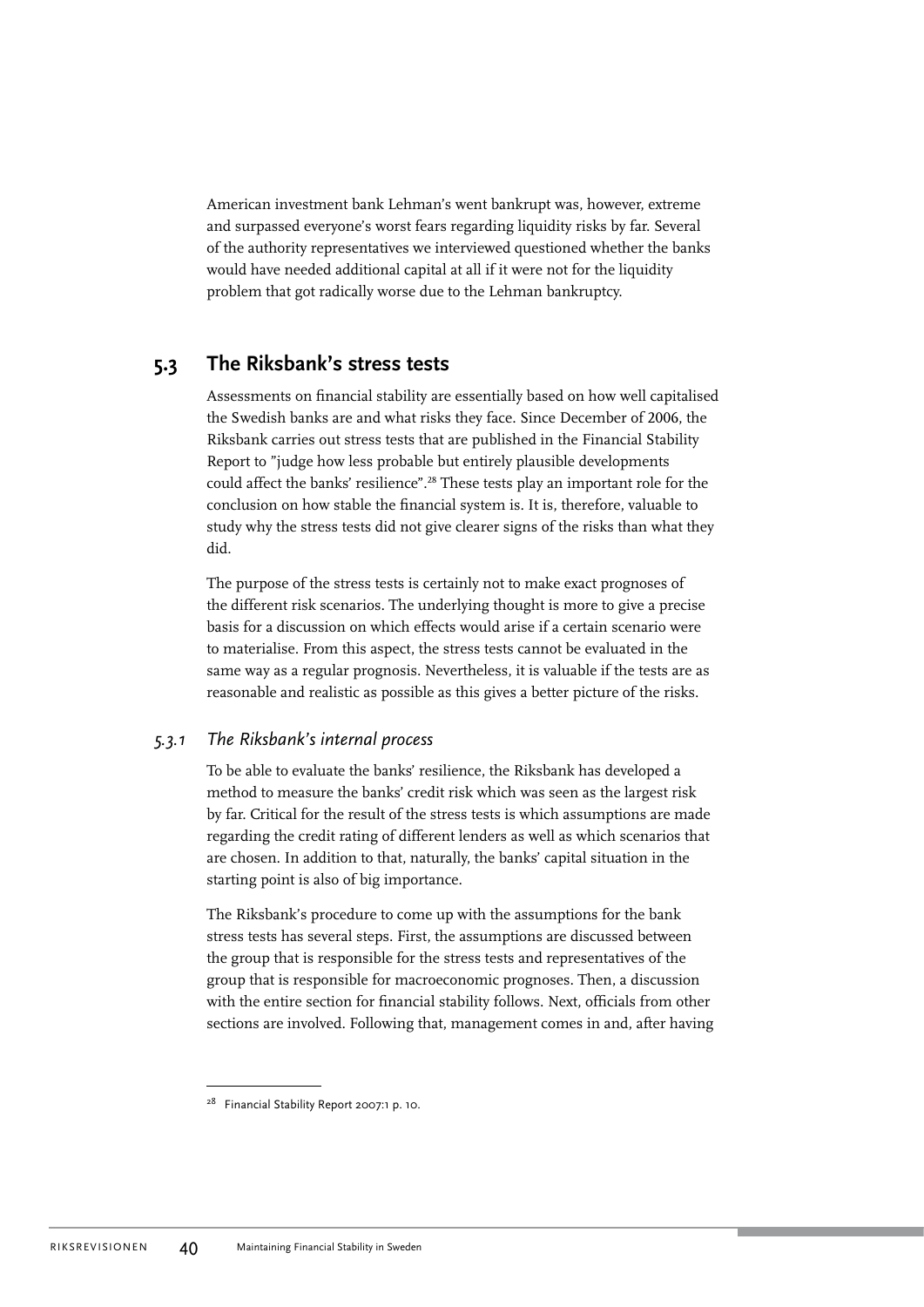discussed with a small circle of officials, the Riksbank's preliminary position is established. Finally, controls are made with the central banks in the Baltic States and bilaterally with the Swedish banks, before the stress tests are designed and the report published.

#### *5.3.2 Were the assumptions reasonable?*

To stress test banks is a developmental stage that the Riksbank introduced a few years ago. Thus, no stress tests were performed during the time period when it became clear that the imbalances and risks in the Baltic States started to grow. The first time the Riksbank presented stress test results in its Financial Stability Report was in December of 2006.29 Two different stress tests were made. The first scenario started from a strongly deteriorated creditworthiness among lenders in the Baltic States. The second scenario tested how the banks would handle a global turn in the credit cycle like the one that occurred in the year 2000 and which had an effect on all markets.

The result from the first test, as from the second, was that the banks were resilient enough to handle the constructed scenarios, see table 1. The question is then whether the Riksbank's assumptions were reasonable. This question can be broken down into four parts. First, was it even *an adequate model*? Second, were the s*cenarios reasonable*? A third issue is whether *the assumptions should have changed as the risks increased*. Finally, we come to the question of whether *a downturn limited to the Baltic States* was a reasonable assumption.

*Was the model adequate?* The model focused on credit risks which were assumed to be the banks' foremost source of losses. The Riksbank was aware that other risks were not included in the model. Later, it was seen that the liquidity risks were much larger than what the Riksbank (and all others) had assumed. There were a small number of people<sup>30</sup> that foresaw that a large crisis was coming, but probably not even within this small group was there a perception as to how extensive the liquidity problem could become. The development came to show that liquidity risks can turn into credit losses during a financial crisis.

<sup>&</sup>lt;sup>29</sup> It can be pointed out here that Swedish authorities were pioneers in publishing bank stress tests.

<sup>&</sup>lt;sup>30</sup> Bill White, chief economist at BIS during the years before the crisis, was perhaps the one who most clearly pointed out the risks. See, for example, White (2006).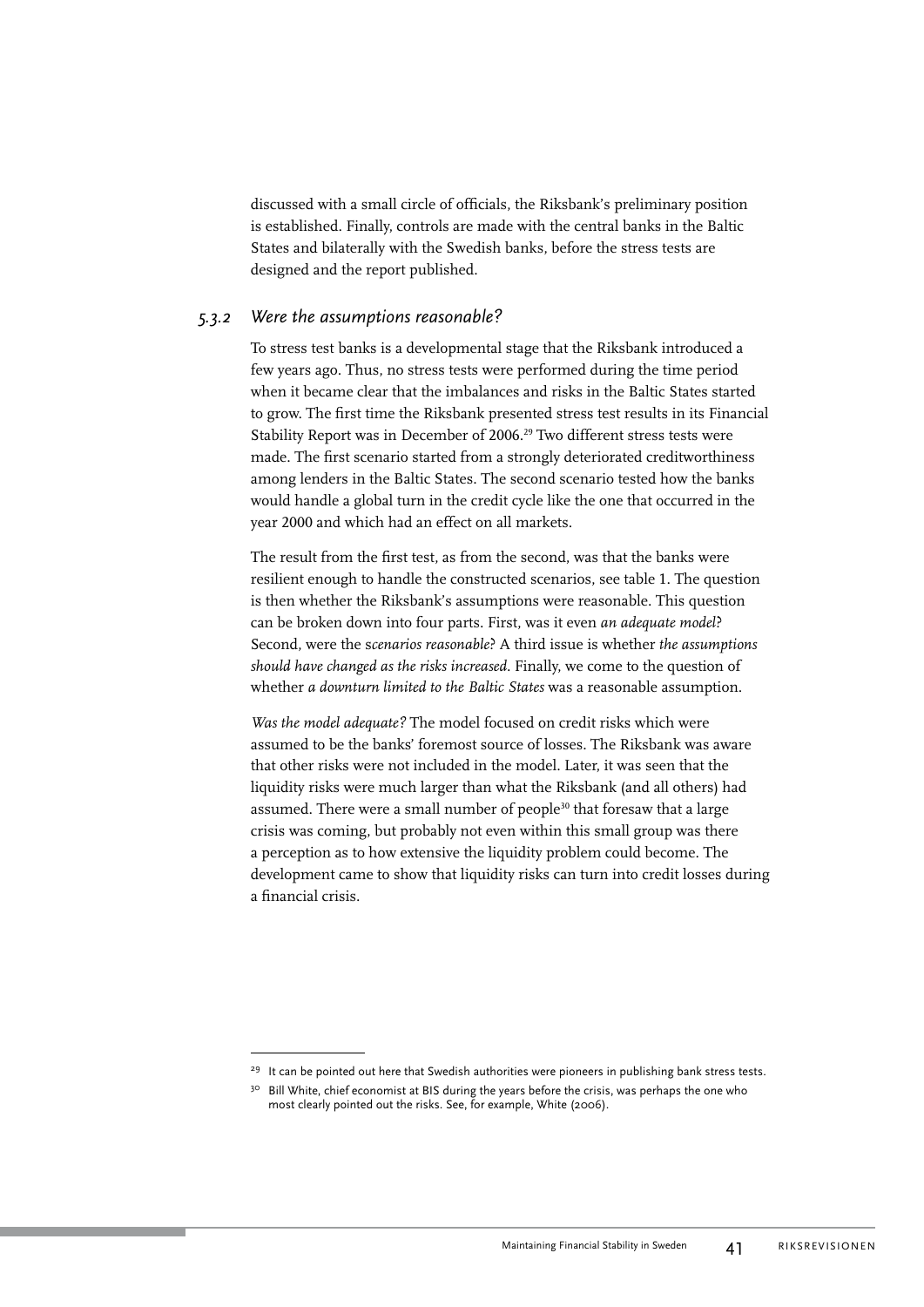The model may, in hindsight, be said to have been too partial, as some risks were not taken into consideration.<sup>31</sup> At a later stage, starting in the fall of 2007, the Riksbank tested how the banks would be affected by increased financing costs. However, by then the liquidity problems were already a fact. Even in this stage, the extent and depth of the effects of the liquidity problems were underestimated.

*Were the chosen scenarios reasonable?* The Baltic scenario started from empirical experiences of how other developing countries had been affected by financial crises. According to the Riksbank, the probability of default in September 2010 was about 20 per cent in Latvia and Lithuania, while it was only about 7 per cent for Estonia (see chart 4). This can be compared to the assumed maximum level of 20 per cent three years after the crisis had begun (the Riksbank had assumed a probability of default of 5 per cent in year 1, 10 per cent in year 2, and 20 per cent in year 3).<sup>32</sup> All in all, it seems like the assumptions made in the stress tests were somewhat in line with the development that took place afterwards. However, the probability of default rose at a faster pace in Latvia and Lithuania than what had been assumed.

**Chart 4** Late payments in the Baltic States



*Source: The Riksbank.*

 $32$  The Riksbank uses loans with late payments as an approximation for probability of default.

<sup>&</sup>lt;sup>31</sup> The Riksbank has developed a method to stress test banks' liquidity risks, see Financial Stability Report 2010:2.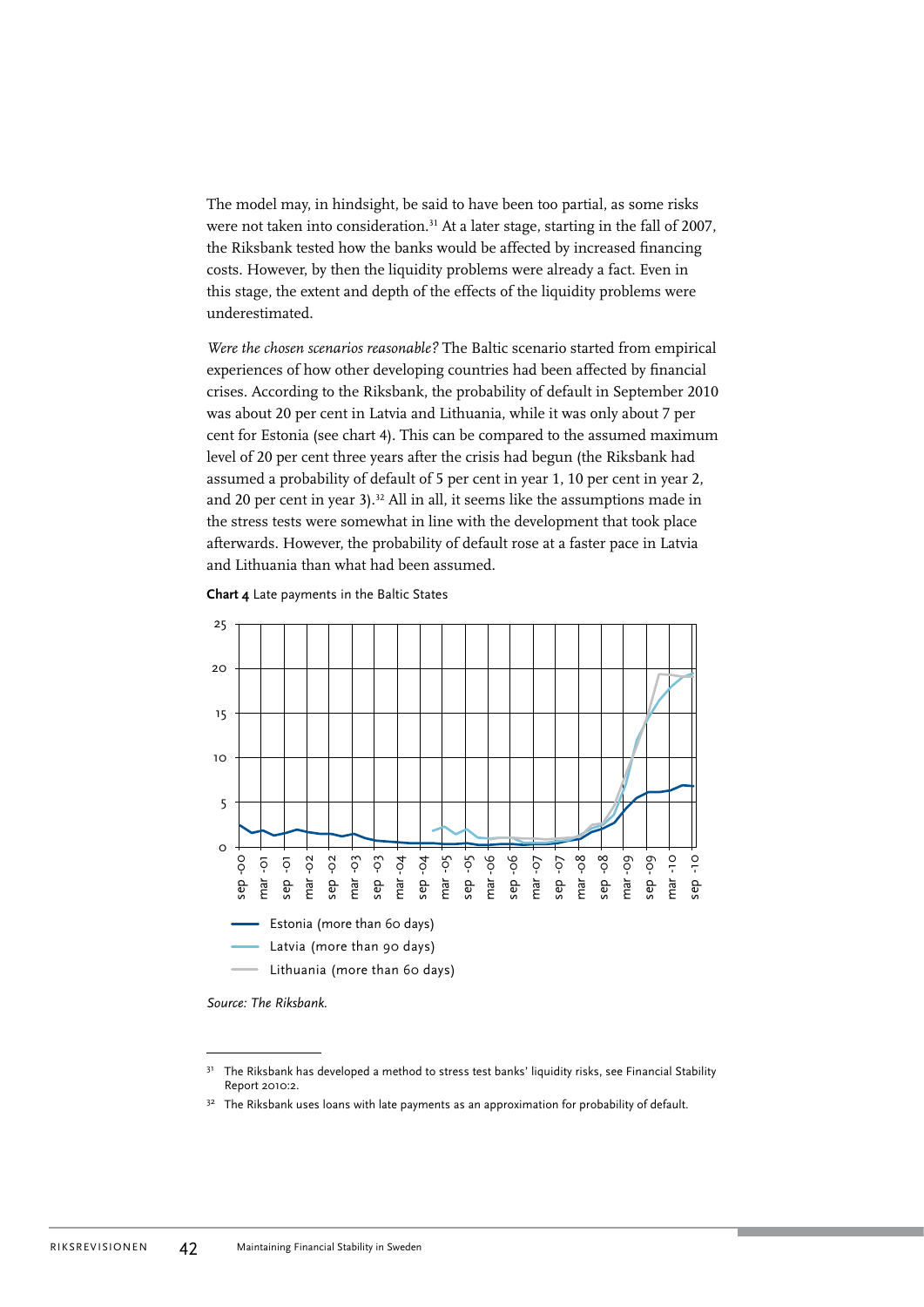Even though the assumptions of probability of default were appropriate, the outcome differed greatly from the Riksbank's calculations in terms of profits for the individual banks. There was a large difference between Swedbank's actual result, which in 2009 was SEK -10.7 billion for the Baltic operations and SEK -10.5 billion in total; and the assessment of the stress tests was that Swedbank would make a profit of about SEK 3–4 billion. There was also a large discrepancy with SEB's calculated profit and the outcome.

|        | Expected profit in the Baltic scenario |          |            |          |  |
|--------|----------------------------------------|----------|------------|----------|--|
|        | Year 1                                 |          | Year 3     |          |  |
|        | <b>SEB</b>                             | Swedbank | <b>SEB</b> | Swedbank |  |
| 2006:2 | 8,3                                    | 8,0      | 4,6        | 3,9      |  |
| 2007:1 | 8,8                                    | 7,8      | 4,5        | 3,2      |  |
| 2007:2 | 11,8                                   | 11,1     | 4,6        | 2,8      |  |

**Table 1** Outcome of the Riksbank's stress tests, in billions

Partly, the difference was due the comparison being done between different units. The Riksbank's stress tests showed a total profit in the scenario with a downturn limited to the Baltic States, see table 1, whereas the actual outcome was based on a global downturn combined with a deep recession in the Baltic States, see table 2. Still, it is noteworthy that the actual outcome in the Baltic countries was much worse in the stress tests when the probabilities of default were in line with the expected probabilities.

The main explanation for the difference is that the development was faster than what the Riksbank had assumed. In the Riksbank's scenario, the crisis, from the start to its peak, took three years. In reality, the development was like the Riksbank's scenario for the first year, while the probability of default in the second year had already increased to the level that was supposed to be reached in year three. Thus, the credit losses were concentrated in 2009, which increased the pressure on the banking system compared to if they had been spread out over a longer period of time.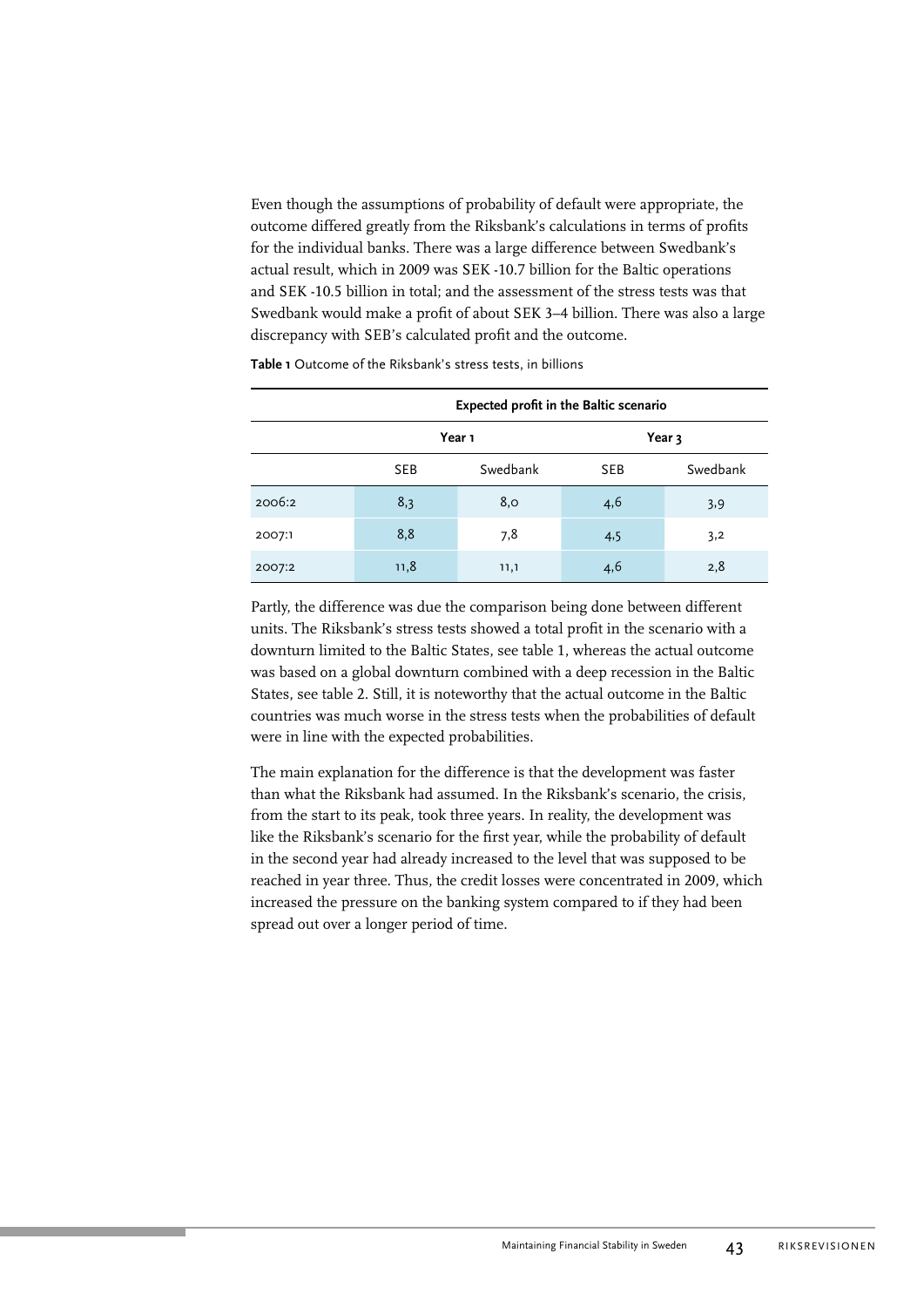|            | Operating profit |          | <b>Credit losses</b> |          |
|------------|------------------|----------|----------------------|----------|
|            | <b>SEB</b>       | Swedbank | <b>SEB</b>           | Swedbank |
| 2008       | 1,4              | 3,3      | 1,8                  | 1,8      |
| 2009       | $-0,8$           | $-10,7$  | 9,6                  | 14,8     |
| Q 1-3 2010 | $-0,9$           | $-1,2$   | 1,6                  | 3,5      |

**Table 2** Operating profit and credit losses in the Baltic States, in billions

In the second scenario, a downturn in the business cycle in line with the one that occurred in the year 2000 was assumed. That downturn had been of a relatively normal magnitude. It is not stated in the stability reports why the Riksbank chose a normal downturn when one states at the same time that stress tests shall show how resilient the banks are when they are exposed to unexpected shocks. Normal fluctuations in the business cycle can hardly be described as unexpected shocks. In the interviews with representatives from the Riksbank they stated that, in light of the optimism that existed regarding decreased macroeconomic volatility the years before the crisis, the downturn from the turn of the century was seen as relatively severe.

With history in perspective, the downturn at the turn of the century was relatively limited, see chart 5. There are many examples of considerably larger downturns than the one the Riksbank chose as a starting point in the tests.





*Sources: Hagberg and Jonung (2005) and SCB.*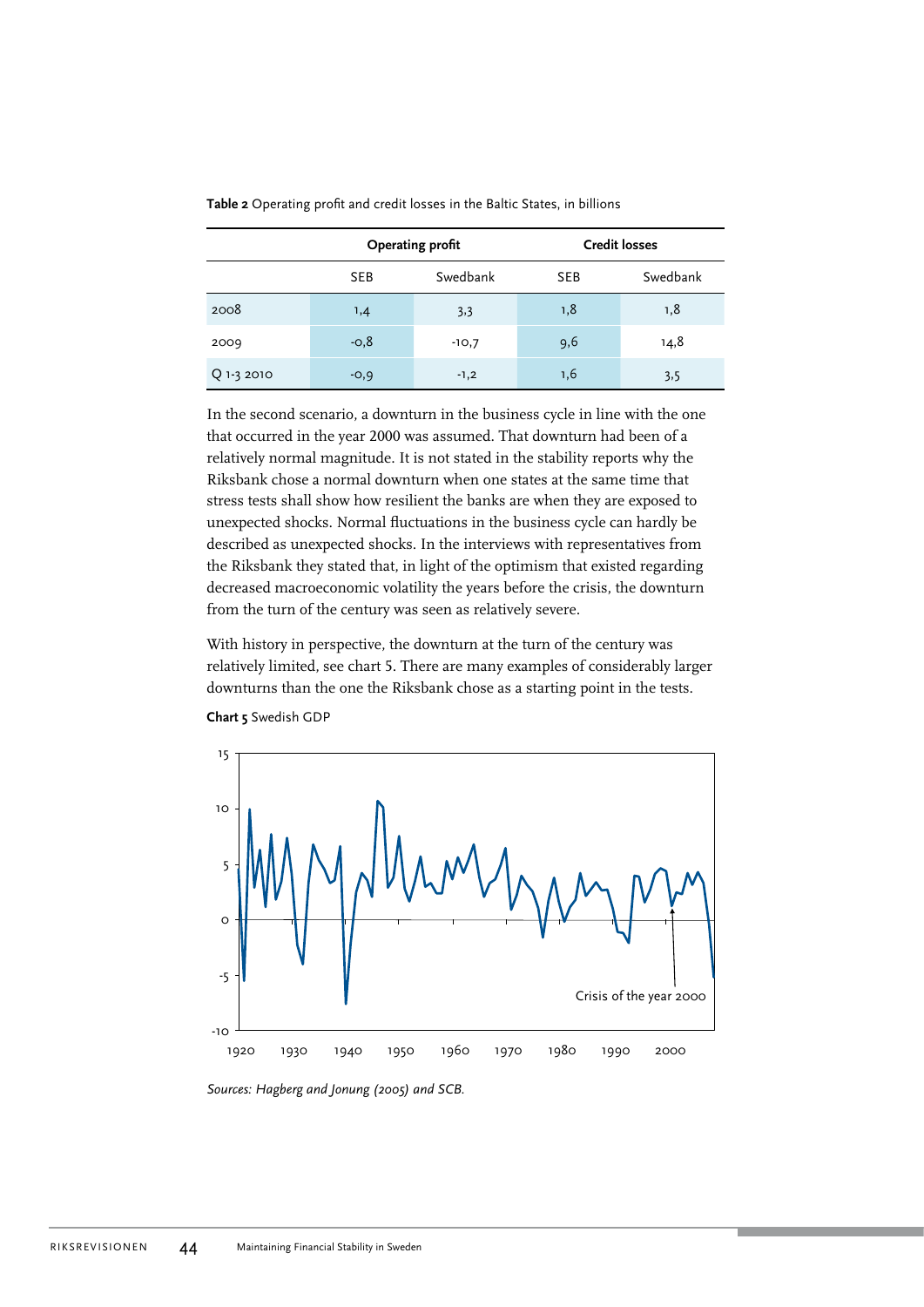The risk scenarios that the Riksbank has presented in its monetary policy reports show that there was not much concern for a deep economic downturn. Growth in the risk scenarios has often been a few tenths of a percentage point beneath the base-line scenario. Such small differences can lead one to interpret that there has been a strong belief in the stability of growth. Maybe it can explain why the bank has assumed a relatively shallow economic downturn in its stress tests.

|               | Risk scenario                                              | One year after | Two years after |
|---------------|------------------------------------------------------------|----------------|-----------------|
| February 2007 | Weaker growth globally                                     | $-0,55$        | $-0,35$         |
| June 2007     | Weak demand in<br>the USA                                  | $-0,2$         | $-0,2$          |
| October 2007  | Lower growth in<br>the USA                                 | $-0,3$         | $-0,3$          |
| February 2008 | Financial turmoil,<br>falling housing prices<br>in the USA | $-0,1$         | $-0,2$          |
| July 2008     | Lower growth globally<br>and higher inflation              | $-0,4$         | O,1             |

**Table 3** Growth differences between the Riksbank's and the main scenario

*Source: The Riksbank's monetary policy reports.*

Growth varies with several percentage points with the normal movements of the business cycle, which is much more that in the Riksbank's risk scenarios. It is thus difficult to understand that the risk scenarios have consistently been expected to lead to very small changes in growth.

In conclusion, the Riksbank's scenarios probably reflected faith that economic stability had improved and the risk for more severe backlashes had decreased. This was, however, not the case.

*Should the assumptions have been changed as the risks increased?* The imbalances in the Baltic countries grew during the 2000s and were prominent around 2005. The Riksbank pointed out the risks more emphatically starting with the May 2006 Financial Stability Report. As was described in Chapter 3, the imbalances grew increasingly with time. The larger the imbalances are, the larger the risk for more severe economic backlashes. The Riksbank's basic assumption in the stress tests, however, remained the same up to the point that the financial crisis had an effect in the stress tests in 2008. As mentioned previously, it seems like the assumptions, the way things have developed until now, reflected the probability of default in the matter of the end-level fairly well.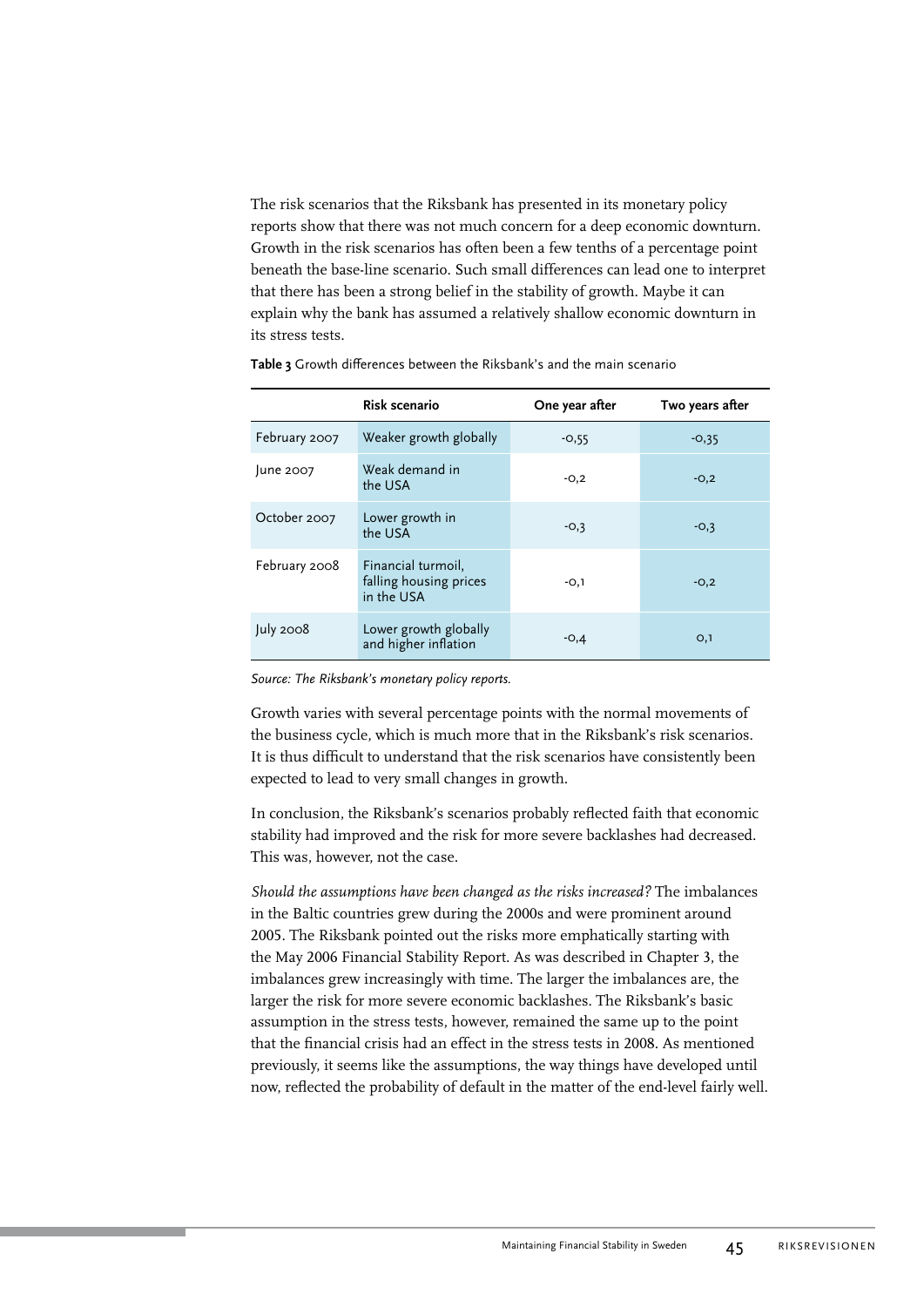Nonetheless, one can question, from a general point of view, whether the stress tests' configuration should reflect the changes in the risk scenario.

*Was it reasonable to assume an isolated backlash in the Baltic countries?* The Riksbank has focused on the risks in the Baltic States by, from the start, having one of two tests be about a backlash in these countries. The underlying assumption that the Baltic States would suffer a severe backlash at the same time that the economic situation in other countries remained unaffected can, however, be questioned.

Experience has shown that imbalances in individual countries seldom correct themselves on their own in environments of a high global appetite for risks. Besides the Baltic States, many people considered Iceland to suffer from imbalances. But the imbalances could continue to grow as long as the global environment rewarded risk-taking. When investors finally wanted to get rid of the risk, the banking system and the entire economy collapsed.

It was, therefore, unlikely that the Baltic States would go into a recession at the same time that the global economy remained good. On the contrary, it was more realistic to assume that a dismantling of the imbalances in the Baltic States would occur as the global situation got worse.

Representatives from the Riksbank have mentioned in interviews the advantages of studying the risks in the Baltic States with a separate scenario for them. However, it would have been possible to have a scenario with a general downturn in the business cycle, like the Riksbank had in its financial stability reports, and a parallel one where all countries were influenced but where the effects in the Baltic economies were more pronounced. A discussion on the difference between these outcomes would have pointed out the specific risks with the operations in the Baltic region.

## **5.4 Finansinspektionen's stress tests**

According to Basel II, the banks have to perform stress tests. These must, according to the requisites in Pillar 1, help the banks to evaluate how their internal model for risk classification reacts in a recession. Furthermore, according to the requisites in Pillar 2, stress tests should be used as a part of the banks' internal capital evaluation. The banks have, in this context, much freedom to form their own stress tests.

In order to test how the banks' work on stress tests was coming along, Finansinspektionen and the Riksbank carried out a pilot study in the fall of 2006. The study's macroeconomic assumptions were drawn up by the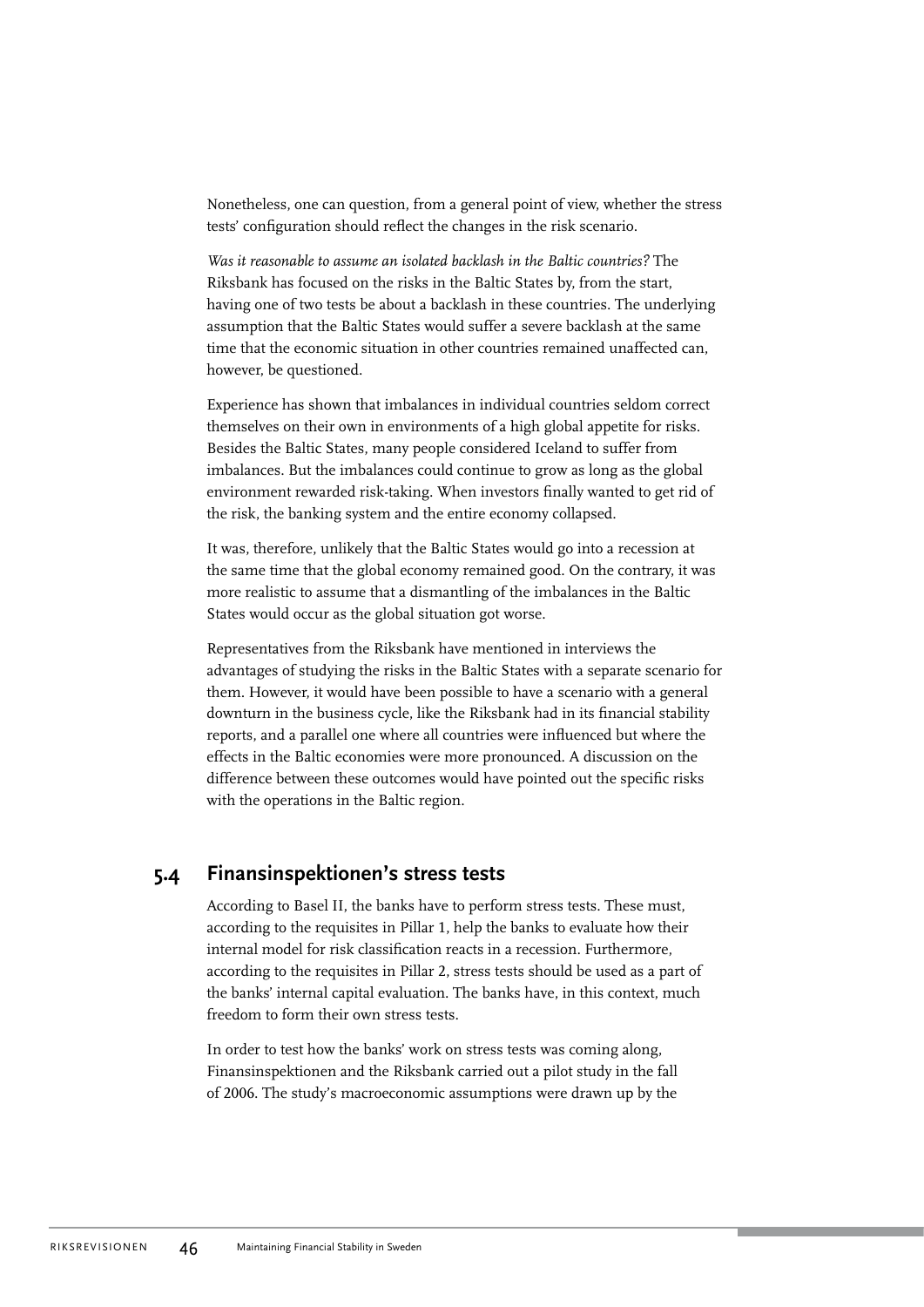authorities, but the work itself was carried out by each bank. The banks had great liberty regarding what assumptions to make besides those decided by the authorities.

**Table 4.** Assumptions in Finansinspektionen's pilot study of bank stress tests

|                                | Year t | t+1    | $t+2$          | $t+3$ |
|--------------------------------|--------|--------|----------------|-------|
| GDP                            | 2,7    | $-0,4$ | $-0,1$         | O,8   |
| Export                         | 5,7    | $-1,1$ | 1,2            | 3,0   |
| Unemployment                   | 8,3    | 9,2    | 10,2           | 9,5   |
| SEK/USD                        | 7,4    | 6,0    | 5,3            | 5,3   |
| Stock market price (t=100)     | 100    | 95     | 87             | 74    |
| Prices of small houses (t=100) | 100    | 91     | 8 <sub>1</sub> | 84    |
| Commercial real estate (t=100) | 100    | 85     | 75             | 75    |
| Price of oil (USD/barrel)      | 60     | 120    | 150            | 100   |

*Source: Finansinspektionen, The Stability of the Swedish Financial Sector, 2006.*

The assumptions were based on a combination of several different events. One assumption was that the American economy would be weakened and another was that turmoil in the Middle East would lead to higher oil prices. All in all, these assumptions on global tendencies affected the development in Sweden mentioned above. The banks had to assume for themselves how other countries developed with the general conditions as a starting point.

These assumptions caused the stress test to be tougher in terms of a macroeconomic slowdown than the stress tests that the Riksbank carried out later that year. Since the banks were responsible for many of the assumptions of that which affects the way their credit losses and profits develop, it is difficult to compare the outcomes of the stress tests with each other. However, it can be seen that no bank had a negative operating profit in their stress tests.

There were no bank stress tests in the next report on the stability of the financial sector, published in October of 2007.

# **5.5 What measures did the Swedish authorities take?**

Finansinspektionen did not take any specific measures to limit the banks' expansion in the Baltic States. On the contrary, the Estonian supervisory authority's petition for stricter capital requirements on the banks' Estonian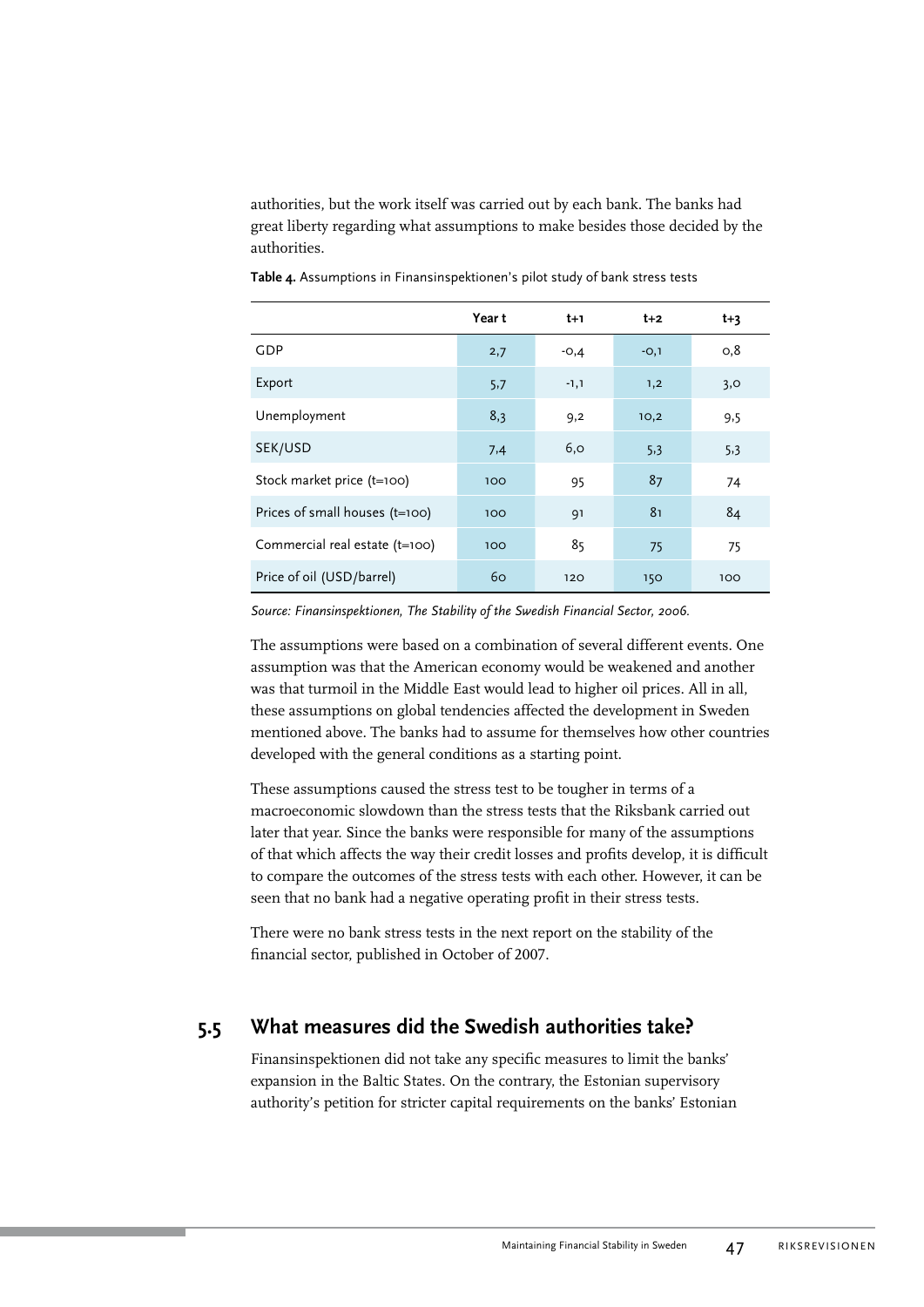branches was turned down. Finansinspektionen considered that the banks' capital adequacy was sufficient and, therefore, did not see any reason to intervene. To carry out measures aimed exclusively at the banks' affiliates in Estonia was considered an infringement on existing regulation.

However, Finansinspektionen carried out its regular controls of the banks' risk management, staffing, etc. and pointed out the shortcomings it found. This control of individual institutions that Finansinspektionen carried out seems to have generally worked as intended, but the result was not what one desired.

The Riksbank itself has no instruments to directly influence the banks or the development in the Baltic region. The stability reports underestimated the risks, which was a contributing factor to nothing more being done.

As the imbalances grew and the probability for a backlash increased, the Riksbank became more concerned. However, no measures were taken. It can also be noted that the Riksbank never made a formal inquiry to Finansinspektionen regarding the banks' risks in the Baltic region, much less called for an intervention. Lars Nyberg from the Riksbank asked the Board of Directors of Finansinspektionen in June of 2008 whether the capital requirements should be raised due to the exposure in the Baltic region. Yet no measures were taken. By now, the credit expansion had slowed down due to the economic downturn and decreasing real estate prices.

Since none of the authorities considered that the Swedish financial stability was threatened, they did not take any actions besides pointing out the risks in their reports and discussing them with the banks.

There was overconfidence that bank representatives had control over the risks they were taking. Several authority representatives, both in Sweden as well as in the Baltic states, have reported that they pointed out the risks to the bank managements. The answers they received were always the same: the banks stated that they were aware of the risks they were taking and that they were a part of the business strategy. The bank representatives claimed, according to concurrent information from the authorities, that they had total control. The message to the Baltic authorities was that the banks knew from their experiences from the Swedish crisis of the 90s what risks were involved and that they took them into consideration in their work. Annika Falkengren, CEO of SEB, confirms the notion that the bank thought the risks were under control. Nonetheless, SEB chose, as the first Swedish bank, to intensify the credit assessments and dampen the pace of expansion in order to decrease the credit risks which were believed to rise as the Baltic economies became increasingly overheated.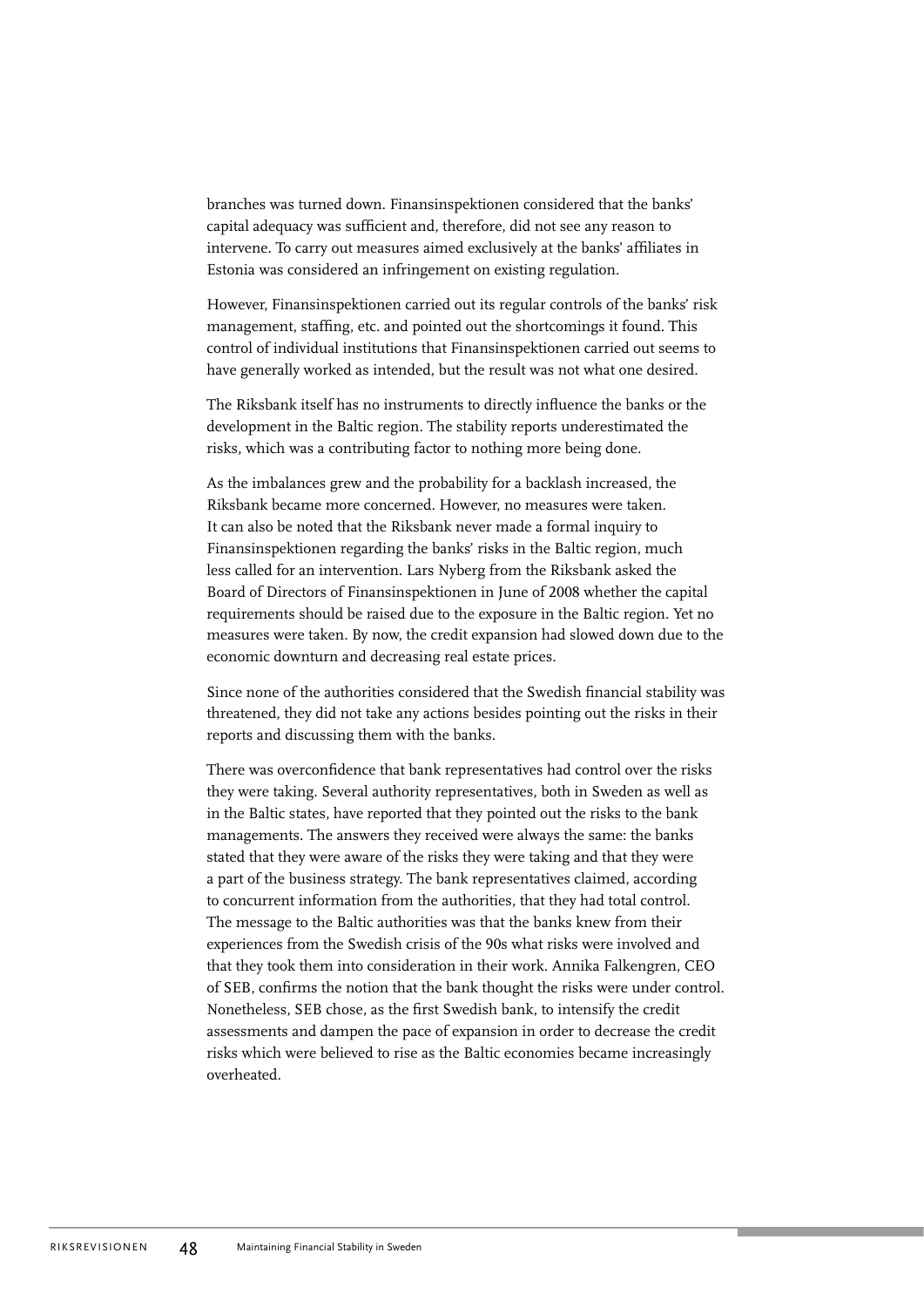# **5.6 The coordination between the authorities and with the Ministry of Finance**

The institutional system we have chosen in Sweden poses large demands on the coordination between the Riksbank and Finansinspektionen, as well as between these two authorities and the Ministry of Finance. In Finansinspektionen's instruction, it is prescribed that the authority shall cooperate with the Riksbank in issues regarding crisis preparedness and also consult with the Riksbank on important issues that have to do with the stability of the system of payments or the Riksbank's responsibility for the currency and credit policy and the system of payments. This cooperation and consultation has been established in an agreement between the Riksbank, Finansinspektionen and the Ministry of Finance, which meets once per quarter in a consultation group, the so-called Stability Council.<sup>33</sup>

The Stability Council described the risks in the Baltic region as manageable, the problems for the banks as temporary and that they were considered to have enough capital to handle large credit losses. The Ministry of Finance was, during the years before the crisis, mostly a recipient of information in this context. No proposals have come from the Stability Council to the Ministry of Finance to act upon the situation in the Baltic States during the years the risks were building up.34

The second part of the agreement thoroughly describes how the Riksbank and Finansinspektionen are to cooperate and exchange information. The heads of the divisions whose main responsibility is the stability of the banking sector, financial market statistics and supervision of clearing and settlement meet at least four timed per year to discuss issues of common interest.

The audit of the work with financial stability has not shown that the cooperation between Finansinspektionen and the Riksbank has failed. On the contrary, the interviews with representatives from both authorities reveal a good climate of cooperation, greatly due to personal contacts between staff members of both authorities. However, it is important to establish structures and procedures that not only build on personal contacts. Since 2003, there has been an agreement between the Riksbank and Finansinspektionen on the methods for cooperation. The cooperation has, however, not been evaluated.

34 Interview with Peter Lindfeldt, Ministry of Finance.

<sup>33</sup> As early as 2003, the first agreement between the Riksbank and Finansinspektionen on the division of work for financial stability was published. In 2005, an agreement was made between the Ministry of Finance, the Riksbank and Finansinspektionen on cooperation on financial stability and crisis management. In the first part of this agreement, the cooperation between the three parties is established in the so-called Stability Council. Since 2009, through a new agreement, the National Debt Office has also been an integrant of this group. All three agreements include a description of how the work is to be divided and the cooperation between Finansinspektionen and the Riksbank is to be organised.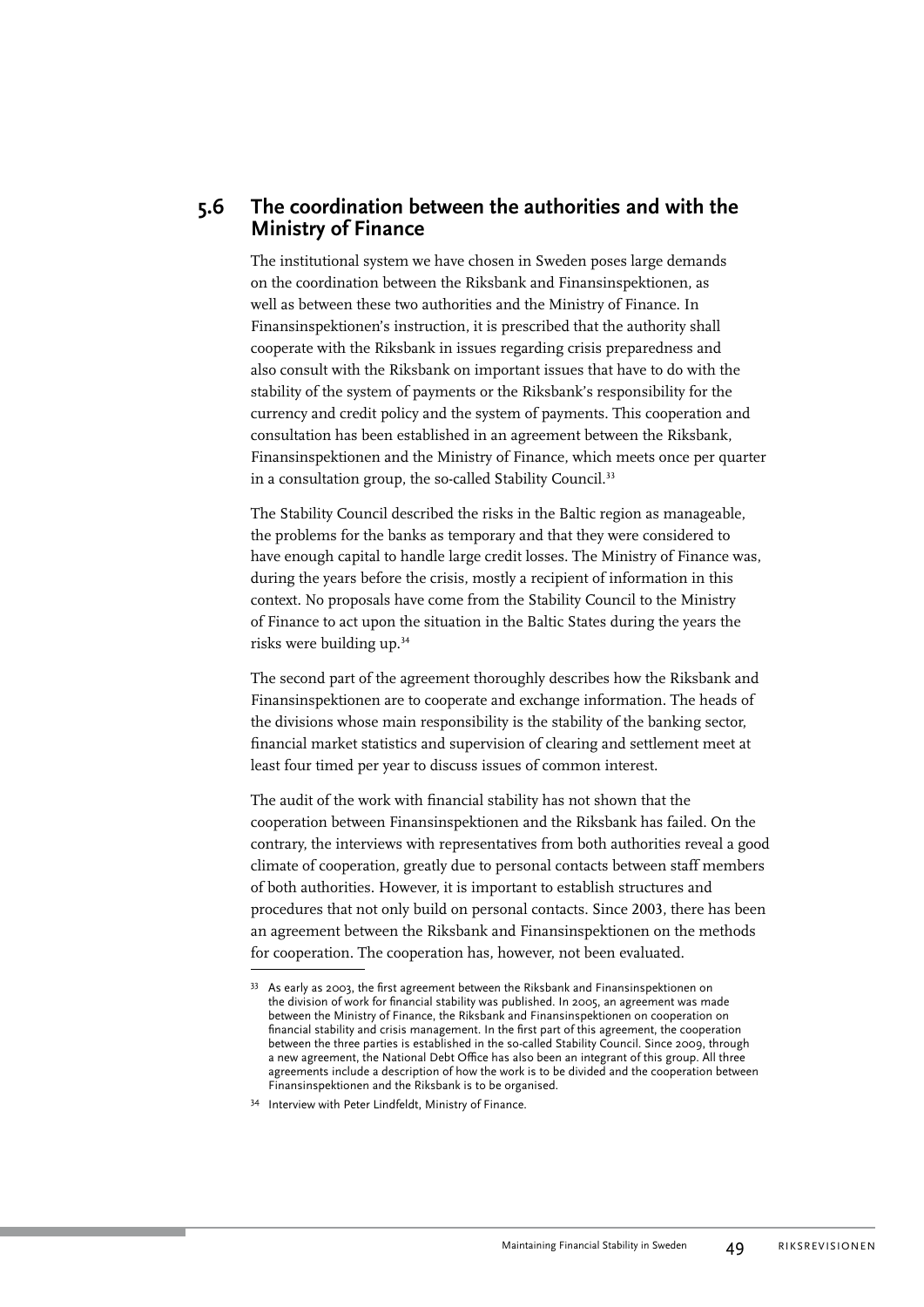# **5.7 Interpretation of the article on soundness**

As mentioned above, it is of great importance that supervisory authorities have a clear mandate for their exercise of authority. Finansinspektionen has an extensive legal framework to observe in its role as supervisory authority. Finansinspektionen's possibilities to intervene when financial stability risks being threatened, however, are interpreted differently by various lawyers with experience from Finansinspektionen.

The Capital Adequacy and Large Exposures Act (2006:1371) gives Finansinspektionen the possibility to increase the capital requirement of an institution if it does not fulfil the requirements stipulated in certain sections of Chapter 6 in the Banking and Finance Business Act (2004:297) that deal with the general provisions of a credit institutions business. The first three sections are on solvency, liquidity, and transparency. Finansinspektionen has, with these laws and sections, a relatively extensive set of tools to manage problematic situations that arise. Chapter 6, Section 4 of the Banking and Finance Business Act (2004:297) states the following: "The business of a credit institution is to be operated in a sound way in other respects than those stipulated in sections 1-3." Present and past representatives from Finansinspektionen have claimed both that this section is so vague that it cannot be used for anything as well as that it is so vague that it can be used for everything. It can be seen the Government bill for this act that this section was meant to reflect mostly a consumer protection perspective. However, this perspective is very broad, as stated in the Government bill:

"The special quality provision is intended to meet infringements of other norms than those already covered here. It can apply to norms established as acts or other statutes, non-binding norms given by public authorities, norms from private institutions, such as, industry organisations or similar, or established moral or ethical norms."35

The section can also create problems for the credit institutions since there is no clear definition of the "soundness" that they have to uphold.

<sup>35</sup> Prop. (Government Bill) 2002/03:139 p. 285. (Own translation)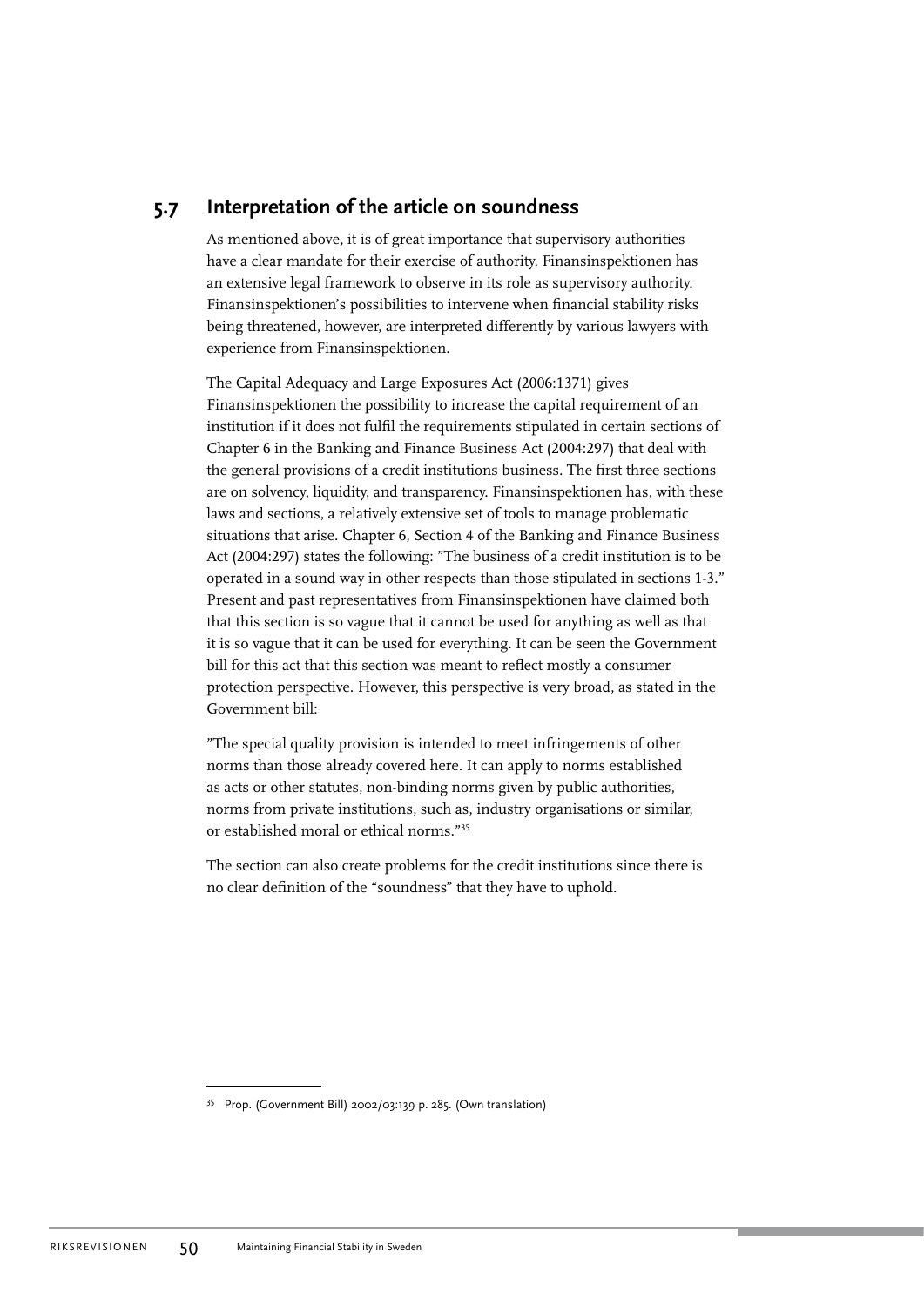# **5.8 Concluding observations**

Imbalances in the economy and the financial system are often built up in times of prosperity. The work to maintain financial stability demands, therefore, authorities that have the capacity to discover problems in time and with clear mandates and self-confidence to carry out restrictive and, thus, often unpopular decisions. Both the Riksbank and Finansinspektionen underestimated the credit and liquidity risks that the banks' expansion in the Baltic region entailed. No direct measures to restrain the development were taken. The stress tests that the Riksbank carried out were altogether much too conservative since they were based either on assumptions of a geographically isolated downturn in the Baltic economies or a normal business cycle downturn.

Sweden has chosen to allot responsibility for the financial stability to two authorities: Finansinspektionen and the Riksbank. An important condition for an efficient supervision and for the possibility to discover risks that are building up is that the coordination between these two authorities works. The audit has not shown that this cooperation has gone amiss. On the contrary, the interviews indicate that there is a positive environment for cooperation. The cooperation has, however, not been evaluated.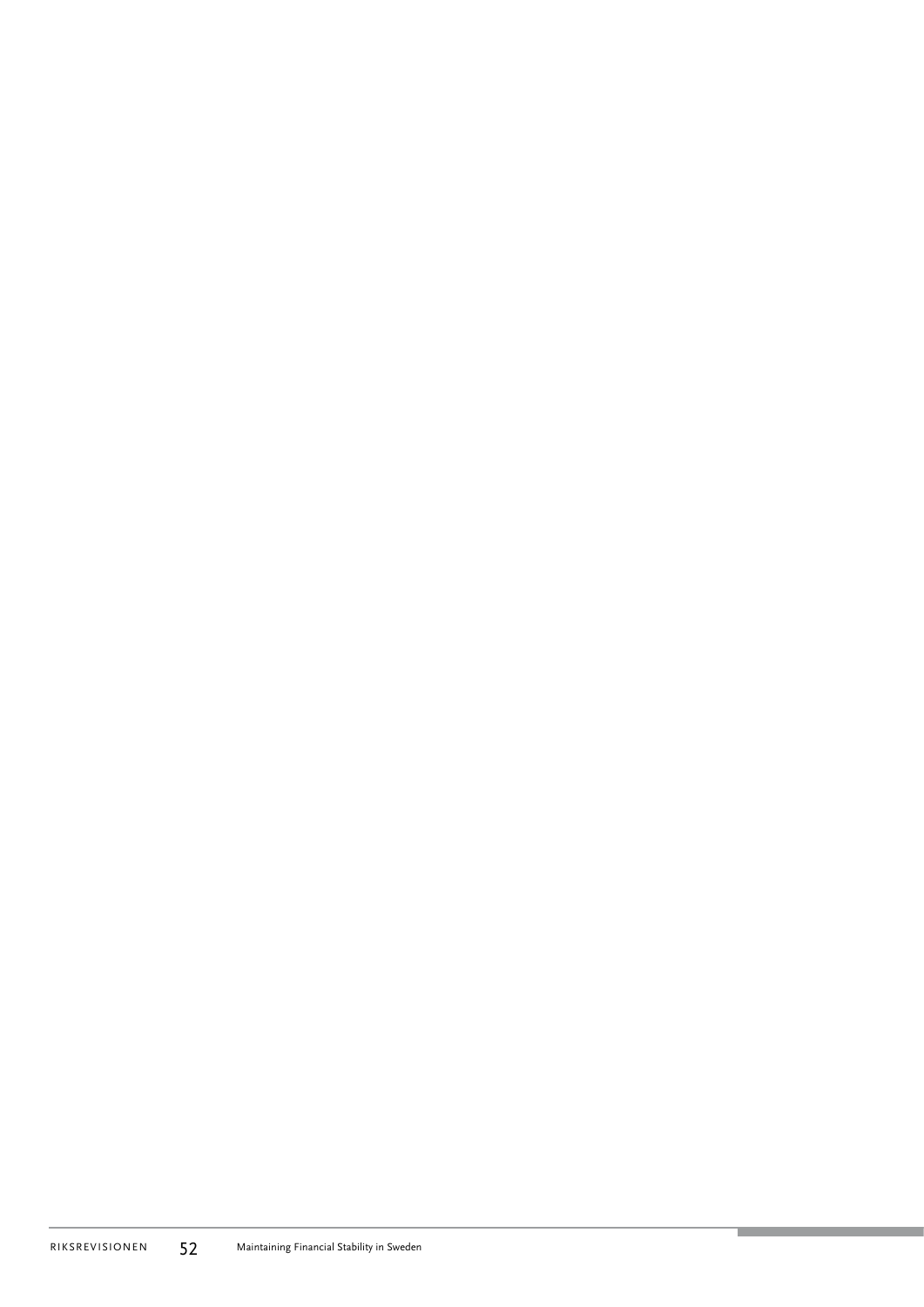# 6 Conclusions and recommendations

This audit has seeked to find out if the Government's work for financial stability is efficient and purposeful and if the responsible authorities have the tools and the capacity needed to fulfil this task. The starting point has been the experiences and lessons that can be drawn from the supervision of the Swedish banks' expansion in the Baltic market and the latest financial crisis. The audit has exposed a number of weaknesses in the institutional framework regarding the work with financial stability and that it is necessary to develop and increase the number of tools available to the authorities.

## **6.1 The authorities' mandates are unclear**

In section 5.1, it was stated that in order to prevent crises, one needs an authority that not only has the capacity to identify problems on time but that also has the mandate and confidence to carry out decisions that often are unpopular.

Sweden has two authorities with responsibility to maintain stability in the financial system, but the instruments and analysis functions differ between the Riksbank and Finansinspektionen. The Riksbank has, as previously mentioned, the tools for the analysis of the financial system as a whole, whereas Finansinspektionen focuses on individual institutions. It is also Finansinspektionen that has the authority to issue sanctions in those cases where a financial institution fails, for example, regarding capital adequacy or risk management. A specific legal framework for risk management in the whole financial system, a so-called macroprudential policy, does not exist.

Today, there is a noticeable discord between the members of the Riksbank's Board on whether the bank's decisions regarding the interest rate should consider the risk that real estate prices and the households' indebtedness could lead to future problems.<sup>36</sup> The authorities' mandate can apparently be

<sup>&</sup>lt;sup>36</sup> See for ex. the 2010 Minutes of the Executive Board's monetary policy meetings.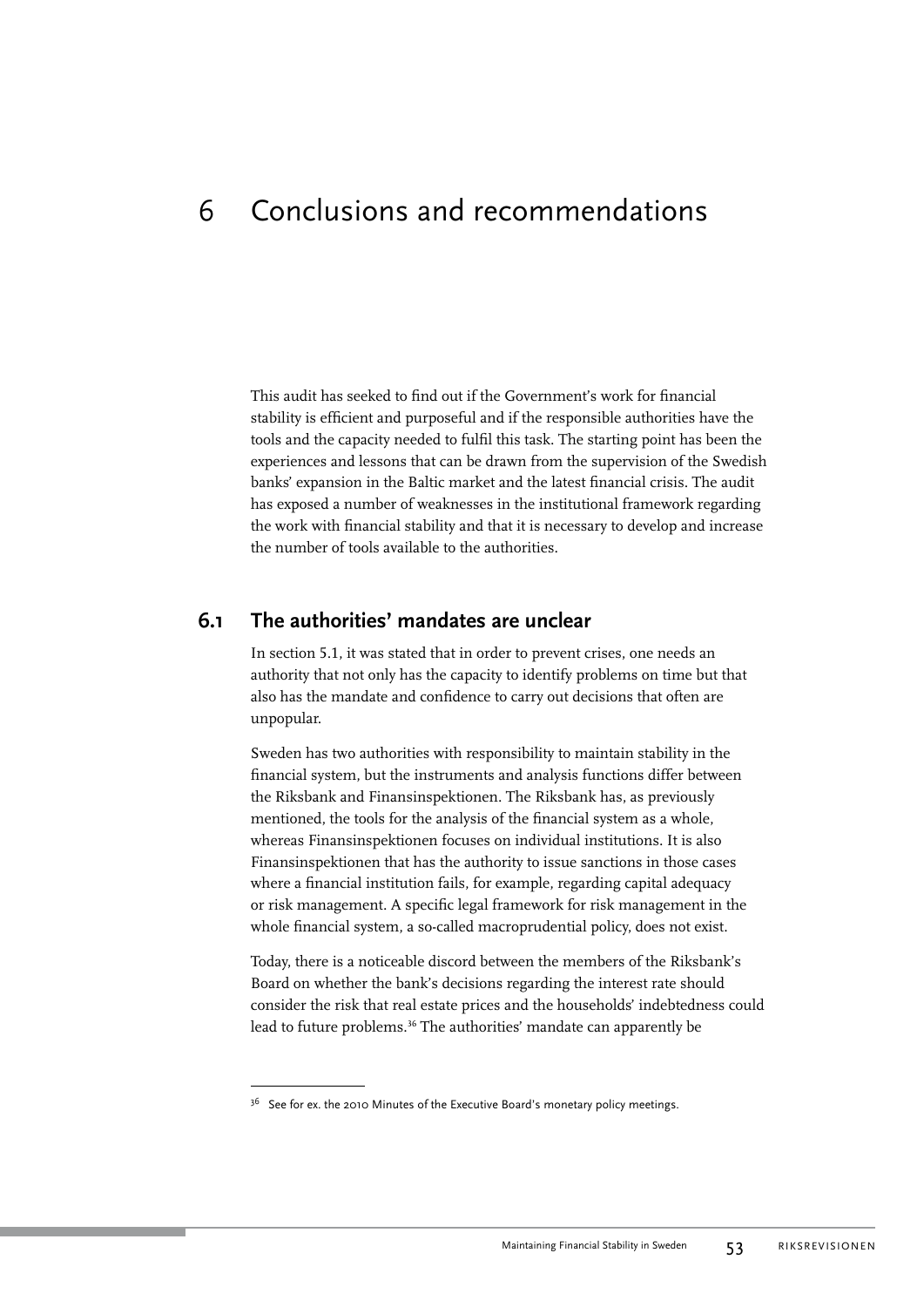interpreted in completely different ways, even within management. External observers also seem to have different views on what mandate the Riksbank really has.

The Riksbank's Board has asked the Riksdag to clarify the mandate as it, according to their point of view, is not clear what is included in the task to promote a safe and efficient payments system.37 They write in their submission to the Riksdag that "it should be examined if the Riksbank should be given special tools that may be used for the sole purpose of promoting stability in the financial system irrespectively if it is to fulfil the price stability target or not and irrespective if there is a financial crisis situation or not". Plainly said, this is about having the means to act pre-emptively to avoid future threats against the economy's stability.

### *6.1.1 Finansinspektionen and the interpretation of the law – the soundness section*

Of special meaning for the mandate of an authority is that the law it has for its exercise of authority is clear. As discussed in section 5.7, several prominent people that work or have worked at Finansinspektionen have stated that the so-called soundness section; Chapter 6, Section 4 of the Banking and Finance Business Act (2004:297), is so vague that it is difficult to use as well as so wide that it can be used in almost any situation. It is not reasonable that there is uncertainty on how the act, in this sense, is to be interpreted. The risk of the unclear wording is that it is either a tool for Finansinspektionen that cannot be used or that it may allow for a use that the legislator did not intend.

Recently, the soundness section has been used as a motive for the general advice of a mortgage cap of 85 per cent of the home's value. In the circulation for comments for the adoption of the mortgage cap, it was questioned whether the institution of a cap is really a measure for consumer protection, as Finansinspektionen claims<sup>38</sup>, or rather a stabilising policy measure to diminish the risk that many households end up in a debt crisis that could enhance the business cycle fluctuations due to decreased private spending. It is doubtful that this type of regulation (macroprudential regulation) has legislative support. Finansinspektionen's standpoint today is that it does not have the mandate to take macroeconomic stability into consideration in its supervisory

<sup>37</sup> 2009/10:RB4.(Own translation)

 $38$  In its proposal regarding the mortgage cap, Finansinspektionen states that "the goal of the suggested regulation in the form of general advice is to discourage unsound lending in the mortgage market and thus strengthen consumer protection. Finansinspektionen considers that it is dangerous that companies can begin to use high loan-to-value ratios to compete which in the long run leads to unacceptable risks for consumers and damages the confidence in the credit market" (own translation).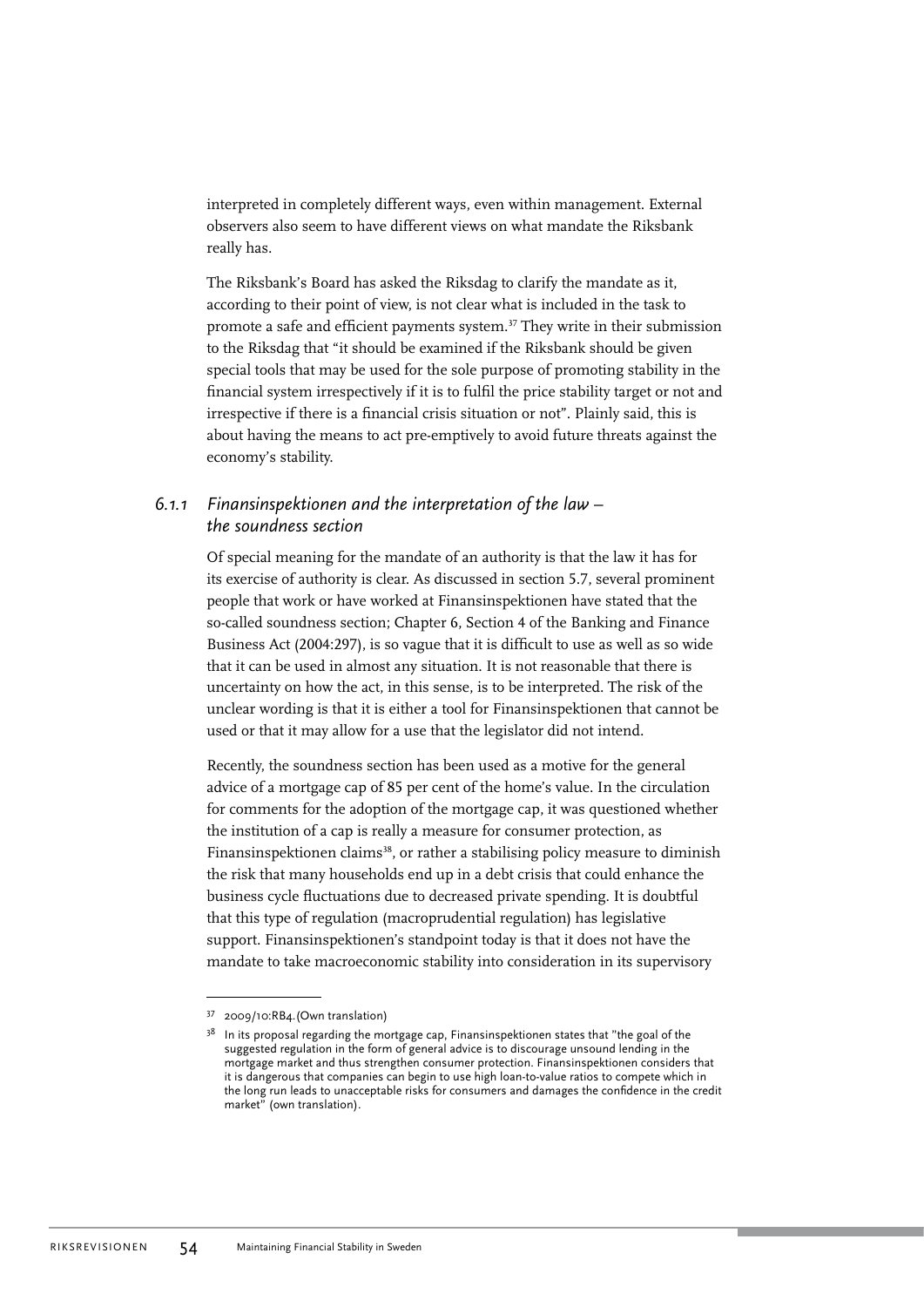work. However, a general lesson from the financial crisis is that a so-called macroprudential policy is important to maintain financial stability. It is therefore an open question if Finansinspektionen has the mandate necessary to fulfil the goal of financial stability that it has in its instruction and if the current legislature is sufficient for it to be useful.<sup>39</sup>

#### **Recommendations**

The Government should review and clarify the Riksbank's and Finansinspektionen's mandate and tools to safeguard financial stability in a broad sense. It should be studied how a set of regulations for so-called macroprudential policy should be developed and, if so, who should be responsible for it. Such a review should also encompass the meaning of the concept of soundness according to Chapter 6, Section 4 of the Banking and Finance Business Act (2004:297).

## **6.2 Supervision of banks with operations in several countries**

The interviews with the public authorities in the Baltic region showed that they did not think that they had the necessary tools to steer the development in the credit market (see Chapter 3). By maintaining a fixed exchange rate policy with the aim of joining the European Monetary Union as soon as possible, the central banks of these countries did not have the use of the interest rate "weapon". The majority of lending was done in euro; the interest rate was very low in the euro area and reflected in no way the situation in the Baltic States. The real interest rate was negative both in Estonia and Latvia during the boom. The situation was further complicated by the inability of the public authorities to regulate the foreign banks' branches.

Neither Finansinspektionen nor the Riksbank took any measures after the Estonian petition was sent in 2005 (see section 4.3). None of the authorities reported the event to the Swedish Government officially. However, it was mentioned to functionaries at the Ministry of Finance. Finansinspektionen claims that the situation that the Estonian authorities remarked on is a basic component in the EU's inner market for financial services. The legislator and the Government have thus been aware of this consequence since the decision to join the EU was made. The omission to report the Estonian petition to the Government, and the fact that a neighbouring country felt that the inner

<sup>&</sup>lt;sup>39</sup> During the open question time in the financial committee on February 2, 2010, regarding the Swedish authorities' actions due to the crisis in the Baltic region, Finansinspectionen's Director General, Martin Andersson, said the following: "We have the instruments. It is sometimes discussed whether Finansinspektionen has the right instruments. Yes, it is my absolute conviction that we do. But we have to use them"(own translation).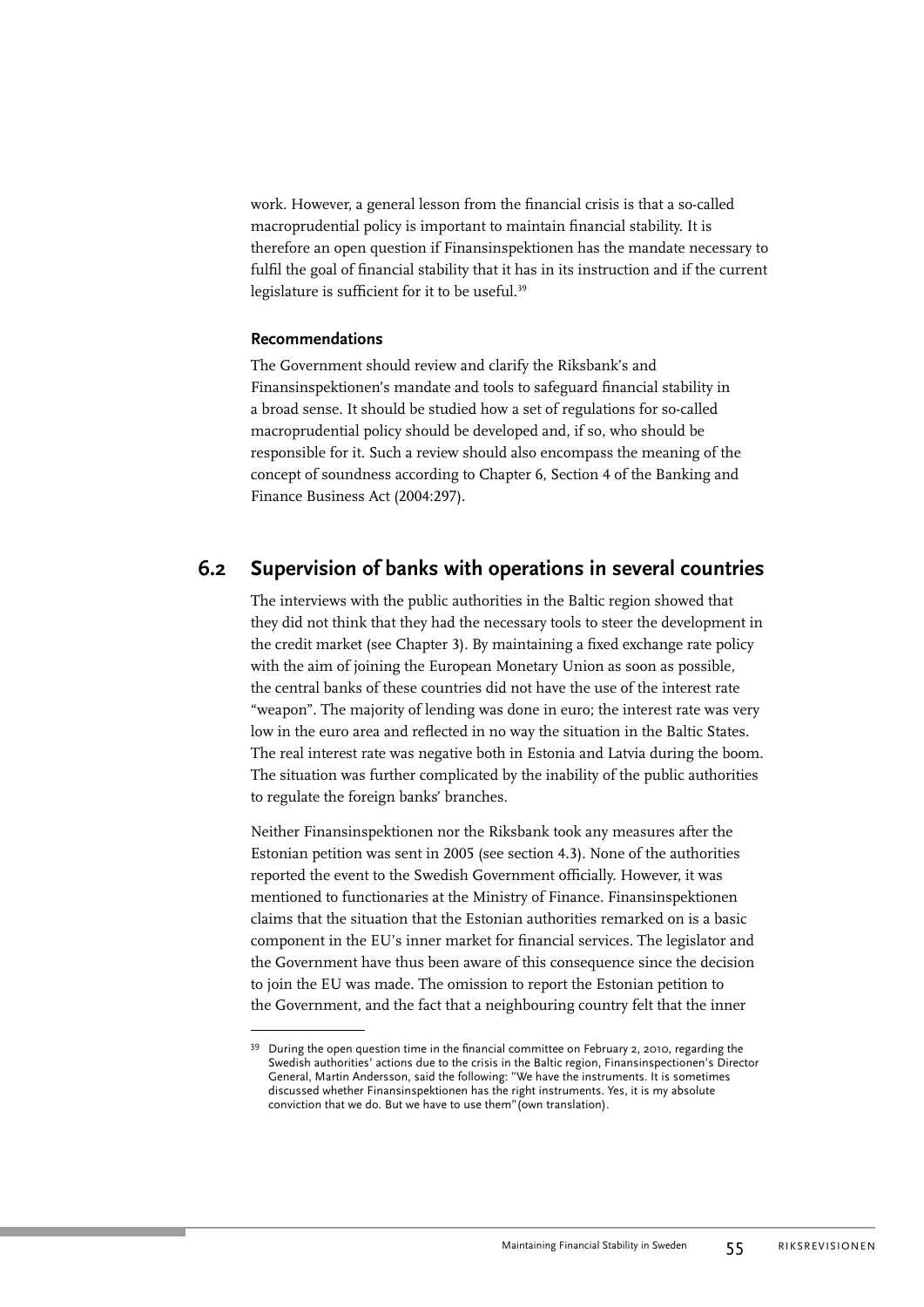market for financial services was causing problems when it came to taking measures to dampen what the authorities considered to be an unsound credit expansion can, however, be criticised. It would have been appropriate if Finansinspektionen had formally informed the Government about the Estonian letter and their response to it.

The fact that the Estonian authorities believed that the banks did not take the increased risk on the housing market in its lending into account did not lead to any immediate measures on behalf of the Finansinspektion. In-depth studies were carried out on the Swedish banks' risk management and credit risks in the Baltic region just one a half year later. The legislation that existed in the beginning of 2006 did not leave any room for Finansinspektionen to increase capital requirements on the banks as long as their total capital adequacy was seen as satisfactory. Still, Finansinspektionen did not use the expanded possibility to intervene given to them by legislation in 2007 and that they were aware of when the Estonian petition was answered. However, an intervention would have required Finansinspektionen to deem the banks' risk management as unacceptable and that it was improbable that any other measure would be enough to force the bank to correct the shortcomings within a reasonable amount of time.

The development in the Baltic countries shows that the problems regarding foreign banks and their supervision, which the Estonian authorities pointed out, were a real problem which came to affect stability in Sweden as well.

After the crisis, a large number of new laws and a new structure have been created in the EU to handle, among others, issues on cross-border banks. The supervision of these banks demands cooperation between the home and the host countries' authorities in so-called supervisory colleges. The Nordic and the Baltic states have also created a permanent working group to handle issues on crisis management. Furthermore, among others, the European Banking Authority (EBA) has been created. The EBA has the mandate to mediate between the home and the host countries' authorities. This should improve conditions so that the set of problems that foreign bank affiliates brought with them to the Baltic region will be easier to handle from now on.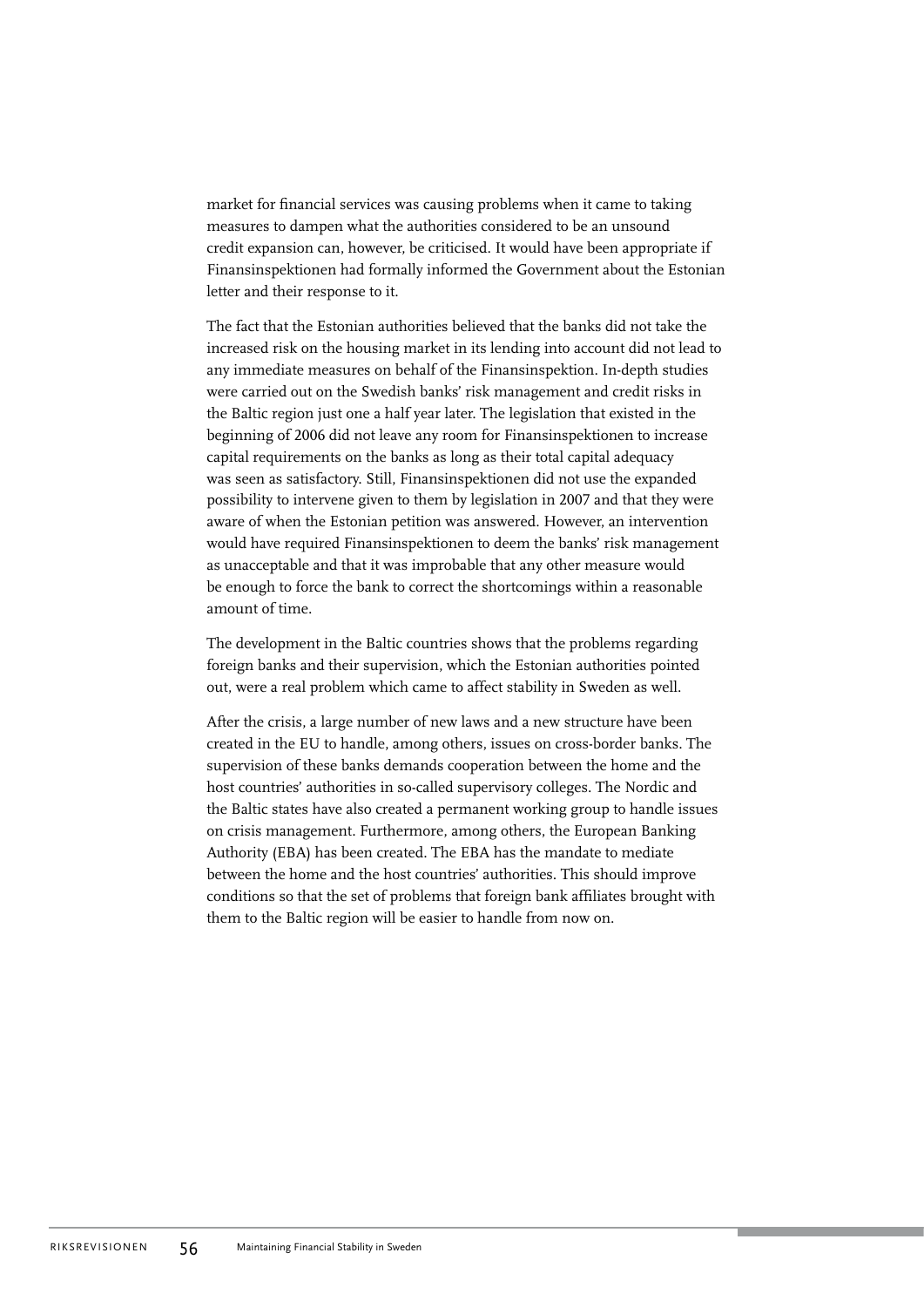# **6.3 The Riksbank's and Finansinspektionen's communication**

Communication is pivotal for the dispersion of information. It is partly about what messages one wants to send out, and partly about which channels one uses to reach the intended recipients. Our interviews show that there is a gap between the Riksbank's view<sup>40</sup> on its actions concerning the risks in the Baltic region and the Baltic authorities' account on the Riksbank. There are indications that there also was a gap between the Riksbank and other participants where representatives from the Riksbank seem to be of the opinion that they had sent out a stronger message on the risks than what the recipients perceived. The fact that the Riksbank included the risks in the Baltic region in its stability reports does not seem to have had much impact on the banks' actions. The Riksbank has, however, taken a step in the right direction with its latest stability report<sup>41</sup> and the recommendations given in it.

Regarding the channels of communication, there are more ways to send out messages than by producing stability reports and having direct contact with bank managements. A bank management naturally stands behind its own business strategy and, in the Baltic region, the system of incentives has meant that management has been rewarded generously for pursuing high volumes.<sup>42</sup> One can therefore ask if the public authorities should have a broader scope of contacts with the parties behind a bank. It can be about meeting the board and, through a public discussion, send out its messages to the shareholders and others involved in society; for example, via open letters to the bank management or debate articles in the press.

Another way to reach a broader audience is to have regular hearings in the Riksdag on financial stability, which would force both Finansinspektionen and the Riksbank to take a clear standpoint on the risks and spread it further to a broader group.

#### **Recommendations**

The Riksbank and Finansinspektionen should consider other means of communication with the banks and the general public.

The Riksdag could try the possibility to regularly organise public hearings on stability in the financial system.

<sup>40</sup> Ingves (2010).

<sup>41</sup> Financial Stability Report 2010:2.

<sup>&</sup>lt;sup>42</sup> The importance of this appeared when SEB actively chose a more cautious strategy that resulted in diminished market shares, which led to staff changing to the Hansabank, which has a more aggressive lending policy. Interview with Annika Falkengren.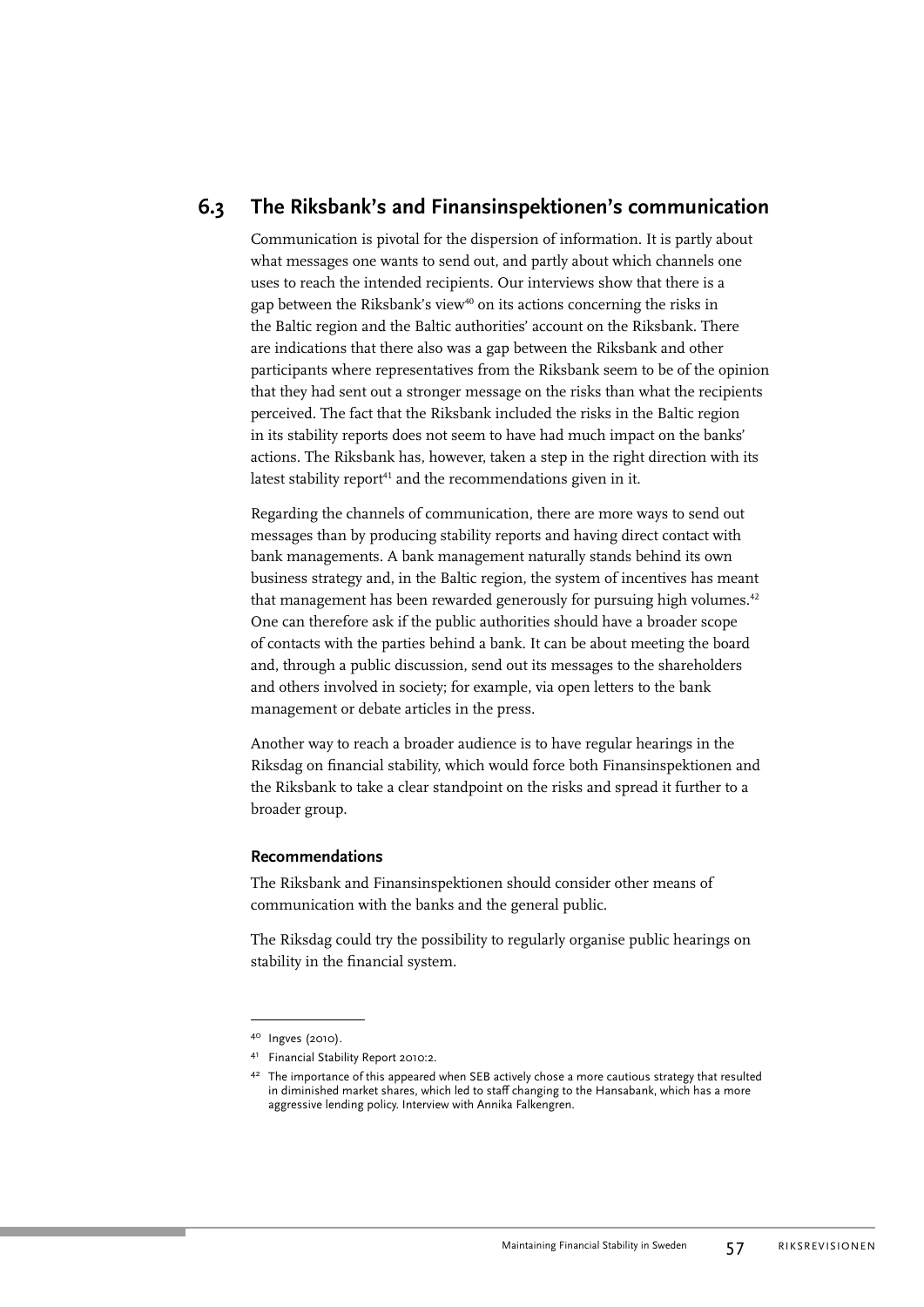## **6.4 The coordination between Finansinspektionen and the Riksbank**

Sweden's institutional structure demands that the coordination and cooperation between Finansinspektionen and the Riksbank works efficiently and appropriately. Finansinspektionen and the Riksbank have, therefore, both through instructions and a common agreement, an organised method of cooperation and information exchange. As mentioned in section 5.6, the audit has not shown that this cooperation has failed or been ineffective. According to the agreement mentioned above, the cooperation between them shall be evaluated by the Director General of Finansinspektionen and a member of the Riksbank's Executive Board who is to participate in the cooperation. This has, however, not been done during the period for this audit.

The audit has shown that the work for financial stability was not highly prioritised by Finansinspektionen during the boom years (see section 5.2). As an illustrative example, one can point out that the cooperation between Finansinspektionen and the Riksbank was not mentioned a single time in Finansinspektionen's annual reports from 2006 to 2008, with the exception of the cooperation to produce statistics.

Bearing in mind the complexity and importance of questions on financial stability, it should be important that the cooperation between the Riksbank and Finansinspektionen is assessed regularly and that the evaluation of the work is conducted by a third party, rather than by those that participate in the cooperation themselves.

#### **Recommendations**

Given that the institutional structure with two separate authorities that have the responsibility to maintain financial stability remains, the Riksbank and Finansinspektionen must continue the close cooperation on the various aspects of the work to uphold financial stability. To safeguard that this work continues, the authorities should report how this cooperation has been carried out during the year to the Riksdag or the Ministry of Finance. It should also be deliberated whether an external evaluation on how the cooperation is organised and has worked should be performed, rather than the internal evaluation that the agreement between the Riksbank and Finansinspektionen recommends.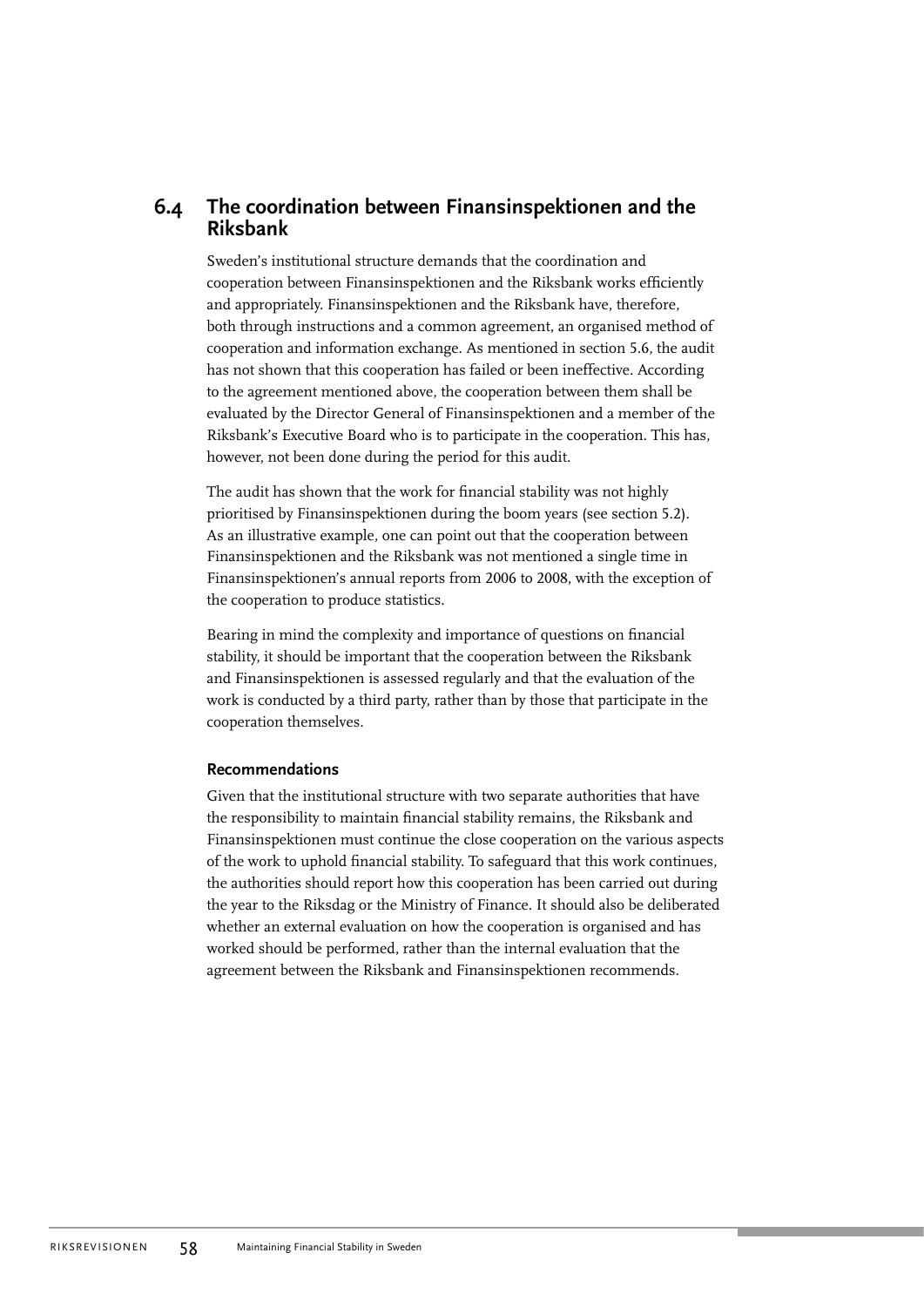# **6.5 The Riksbank's and Finansinspektionen's stress tests**

No stress tests were performed by the Swedish authorities during the first years of growing imbalances in the Baltic States. The first tests were done towards the end of 2006, when the imbalances had grown considerably. It should, however, be noted that the Riksbank and Finansinspektionen were the first public authorities in Europe to publish stress tests for individual banks.

The Riksbank's tests focused on the credit risk and, therefore, missed the importance of the liquidity risk. It was, however, a common misjudgement made by basically all parties, not just in Sweden but also globally. More startling was that the Riksbank decided to study a severe backlash in the Baltic States in a separate scenario in which other countries were not affected. Historical experiences speak against such a scenario. If the Riksbank had used a combined scenario, where the effects of a general downturn in the business cycle and a recession in the Baltic countries were added up, from the start then it would have given a better picture of the banks' resilience and, thus, the threat level on financial stability. The Riksbank has developed for its December 2010 stability report stress tests for liquidity risks in order to improve the overview of the banking sector and the financial system.

One can also question if the Riksbank should assume a modest downturn in the economy in its stress tests. If the purpose – as stated in the stability reports – is to find out what capacity the banks have to handle unexpected shocks, then the stress tests should contain tougher assumptions than a normal fluctuation of the business cycle.

Finansinspektionen's pilot study with the banks performing their own stress tests was based on more strained macroeconomic conditions – yet on somewhat incoherent assumptions – than the Riksbank's tests. It showed that the banks had a strong resilience against an economic downturn. However, since the banks decided themselves what assumptions to make, the value of the test is more difficult to assess for an external observer.

All in all, the assumptions chosen affected the stress test in a direction in which they did not fully detect the risks on financial stability. A plausible explanation is that the Riksbank was influenced by the favourable macroeconomic environment that existed. If a more historic perspective had been taken, the risks would surely have been appraised as larger.

#### **Recommendations**

The Riksbank should be clear with what the stress tests aim to control and make sure that the assumptions reflect the risks. A future possibility would be to perform stress tests based on economic downturns of varying degrees, which would give a wider set of information on the banks' resilience.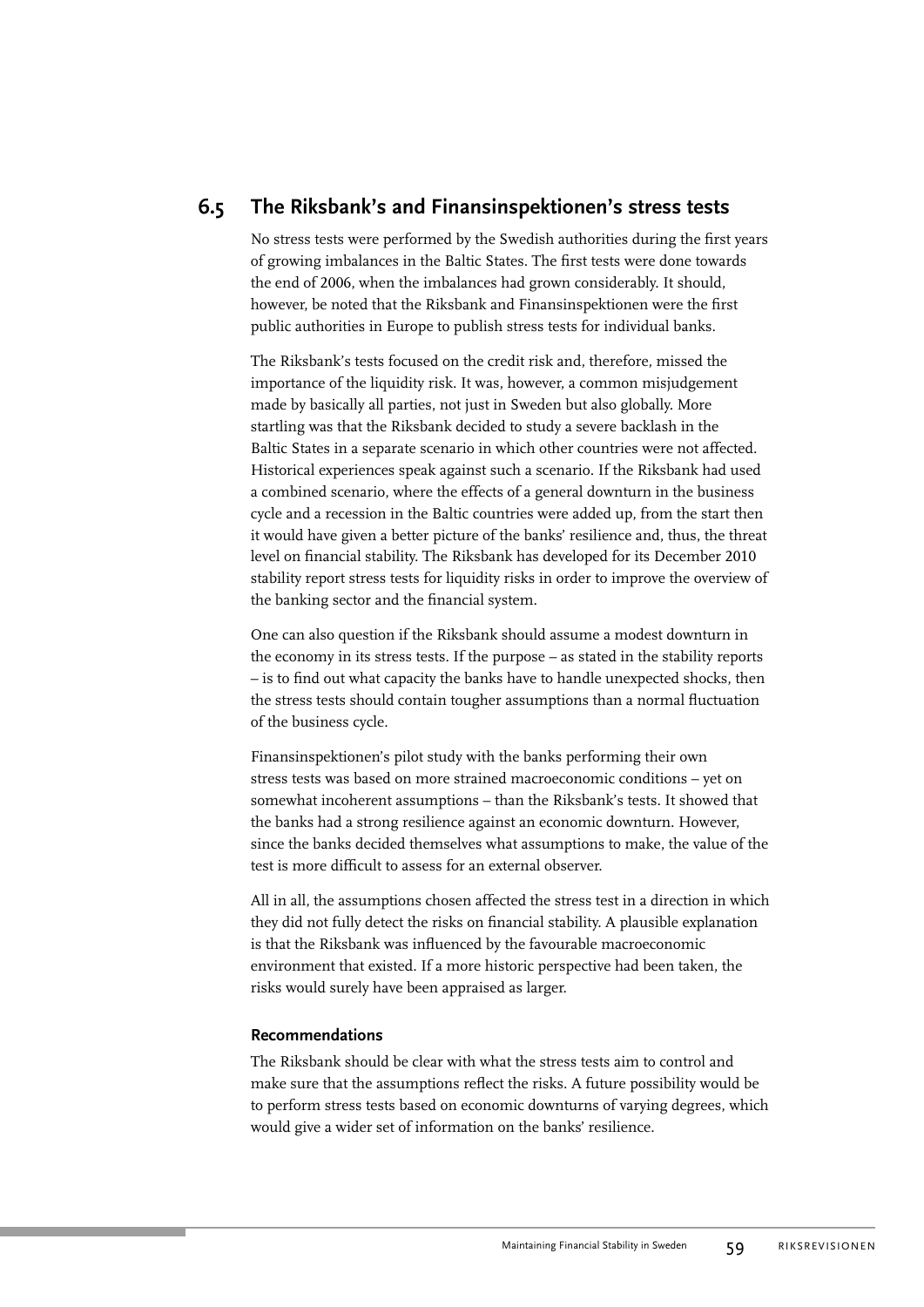## **6.6 The Government's implicit responsibility**

Since the Swedish banks played a dominant role in the payments systems in the Baltic States, the Swedish state had an implicit responsibility for these systems and, therefore, for the countries' economic stability. Carl B. Hamilton, Member of Parliament and of Folkpartiet, the liberal party of Sweden, has called for an investigation of the regulatory authorities' role in the events that led to the Government being made indirectly responsible for the three Baltic states.43 This issue has been discussed further in the Riksdag's Committee on Finance in a public hearing.<sup>44</sup>

It is undoubtedly a complicated problem that Hamilton points out: who reflects over the implicit responsibility that the Government – as the guarantor for the Swedish banks – receives when Swedish banks expand to other countries and take a dominating position in them? Should it be the banks that, through their actions, control this? Or should the Government in any way have an opinion on the responsibility that is forced upon it by the banks' international expansion? In what way should it then be expressed?

In reality, there are two separate potential problems imbedded in this issue. First of all, the Swedish Government can have an implicit share of the responsibility for the economic development in a country when Swedish banks have a leading role in this country's bank sector. Second of all, an expansion abroad can make the banking sector – and, thereby, the Government's implicit guarantee for the banking system – become too large in relation to the Swedish economy.

Certainly, the responsibility for a country's economy lies primarily on that country's government and public authorities. But the Baltic example shows that foreign banks can have had a significant impact on an individual country's development. This applies both to increasing macroeconomic imbalances in good times and maintaining a functioning bank system in times of crisis. The failure of Swedbank or a cutback in its operations would probably have had devastating consequences for the Baltic economies. The Swedish Government got, through an implicit responsibility for Swedbank, also an indirect responsibility for the economic development in the Baltic region.

It has been said on different occasions that the Swedish loan to Latvia of 720 million euro (decided upon but not paid out yet) was granted partially because Latvia, without support, would have had to devalue.<sup>45</sup> This would have would

<sup>43</sup> Carl B Hamilton, Är baltkrisen deras fel? (Is the Baltic crisis their fault?) DI debatt November 5, 2009.

<sup>44</sup> Committee on Finance (2009/10 FiU:20).

<sup>45</sup> See for ex. Forsberg (2010).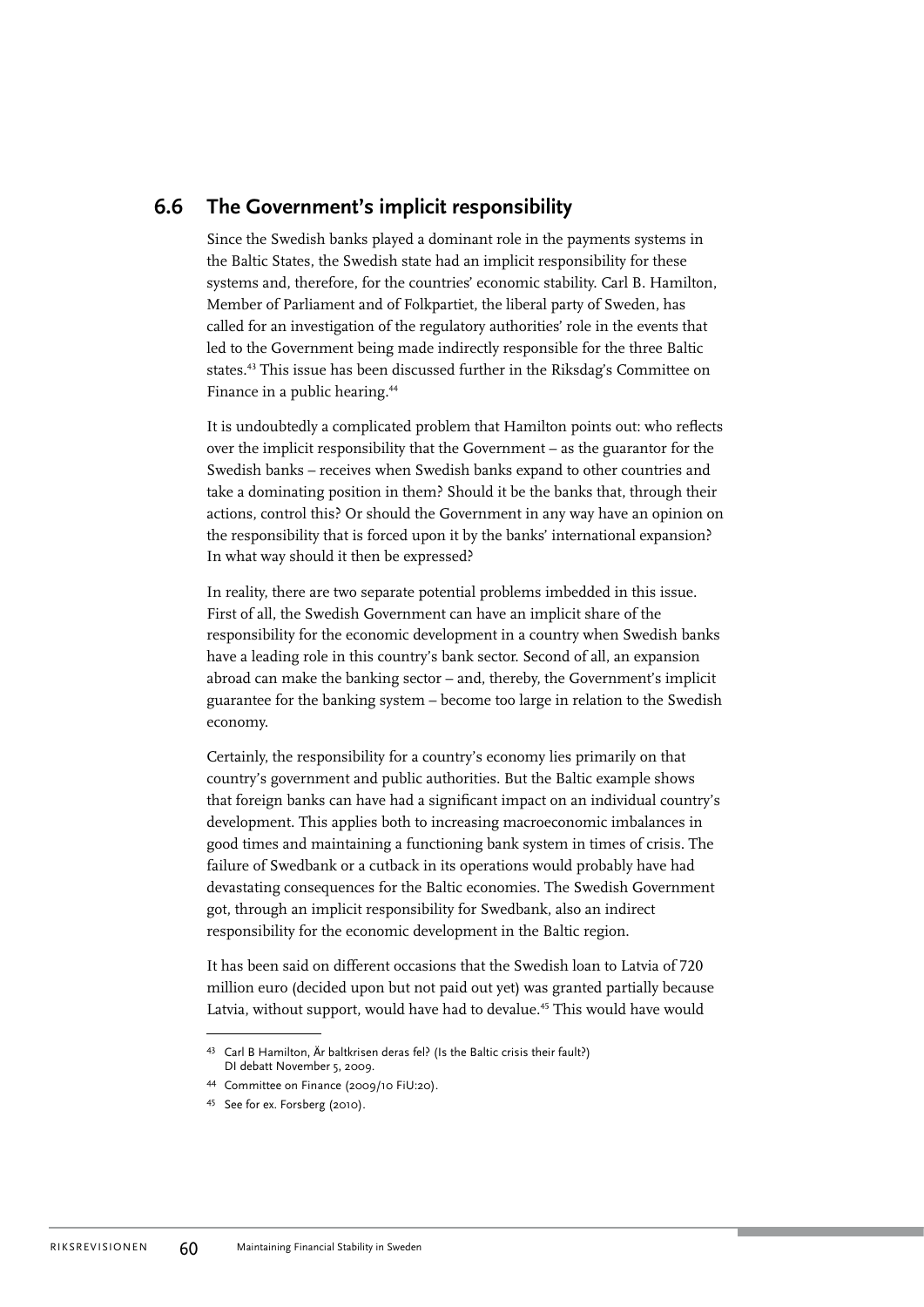have had dire consequences for the Swedish banks through increased credit losses or at least that the credit losses would have emerged sooner and been pressed into a shorter period of time. Furthermore, a Latvian devaluation would have led to added pressure on the other two Baltic countries to devaluate, with further negative consequences for the Swedish banks as a result. The argument has been rejected by, among others, the Minister of Finance, who claims that the intention of the loan is solely to support Latvia in it's strive to handle the crisis.46 At the same time, the Minister of Finance has stated that SEB and Swedbank probably would have gone "out of control" if Latvia has been forced to devaluate.<sup>47</sup>

The Baltic development shows that a situation can arise where a Swedish bank does not need support from the Government to survive but where a closure or a cut-back in operations could lead to substantial and even critical economic effects on a country's development, if the bank has a leading role in the country at hand.

The development raises the question of whether the Government should have an opinion on banks' foreign expansions that result in the gaining of a leading position in another country. Today, banks are free to expand to other countries as long as they fulfil the criteria in the Banking and Finance Business Act (2004:297). The meaning of Chapter 7, Section 12 in this act is that a credit institution must apply for a permit at Finansinspektionen if it aims to purchase property; for example, a foreign bank, for more than 25 per cent of its capital base. The regulation in this area aims to make sure that the banks have enough capital. The legislator has, however, not had any remarks on the fact that the Government thus risks having an implicit responsibility for a country's development if the Swedish bank gets into financial trouble and can indirectly force the Government into acting in one way or another.

The Icelandic example illustrates what can happen when the government does not have any views on the banks' expansion to other countries and their size. The Icelandic banks expanded greatly to abroad. In just five years, their assets rose from being twice as large as Iceland's GDP to being ten times larger. When the banking sector becomes too large in relation to the country's economy, it becomes difficult to handle and the government's implicit guarantee becomes very extensive. In the case of Iceland, the entire country's economy was put at risk without any measures from the public authorities.<sup>48</sup> In the end, the Icelandic Government was forced to intervene when the banks could no longer finance their operations.

<sup>46</sup> Affärsvärlden, February 20, 2009.

<sup>47</sup> Dagens Industri, January 19, 2011.

<sup>48</sup> The Althingi Special Investigation Commission (2010).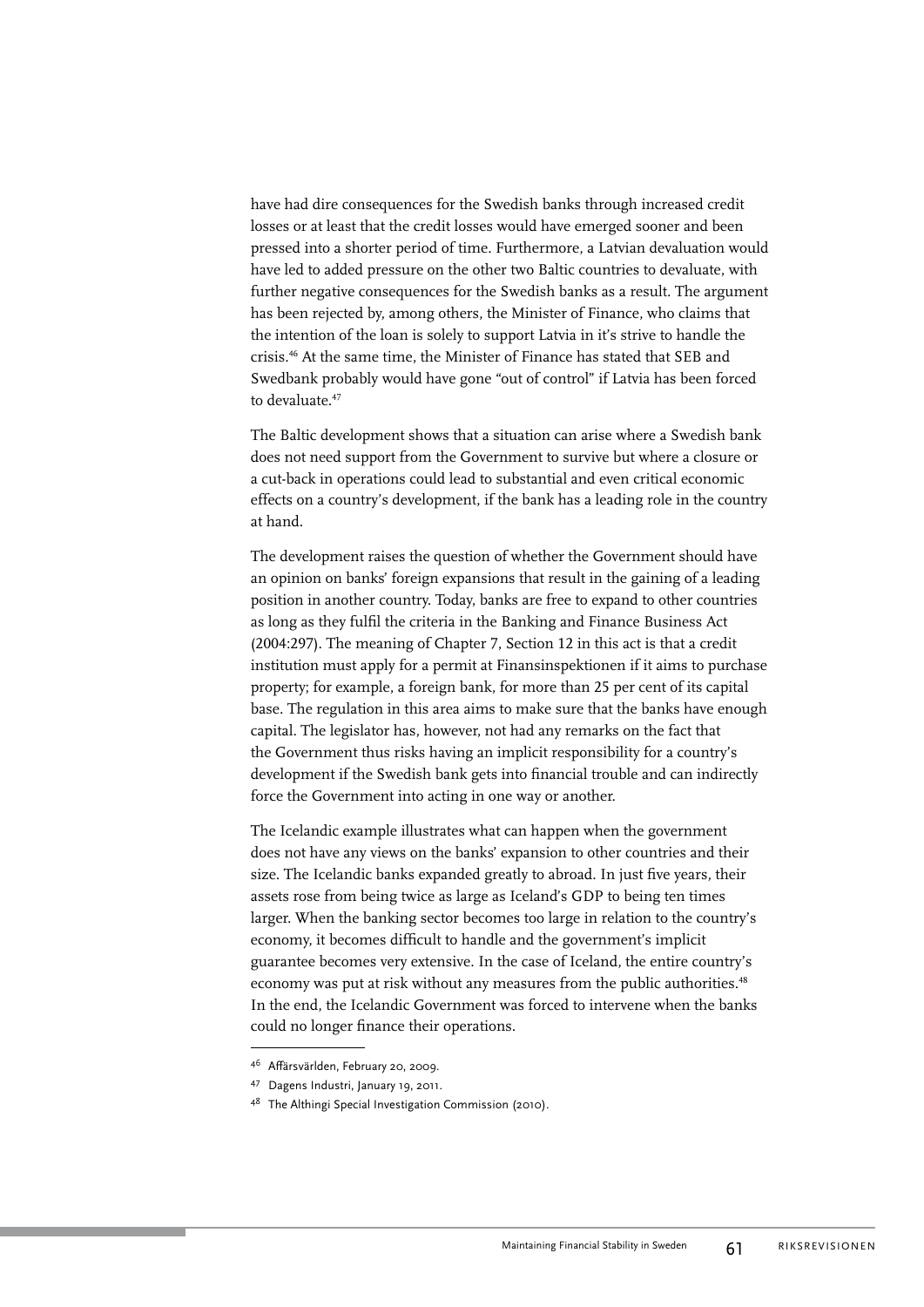The price for the crisis was extremely high for the Icelandic population. Before the crisis, the national debt, measured as a share of GDP, was 29 per cent. The Central Bank of Iceland expects this share to reach 113 per cent in 2010.49 The population has not only been affected by the Government's measures to cure the state budget but also by strongly rising unemployment, decreasing asset prices, and rising inflation. The households' real disposable incomes decreased with 18 per cent in 2009 and an additional 9 per cent in 2010.

Finansinspektionen can control a Swedish bank's acquisition of a foreign bank if the purchase price exceeds 25 per cent of the capital base. Several small acquisitions, however, do not require permits. Furthermore, Finansinspektionen only has the right to base its investigations and decisions on individual objects, not on how large the total risk for the banking system becomes.

Thus, the Swedish Government has at present no tools to hinder the banking sector, and, thereby, the Government's implicit guarantee, from becoming disproportionately large. The Government has, however, in the aftermath of the financial crisis, created a stability fund (Government Support to Credit Institutions Act [2008:814]). The stability fund is to finance the Government's support measures for the financial system. According to the legislator, since banks and other credit institutions finance the fund by paying fees, a long-term sustainable system of financing that lies outside the government budget is created.50 The goal is that the fund will grow to equal 2.5 per cent of the GDP. However, this level is not even close to being enough to finance a financial bank failure of the magnitude of the one that occurred in Iceland.

The fund cannot hinder the banking system from creating considerable implicit risks for the Government;<sup>51</sup> it is just so that the banking system itself may cover (a part of) the costs that the Government is forced to assume to support the institutions' survival. The other socio-economic costs that instability in the financial system incur in terms of recession, business bankruptcies, increased unemployment, etcetera, lie completely beyond the stability fund's area.

<sup>49</sup> National debt has certainly increased in all OECD countries, but the average increase is much more limited, from 73 per cent before the crisis to 96 per cent in 2010.

The stability fund's name suggests that the resources are funded. However, this is not the case. The banks' fees are not place in a fund; instead, they decrease the Government's borrowing needs. Thus, there are no reserved resources if and when measures are needed to support a credit institution. The Government has to borrow the amount needed to finance any support measures.

<sup>&</sup>lt;sup>51</sup> For an overview of the Government's risks and guarantees, see SNAO (Riksrevisionen) (2009).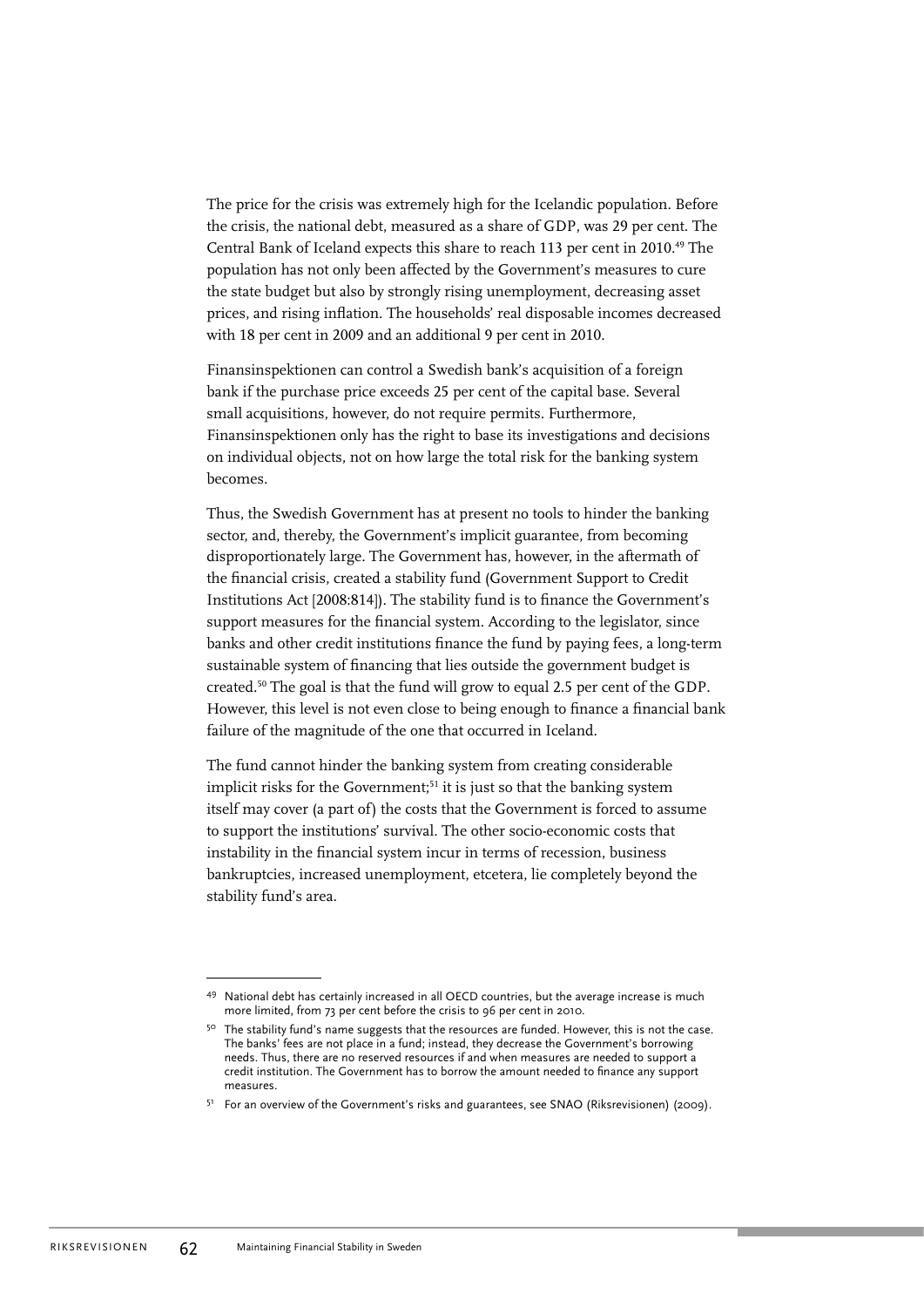#### **Recommendations**

The Government should study whether the risks in the banking sector and the implicit government guarantee connected to them can be limited.

The Government should make sure that it is continuously informed of the risks, besides those pertaining to the banks' capital adequacy and which Finansinspektionen continuously supervises, that bank operations in other countries can bring about to the Government. It is doubtful that these risks can be reduced without applying restrictions on the banks' possibilities to expand abroad. But being aware of the risks should lead to the Government creating a state of readiness to confront them.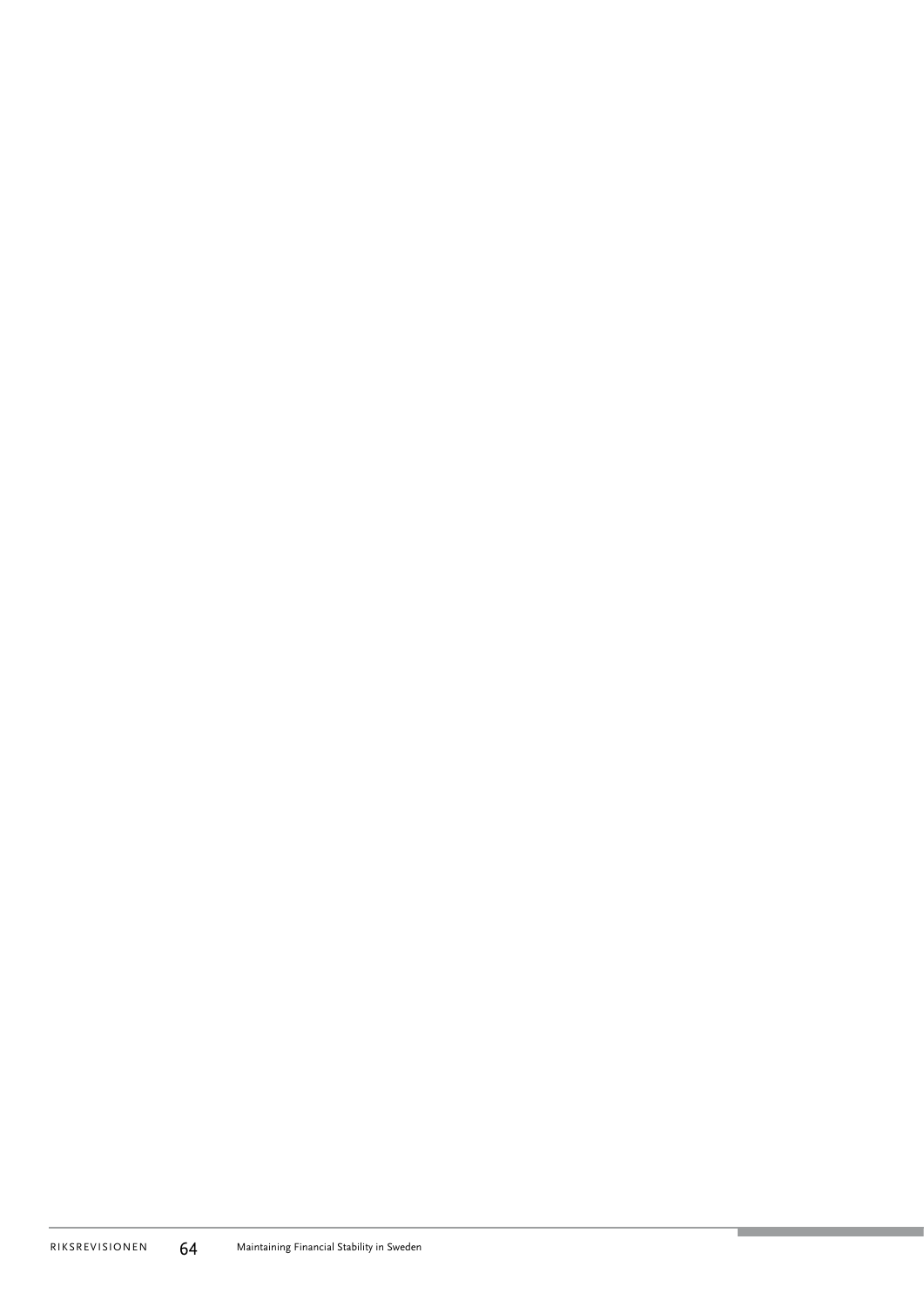# References

#### **Acts, parliamentary publications and government bills**

- Statement of Opinion 2009/10:FiU20, Riktlinjer för den ekonomiska politiken bilaga 12 [Guidelines for Economic Policy, Appendix 12)
- Riksbankens framställning till riksdagen om vissa utredningsbehov med anledning av finanskrisen (2009/10:RB4) [The Riksbank's presentation to the Riksdag on certain investigational needs due to the financial crisis]
- Government Bill 2002/03:139 Reformerade regler för bank- och finansieringsrörelse [Reformed rules for the banking and finance business]
- Ordinance (2009:93) med instruktion för Finansinspektionen [Finansinspektionen's Instructions]
- Committee Terms of Reference (Dir. 2011:6) Översyn av regelverket för hantering av finansiella kriser [Overview of the rules for the management of financial crises]
- The Sveriges Riksbank Act (1988:1385)
- The Banking and Financing Business Act (2004:297)
- The Capital Adequacy and Large Exposures Act (2006:1371)
- The Government Support to Credit Institutions Act (2008:814)

#### **Other sources**

- *Affärsvärlden,* February 20, 2009
- Agnello, L and L Schuknecht, *"Booms and Busts in the Housing Markets Determinants and Implications"*, ECB working paper No 1071, July 2009
- The Althingi Special Investigation Commission (2010)
- Baker, B and A-M Gulde, (2010), *"The Credit Boom in the EU New Member States: Bad Luck or Bad Policies?"*, IMF Working Paper 10/130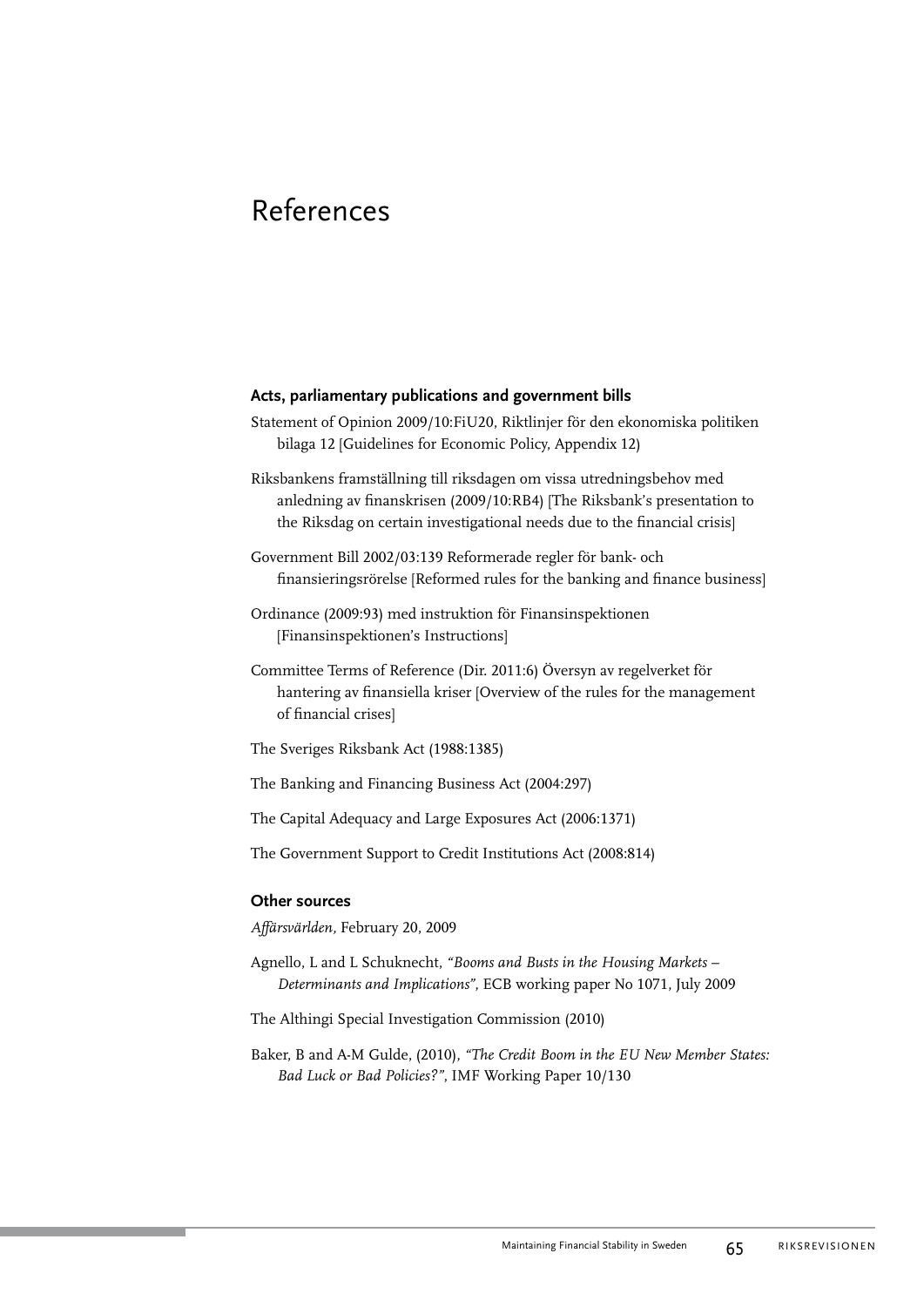- Borio, C and P Lowe, (2002), *"Asset Prices, Financial and Monetary Stability: Exploring the Nexus"*, BIS Working Paper No 114
- Bostadskreditnämnden (2010*), En bostadsbubbla kostar* [National Housing Credit Guarantee Board (2010), "*A housing bubble costs"*]

Dagens Industri, January 19, 2011

- Estonian Financial Supervision Authority Yearbook, (2002)
- Gergely, K-M and N-B Vonnák, (2006), *"Credit Growth in Central and Eastern Europe: Convergence or Boom?"*, MNB Working paper 2006/10
- Global Property Guide, www.globalpropertyguide.com/Europe/Latvia/Price-History
- Finansinspektionen, Finanssektorns stabilitet 2004–2008 [Stability in the Financial Sector 2004-2008]
- Forsberg, B, (2010), *Fritt fall, Spelet om Swedbank*, [Free Fall, the Game on Swedbank] Ekerlids förlag.
- Hagberg, T and L Jonung, (2005), "*1990-talskrisen Hur svår var den?"*, ["*The Crisis of the 1990s, How Costly was it?"*], Ekonomisk debatt 2005:8,
- Hamilton, C B, (2009), *"Är baltkrisen deras fel?"*, [*"Is the Baltic Crisis Their Fault?"*], DI debatt, November 5, 2009
- IMF, (2006), Country report No. 06/354
- Ingves, S, (2010), *"Krisen i Baltikum Riksbankens åtgärder, bedömningar och lärdomar"* [*"The Crisis in the Baltic Region – The Riksbank's measures, assessments and lessons"* ]Parliamentary Committee on Finance Address 2010-02-02
- The Riksbank, Minutes of the Executive Board's monetary policy meetings, 2010
- The Riksbank, Financial Stability Reports, 2004-2010
- The Swedish National Audit Office, (2009), *"State Guarantees in the Financial Crisis"*, RiR 2009:26
- The Swedish Agency for Public Management, Statskontoret, (2009), *"The Financial Supervisory Auhtority's Work and Resources"*

White, W, (2006), *"Is price stability enough?"*, BIS Working Papers No 205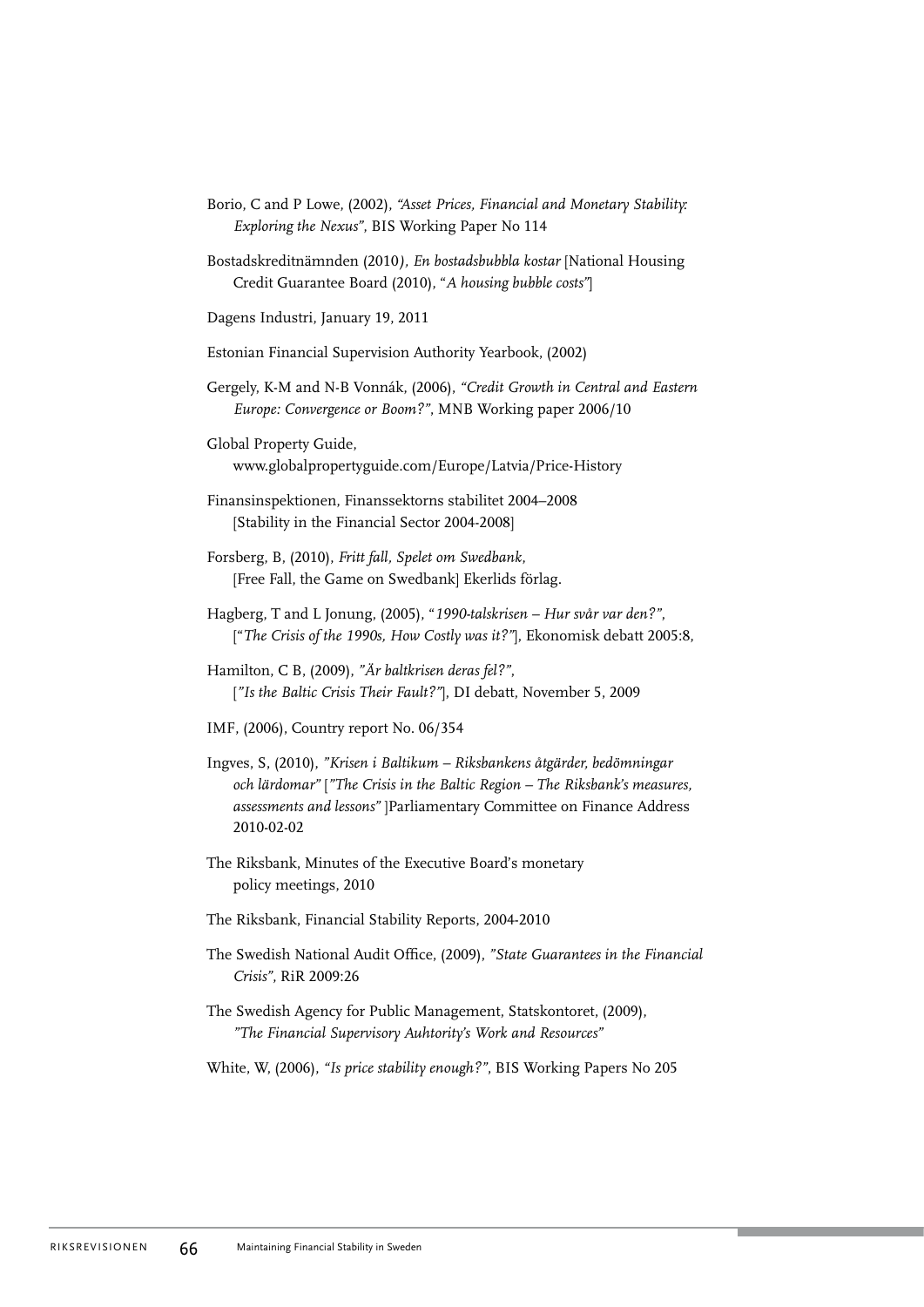# Appendix 1

## **Core Principles for Effective Banking Supervision (The Basel Core Principles)**

#### *Foreword to the review*

- 1. This document is the revised version of the *Core Principles for Effective Banking Supervision*, which the Basel Committee on Banking Supervision (the Committee) originally published in September 1997. Along with the *Core Principles Methodology*, the Core Principles have been used by countries as a benchmark for assessing the quality of their supervisory systems and for identifying future work to be done to achieve a baseline level of sound supervisory practices. Experience has shown that selfassessments of countries' compliance with the Core Principles have proven helpful for the authorities, in particular in identifying regulatory and supervisory shortcomings and setting priorities for addressing them. The revision of the Basel Core Principles provides an additional reason for countries to conduct such self-assessments. The Core Principles have also been used by the IMF and the World Bank in the context of the Financial Sector Assessment Program to assess countries' banking supervision systems and practices. Since 1997, however, significant changes have occurred in banking regulation, much experience has been gained with implementing the Core Principles in individual countries, and new regulatory issues, insights and gaps in regulation have become apparent, often resulting in new Committee publications. These developments have made it necessary to update the Core Principles and the associated assessment Methodology.
- 2. In conducting this review of the Core Principles and their Methodology, the Committee was motivated by a desire to ensure continuity and comparability with the 1997 framework. The 1997 framework has functioned well and is seen to have withstood the test of time. Thus the intention was not to radically rewrite the Core Principles but rather to focus on those areas where adjustments to the existing framework were required to ensure their continued relevance. The review does not in any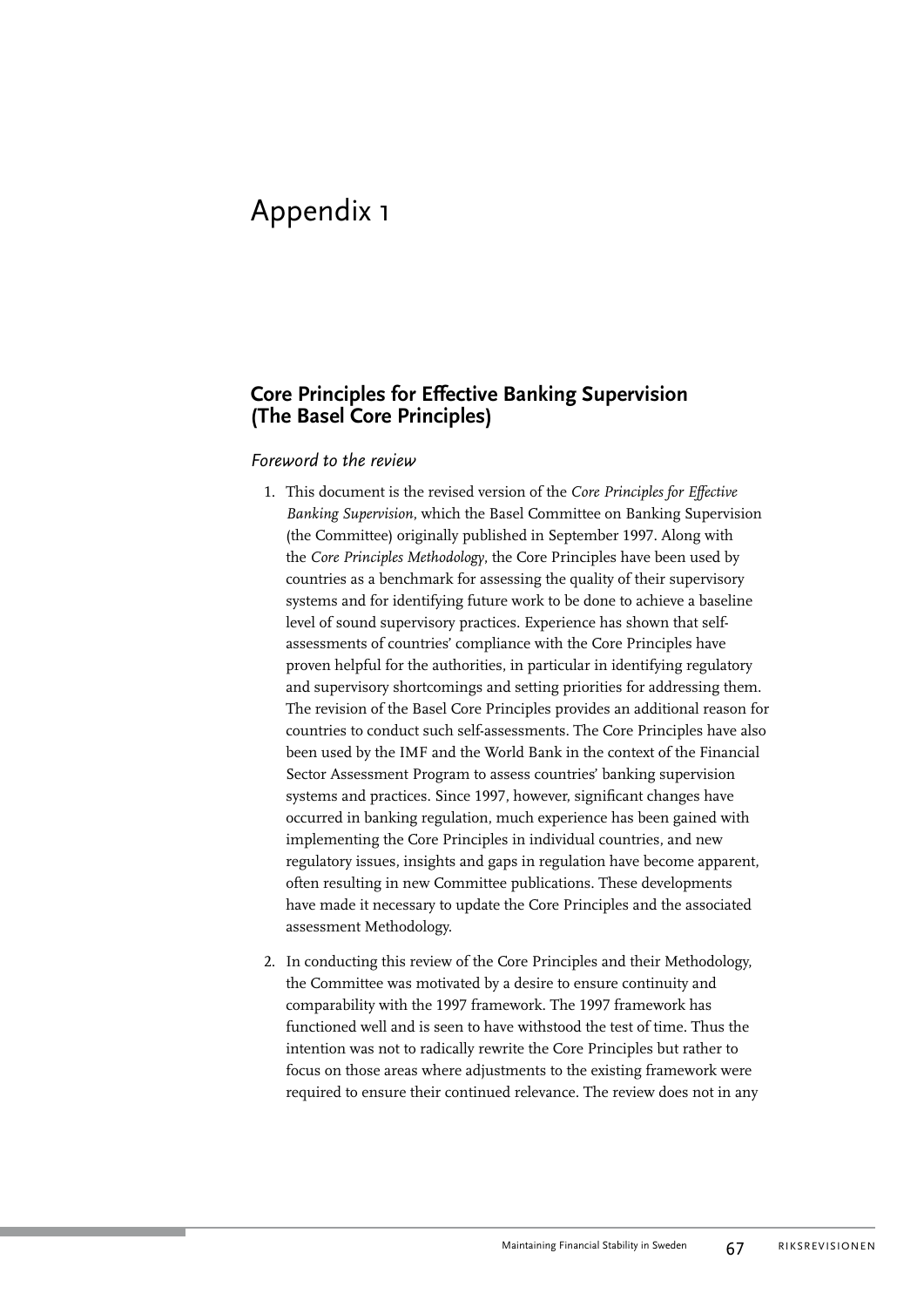way call into question the validity of previous work already conducted, not least country assessments and reform agendas based on the 1997 framework.

- 3. Another aim of the review was to enhance where possible consistency between the Core Principles and the corresponding standards for securities and insurance as well as for anti-money laundering and transparency. Sectoral core principles, however, are designed to focus on key risk areas and supervisory priorities, which differ from sector to sector, and legitimate differences have to remain.
- 4. To conduct this review, the Committee acted in close consultation with, and built on the work of, the Core Principles Liaison Group, a working group that regularly brings together senior representatives from Committee member countries, non-G10 supervisory authorities, the IMF and the World Bank. The Committee consulted other international standard-setting bodies – the IAIS, IOSCO, the FATF and the CPSS – during the preparation of drafts. Regional groups of supervisors were invited to comment.

#### *The Core Principles*

- 5. The Core Principles are a framework of minimum standards for sound supervisory practices and are considered universally applicable.4 The Committee drew up the Core Principles and the Methodology as its contribution to strengthening the global financial system. Weaknesses in the banking system of a country, whether developing or developed, can threaten financial stability both within that country and internationally. The Committee believes that implementation of the Core Principles by all countries would be a significant step towards improving financial stability domestically and internationally and provide a good basis for further development of effective supervisory systems.
- 6. The Basel Core Principles define 25 principles that are needed for a supervisory system to be effective. Those principles are broadly categorised into seven groups: Objectives, independence, powers, transparency and cooperation (principle 1); Licensing and structure (principles 2 to 5); Prudential regulation and requirements (principles 6 to 18); Methods of ongoing banking supervision (principles 19 to 21); Accounting and disclosure (principle 22); Corrective and remedial powers of supervisors (principle 23); Consolidated and cross-border banking supervision (principles 24 and 25). The principles are: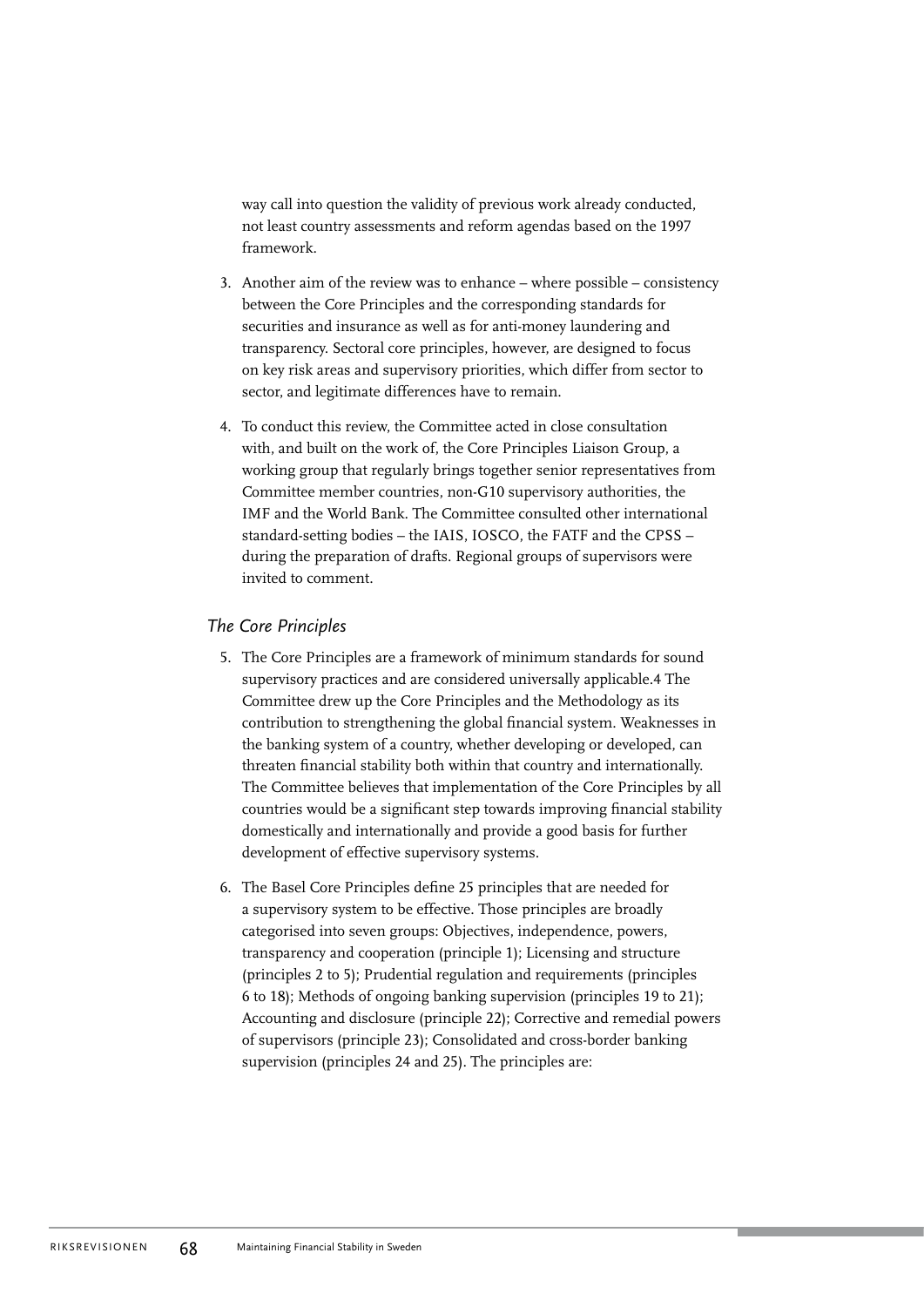*Principle 1 – Objectives, independence, powers, transparency and cooperation:* An effective system of banking supervision will have clear responsibilities and objectives for each authority involved in the supervision of banks. Each such authority should possess operational independence, transparent processes, sound governance and adequate resources, and be accountable for the discharge of its duties. A suitable legal framework for banking supervision is also necessary, including provisions relating to authorisation of banking establishments and their ongoing supervision; powers to address compliance with laws as well as safety and soundness concerns; and legal protection for supervisors. Arrangements for sharing information between supervisors and protecting the confidentiality of such information should be in place.

*Principle 2 – Permissible activities:* The permissible activities of institutions that are licensed and subject to supervision as banks must be clearly defined and the use of the word "bank" in names should be controlled as far as possible.

*Principle 3 – Licensing criteria:* The licensing authority must have the power to set criteria and reject applications for establishments that do not meet the standards set. The licensing process, at a minimum, should consist of an assessment of the ownership structure and governance of the bank and its wider group, including the fitness and propriety of Board members and senior management, its strategic and operating plan, internal controls and risk management, and its projected financial condition, including its capital base. Where the proposed owner or parent organisation is a foreign bank, the prior consent of its home country supervisor should be obtained.

*Principle 4 – Transfer of significant ownership:* The supervisor has the power to review and reject any proposals to transfer significant ownership or controlling interests held directly or indirectly in existing banks to other parties.

*Principle 5 – Major acquisitions:* The supervisor has the power to review major acquisitions or investments by a bank, against prescribed criteria, including the establishment of cross-border operations, and confirming that corporate affiliations or structures do not expose the bank to undue risks or hinder effective supervision.

*Principle 6 – Capital adequacy:* Supervisors must set prudent and appropriate minimum capital adequacy requirements for banks that reflect the risks that the bank undertakes, and must define the components of capital, bearing in mind its ability to absorb losses. At least for internationally active banks, these requirements must not be less than those established in the applicable Basel requirement.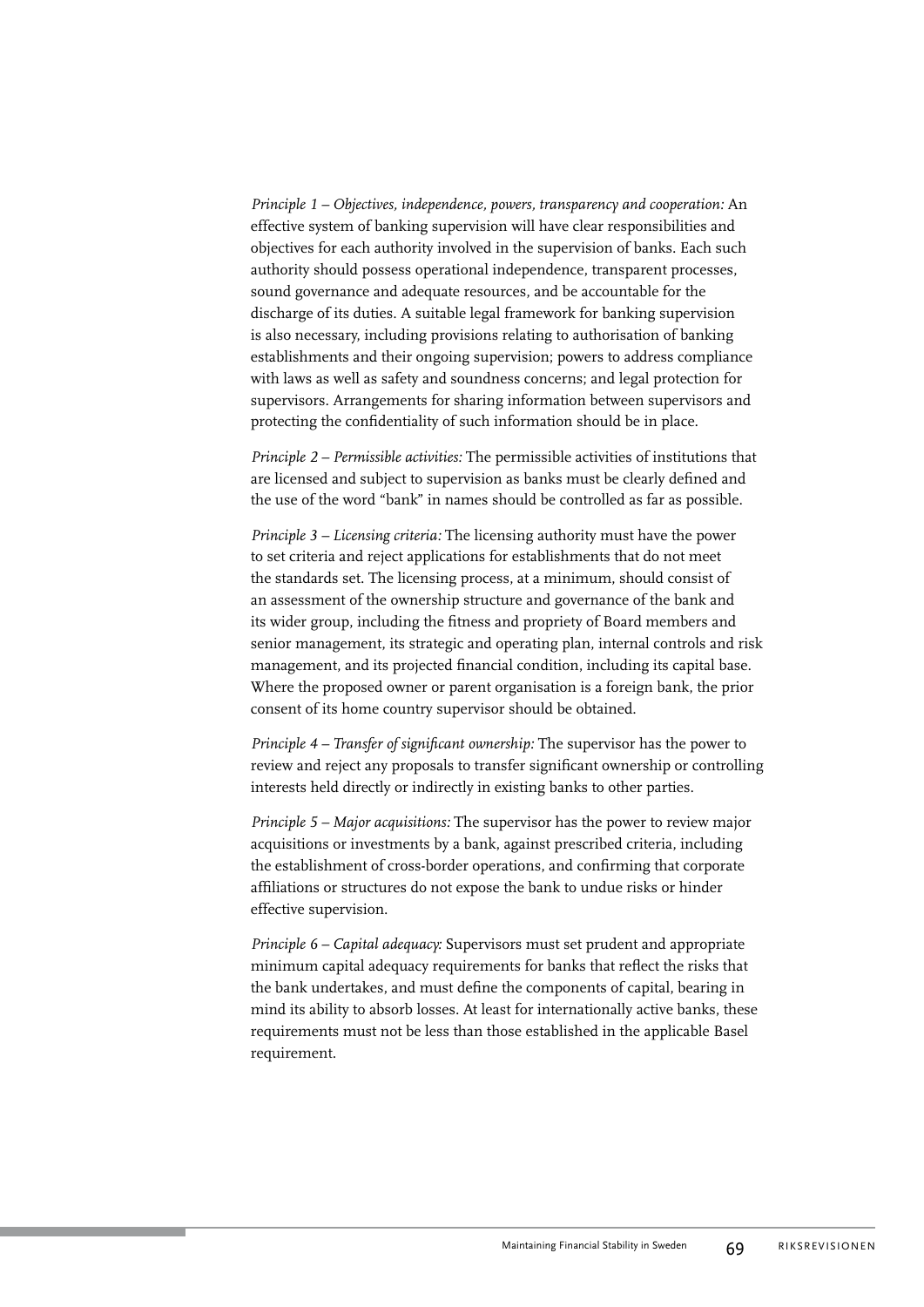*Principle 7 – Risk management process:* Supervisors must be satisfied that banks and banking groups have in place a comprehensive risk management process (including Board and senior management oversight) to identify, evaluate, monitor and control or mitigate all material risks and to assess their overall capital adequacy in relation to their risk profile. These processes should be commensurate with the size and complexity of the institution.

*Principle 8 – Credit risk:* Supervisors must be satisfied that banks have a credit risk management process that takes into account the risk profile of the institution, with prudent policies and processes to identify, measure, monitor and control credit risk (including counterparty risk). This would include the granting of loans and making of investments, the evaluation of the quality of such loans and investments, and the ongoing management of the loan and investment portfolios.

*Principle 9 – Problem assets, provisions and reserves:* Supervisors must be satisfied that banks establish and adhere to adequate policies and processes for managing problem assets and evaluating the adequacy of provisions and reserves.

*Principle 10 – Large exposure limits:* Supervisors must be satisfied that banks have policies and processes that enable management to identify and manage concentrations within the portfolio, and supervisors must set prudential limits to restrict bank exposures to single counterparties or groups of connected counterparties.

*Principle 11 – Exposures to related parties:* In order to prevent abuses arising from exposures (both on balance sheet and off balance sheet) to related parties and to address conflict of interest, supervisors must have in place requirements that banks extend exposures to related companies and individuals on an arm's length basis; these exposures are effectively monitored; appropriate steps are taken to control or mitigate the risks; and write-offs of such exposures are made according to standard policies and processes.

*Principle 12 – Country and transfer risks:* Supervisors must be satisfied that banks have adequate policies and processes for identifying, measuring, monitoring and controlling country risk and transfer risk in their international lending and investment activities, and for maintaining adequate provisions and reserves against such risks.

*Principle 13 – Market risks:* Supervisors must be satisfied that banks have in place policies and processes that accurately identify, measure, monitor and control market risks; supervisors should have powers to impose specific limits and/or a specific capital charge on market risk exposures, if warranted.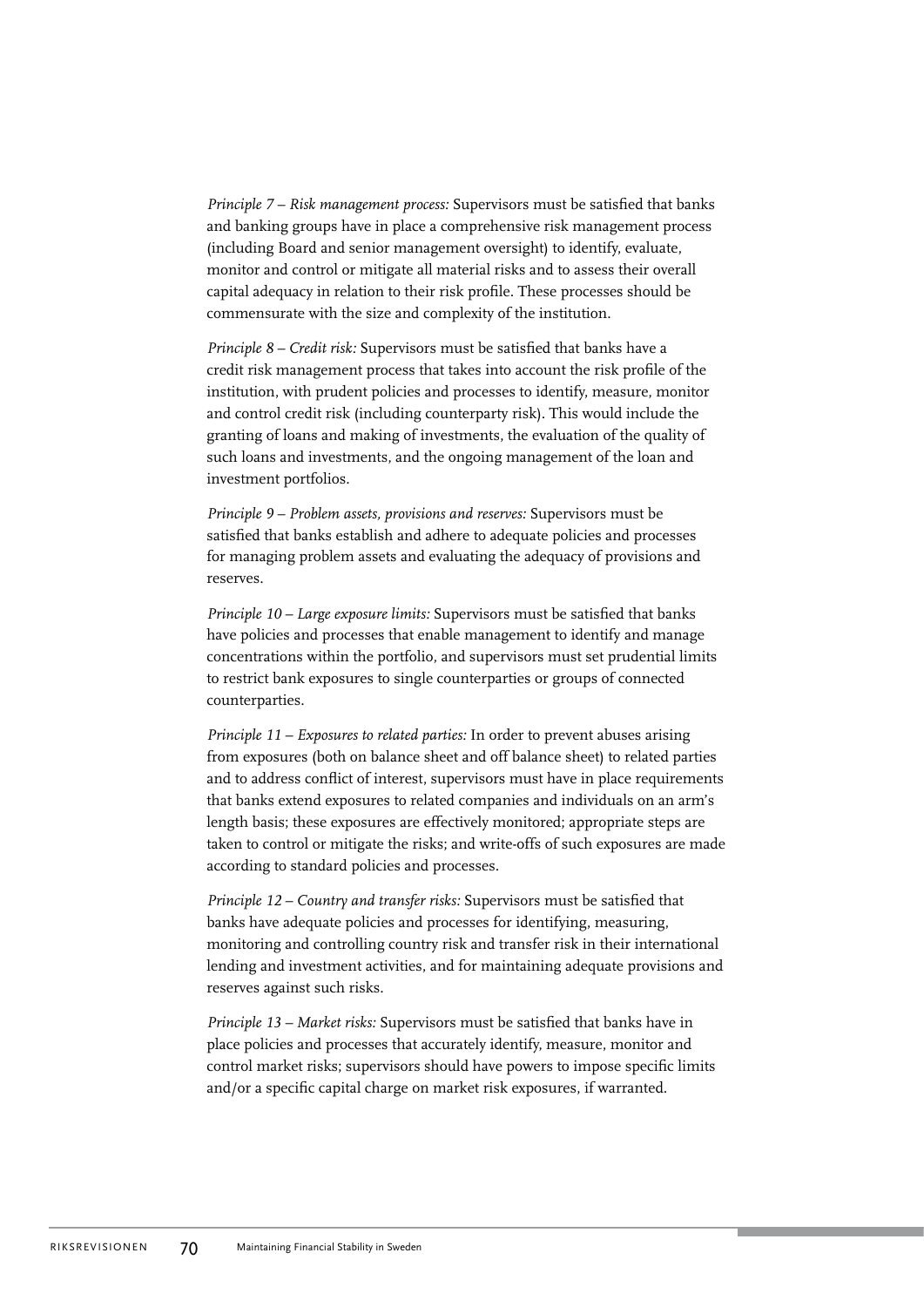*Principle 14 – Liquidity risk:* Supervisors must be satisfied that banks have a liquidity management strategy that takes into account the risk profile of the institution, with prudent policies and processes to identify, measure, monitor and control liquidity risk, and to manage liquidity on a day-to-day basis. Supervisors require banks to have contingency plans for handling liquidity problems.

*Principle 15 – Operational risk:* Supervisors must be satisfied that banks have in place risk management policies and processes to identify, assess, monitor and control/mitigate operational risk. These policies and processes should be commensurate with the size and complexity of the bank.

*Principle 16 – Interest rate risk in the banking book:* Supervisors must be satisfied that banks have effective systems in place to identify, measure, monitor and control interest rate risk in the banking book, including a well defined strategy that has been approved by the Board and implemented by senior management; these should be appropriate to the size and complexity of such risk.

*Principle 17 – Internal control and audit:* Supervisors must be satisfied that banks have in place internal controls that are adequate for the size and complexity of their business. These should include clear arrangements for delegating authority and responsibility; separation of the functions that involve committing the bank, paying away its funds, and accounting for its assets and liabilities; reconciliation of these processes; safeguarding the bank's assets; and appropriate independent internal audit and compliance functions to test adherence to these controls as well as applicable laws and regulations.

*Principle 18 – Abuse of financial services:* Supervisors must be satisfied that banks have adequate policies and processes in place, including strict "knowyour-customer" rules, that promote high ethical and professional standards in the financial sector and prevent the bank from being used, intentionally or unintentionally, for criminal activities.

*Principle 19 – Supervisory approach:* An effective banking supervisory system requires that supervisors develop and maintain a thorough understanding of the operations of individual banks and banking groups, and also of the banking system as a whole, focusing on safety and soundness, and the stability of the banking system.

*Principle 20 – Supervisory techniques:* An effective banking supervisory system should consist of on-site and off-site supervision and regular contacts with bank management.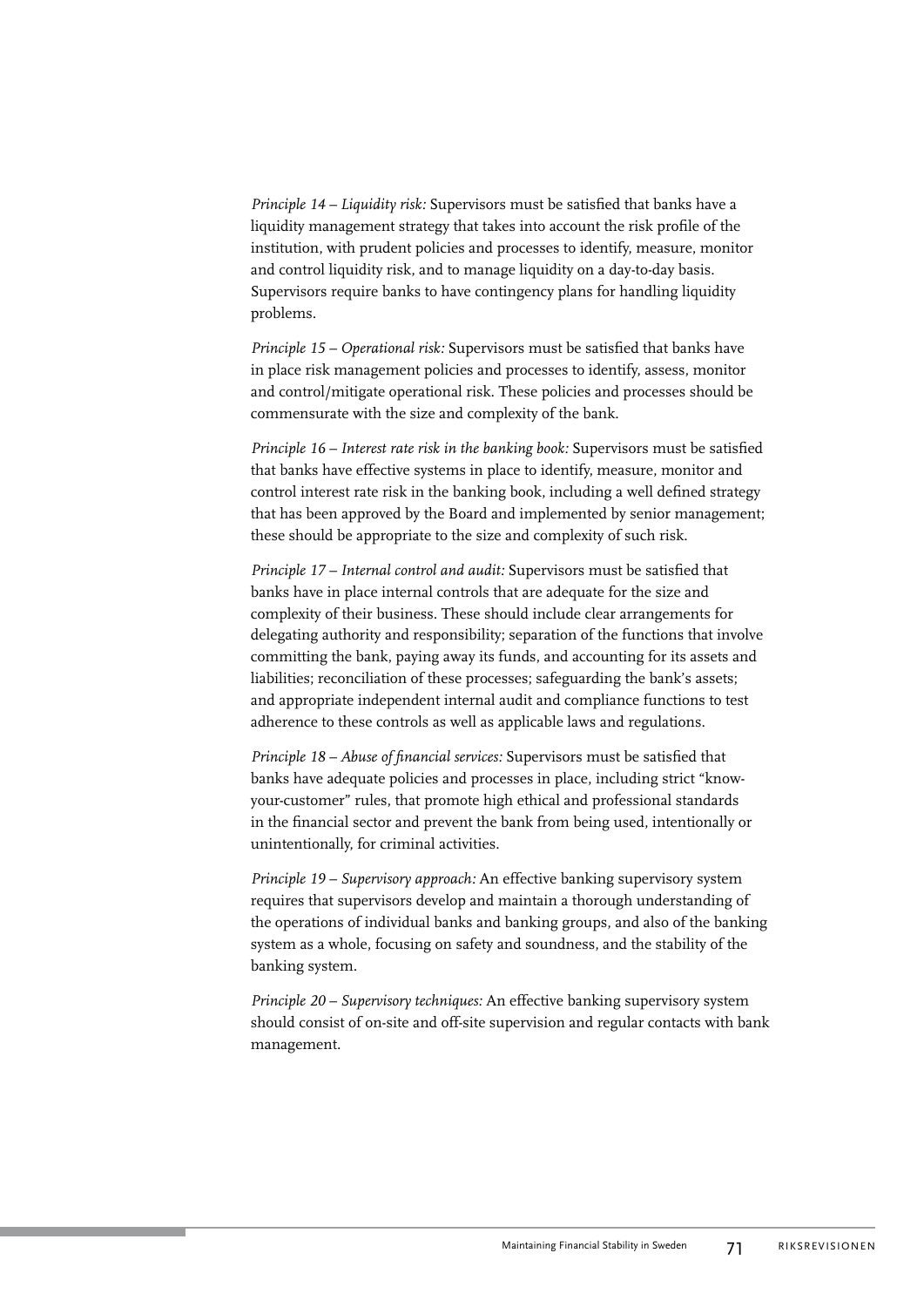*Principle 21 – Supervisory reporting:* Supervisors must have a means of collecting, reviewing and analysing prudential reports and statistical returns from banks on both a solo and a consolidated basis, and a means of independent verification of these reports, through either on-site examinations or use of external experts.

*Principle 22 – Accounting and disclosure:* Supervisors must be satisfied that each bank maintains adequate records drawn up in accordance with accounting policies and practices that are widely accepted internationally, and publishes, on a regular basis, information that fairly reflects its financial condition and profitability.

*Principle 23 – Corrective and remedial powers of supervisors:* Supervisors must have at their disposal an adequate range of supervisory tools to bring about timely corrective actions. This includes the ability, where appropriate, to revoke the banking licence or to recommend its revocation.

*Principle 24 – Consolidated supervision:* An essential element of banking supervision is that supervisors supervise the banking group on a consolidated basis, adequately monitoring and, as appropriate, applying prudential norms to all aspects of the business conducted by the group worldwide.

*Principle 25 – Home-host relationships:* Cross-border consolidated supervision requires cooperation and information exchange between home supervisors and the various other supervisors involved, primarily host banking supervisors. Banking supervisors must require the local operations of foreign banks to be conducted to the same standards as those required of domestic institutions.

- 7. The Core Principles are neutral with regard to different approaches to supervision, so long as the overriding goals are achieved. The Principles are not designed to cover all the needs and circumstances of every banking system. Instead, specific country circumstances should be more appropriately considered in the context of the assessments and in the dialogue between assessors and country authorities.
- 8. National authorities should apply the Principles in the supervision of all banking organisations within their jurisdictions. Individual countries, in particular those with advanced markets and institutions, may expand upon the Principles in order to achieve best supervisory practice.
- 9. A high degree of compliance with the Principles should foster overall financial system stability; however, this will not guarantee it, nor will it prevent the failure of individual banks. Banking supervision cannot, and should not, provide an assurance that banks will not fail. In a market economy, failures are part of risk-taking.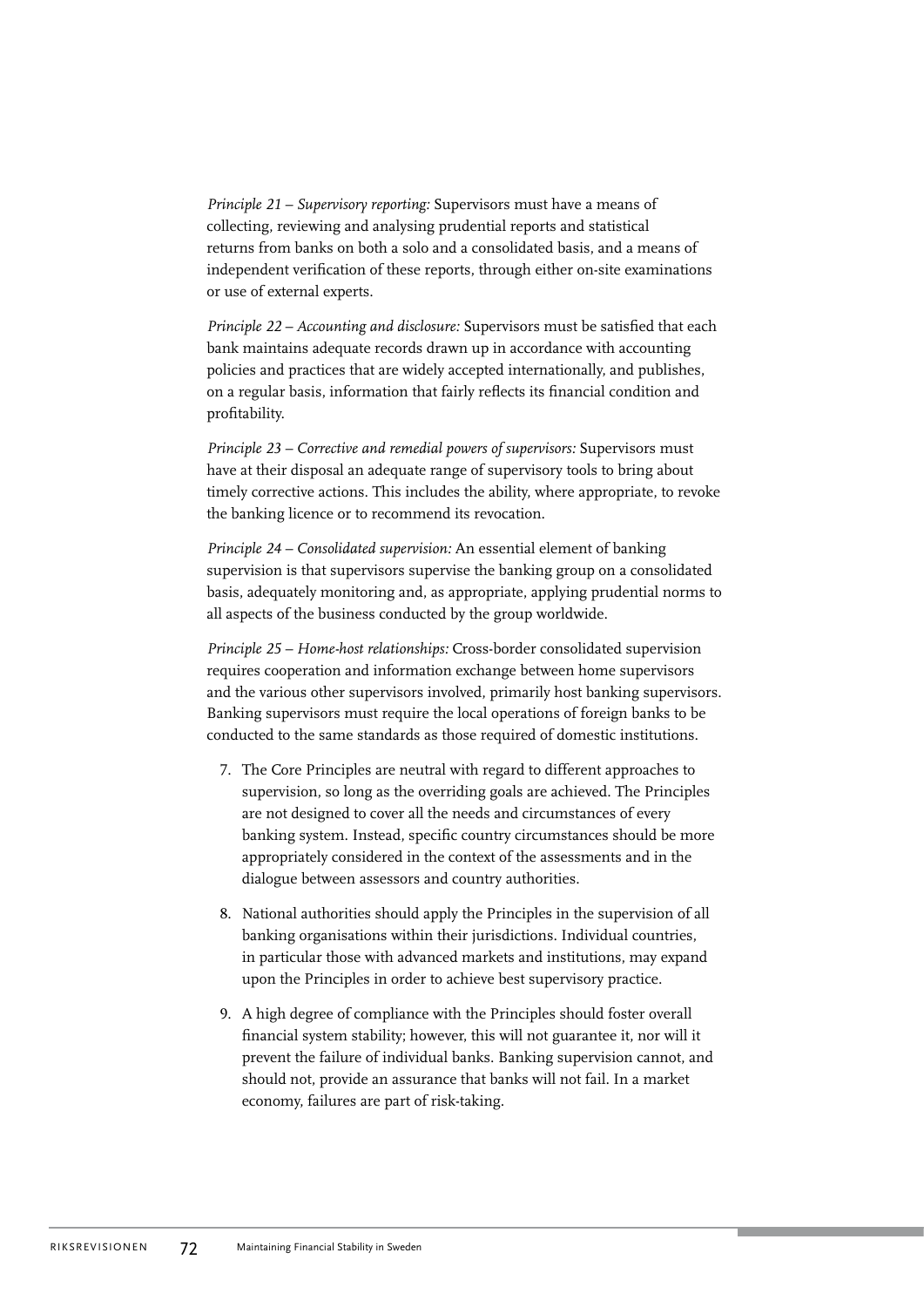10. The Committee stands ready to encourage work at the national level to implement the Principles in conjunction with other supervisory bodies and interested parties. The Committee invites the international financial institutions and donor agencies to use the Principles in assisting individual countries to strengthen their supervisory arrangements. The Committee will continue to collaborate closely with the IMF and the World Bank in their monitoring of the implementation of the Committee's prudential standards. The Committee is also committed to further enhancing its interaction with supervisors from non-G10 countries.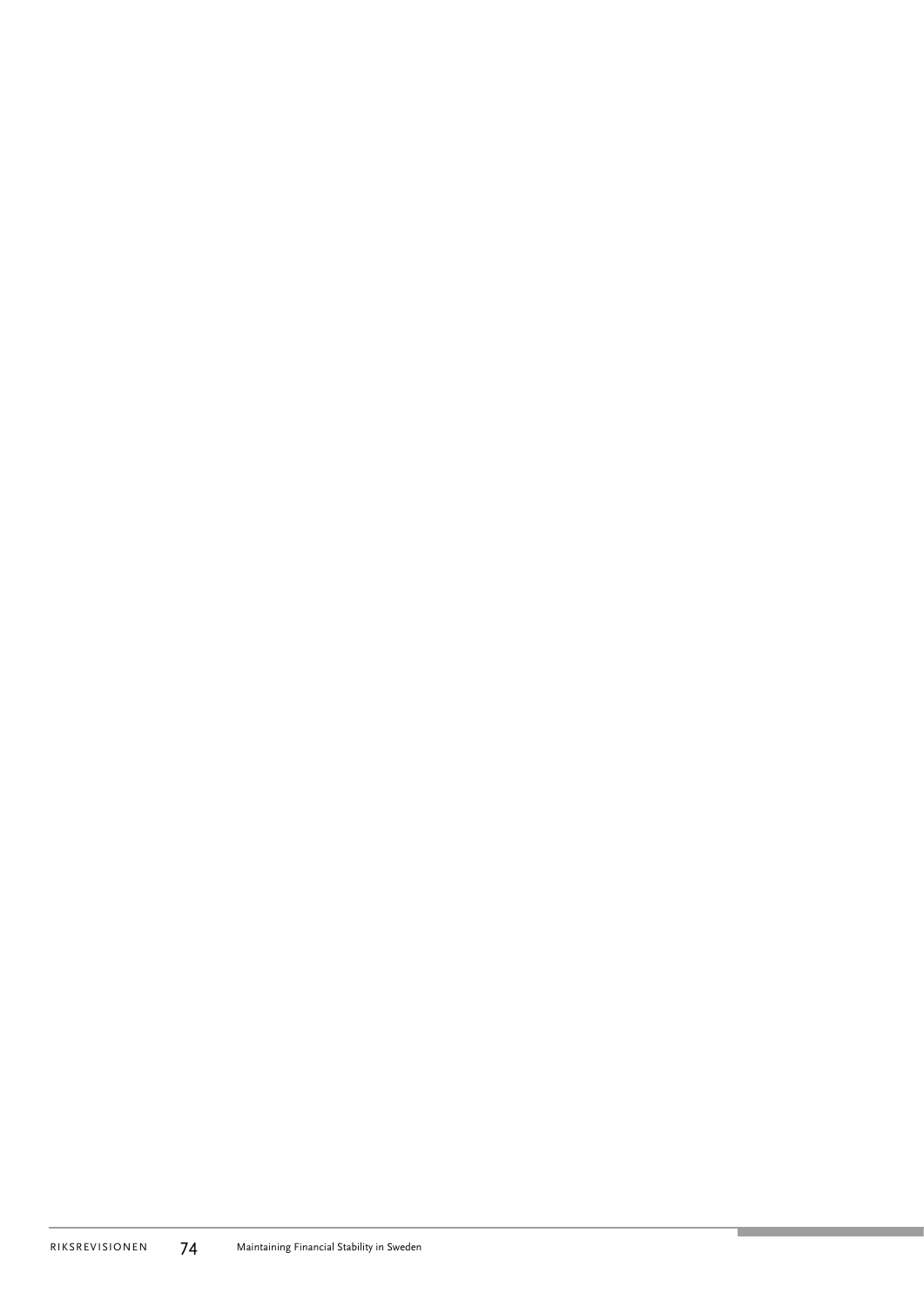# Appendix 2

## **Interviewed people and institutions**

## *Bank of Estonia*

- Jaak Tõrs
- Jana Kask

#### *Estonian Financial Supervisory Authority*

- Raul Malmstein
- Andres Krugpold

### *Finansinspektionen*

- Martin Andersson
- Per Håkansson
- Uldis Cerps
- Lars Frisell

## *Members of Finansinspektionen's Board of Directors*

- Bengt Westerberg
- Gustaf Sjöberg
- Lars Nyberg

#### *Previously at Finansinspektionen:*

- Kerstin af Jochnick
- Gent Jansson
- Martin Blåvarg
- Tomas Flodén

Finansinspektionen's Director General during the relevant years, Ingrid Bonde, was offered, but declined, an interview.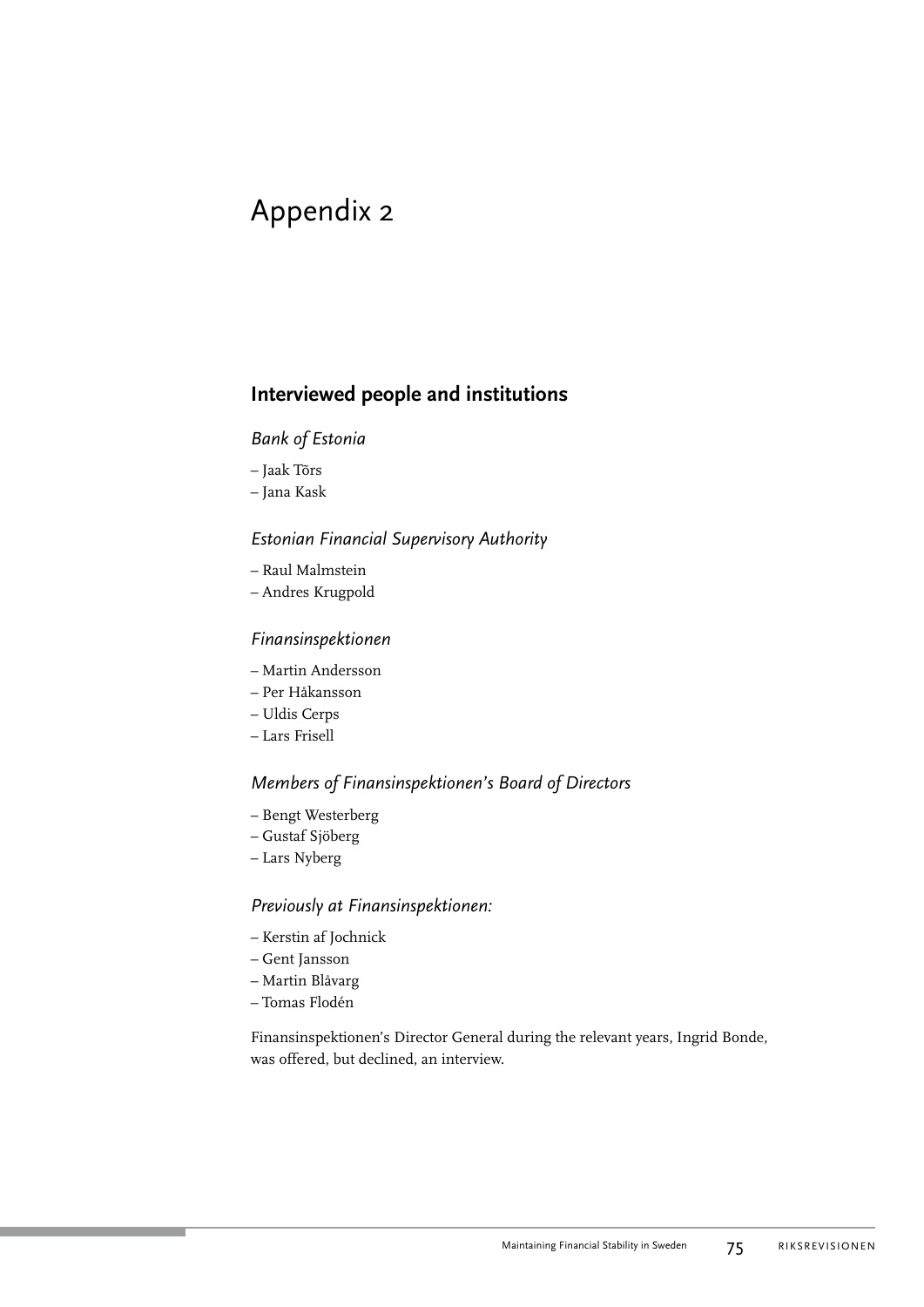## *Ministry of Finance*

– Peter Lindfeldt

#### *Latvian Central Bank*

– Ilmar Rimsevics

## *The Financial and Capital Market Commission (Latvian supervisory authority)*

- Janic Placis
- J. Lebedeva
- I. Rainska
- Anna Dravniece

## *Sveriges Riksbank (Swedish central bank)*

- Lars Nyberg
- Mattias Persson
- Martin W Johansson

### *Previously at the Riksbank*

- Lars Heikensten
- Martin Andersson
- Per Håkansson
- Lars Frisell

### *SEB*

- Annika Falkengren
- Jan Erik Back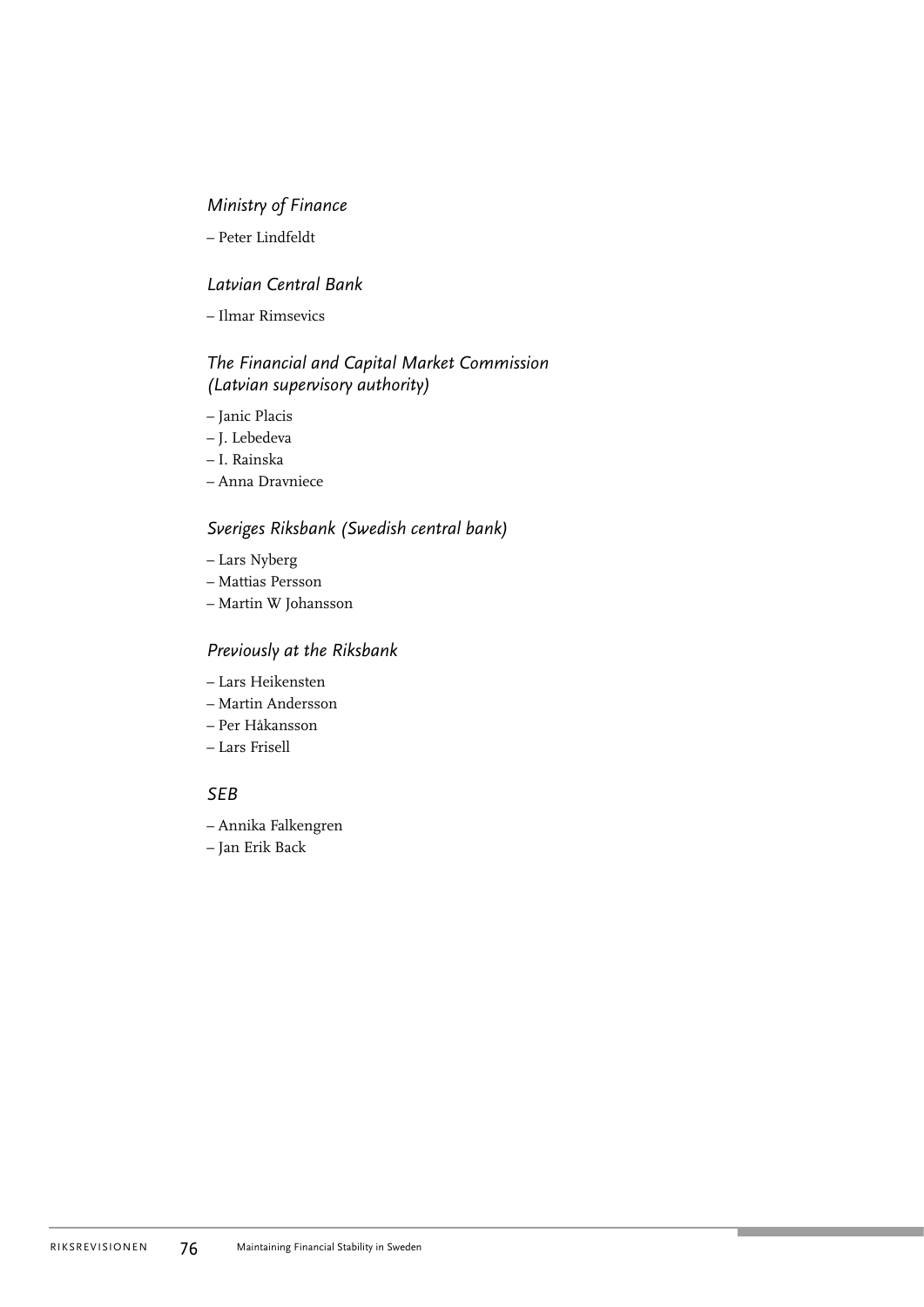## For more information on the SNAO, please refer to our website: www. riksrevisionen.se